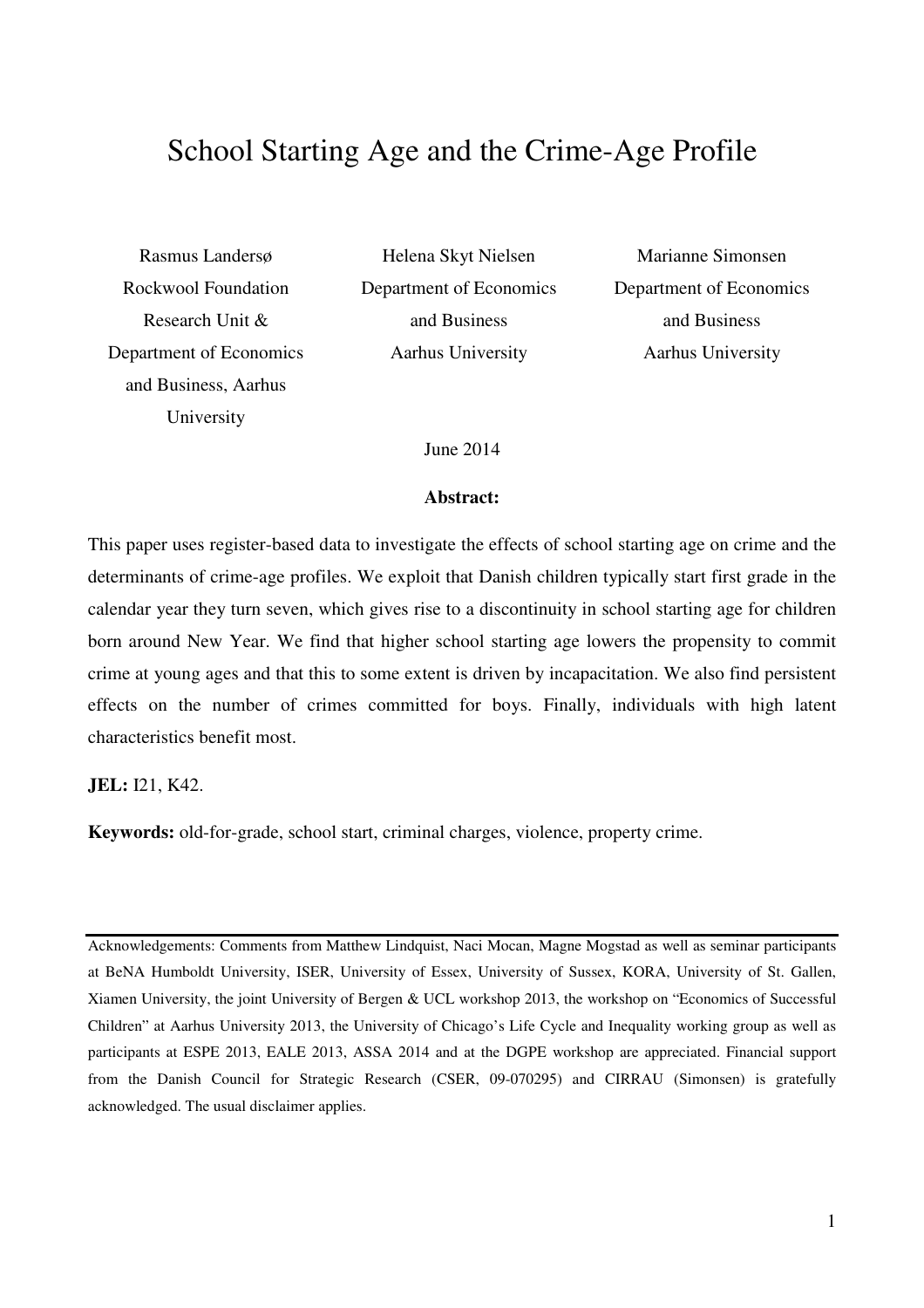#### **I. Introduction**

This paper investigates long-term effects of school starting age on crime. A large literature has investigated effects of school starting age on test scores and has convincingly shown that starting school later leads to improved test scores (e.g. Bedard and Dhuey (2006)). Black, Devereux and Salvanes (2011) and Crawford, Dearden and Meghir (2010) refine this type of analysis and show that this result is completely driven by an age-at-test effect: children who start school later are simply older when they perform tests and this leads to better performance. But much less is known about behavioral consequences of school starting age. Black et al. (2011) show that higher school starting age leads to improved mental health (for boys) and a lower risk of teenage pregnancies (for girls), while there is conflicting evidence regarding the risk of receiving ADHD diagnoses (Dalsgaard, Humlum, Nielsen and Simonsen (2012); Elder (2010); Evans, Morrill and Parente (2010)). Our paper contributes to this literature by considering outcomes related to criminal behavior. We also provide novel insights into the determinants of criminal behavior more generally, as we use the mechanical relationship between delayed school entry and delayed life-course to address whether the observed crime-age relationship is caused by age or by the timing of key life experiences. In addition, we investigate heterogeneity in effects across different types of crimes, timing of crime throughout the week, across ages and across the distribution of latent characteristics.

As in Black et al. we rely on exogenous variation in school starting age generated by administrative rules. In particular, we exploit that Danish children typically start first grade in the calendar year they turn seven, which gives rise to a fuzzy regression discontinuity design. By comparing children born in December with children born in January we investigate the effects of starting first grade at the age of 6.6 compared to 7.6. The key identifying assumption is, of course, that these two groups do not vary with regards to other characteristics.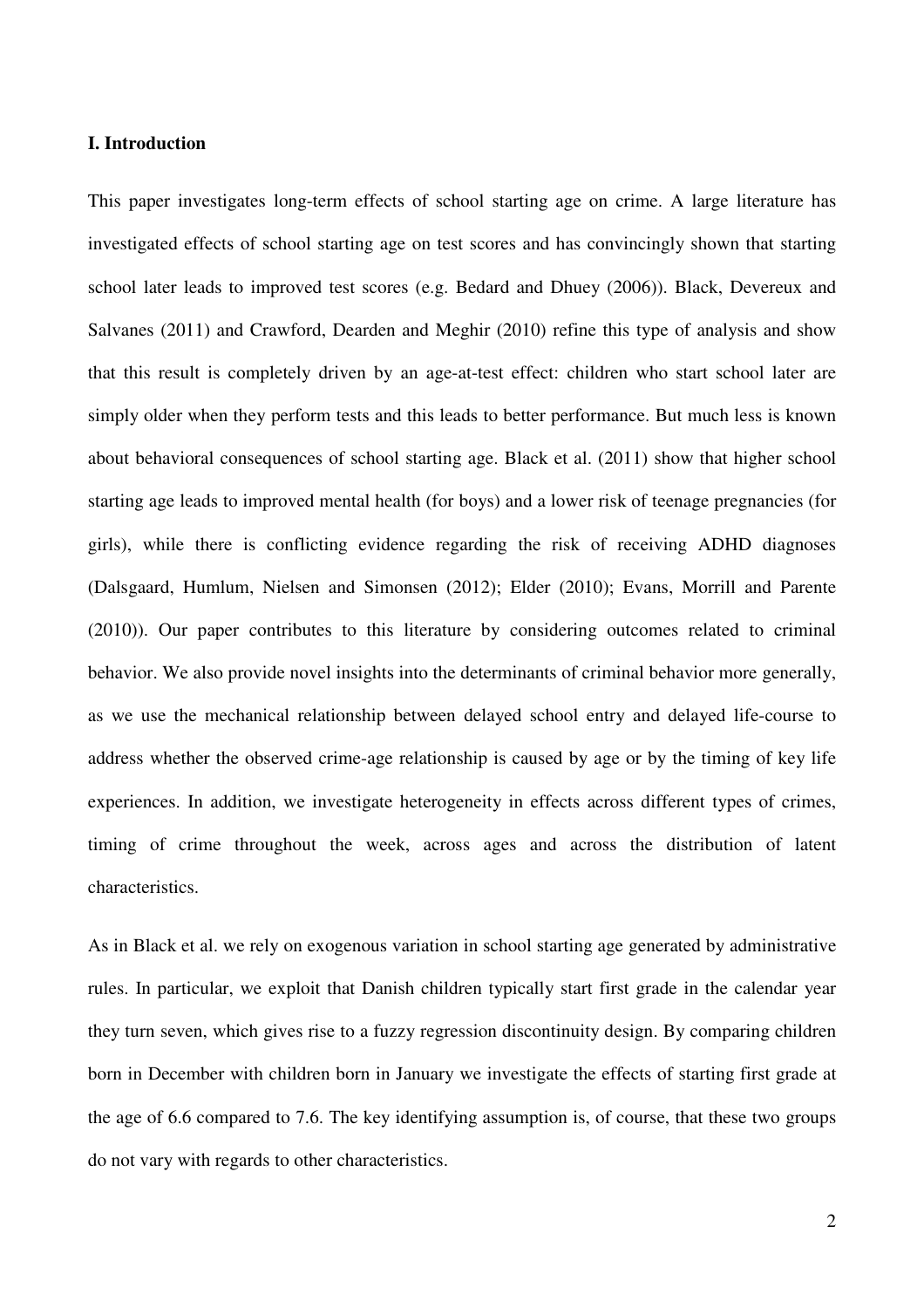Our analysis uses Danish register-based data for children born in the period from 1981-1993 with crucial information on exact birth dates, a range of crime outcomes, and a rich set of background characteristics.

We find that higher age at school start lowers the propensity to commit crime at a given age until age 20 where the effects begin to fade out. In addition, boys experience a persistent reduction in the *number* of crimes committed. We use these results to show that the crime-age profile is largely caused by life course rather than age *per se*. We then extend our analysis and show that the LATE estimates of school starting age using an administrative cut-off date cannot be generalized to the population in general as effects differ with the likelihood that a child has a higher school starting age. By estimating marginal treatment effects we find evidence of essential heterogeneity for boys but not for girls. We find that boys with high levels of latent characteristics experience the largest benefits in terms of crime reductions and school enrollment, whereas boys with intermediate levels of latent characteristics seem to be unaffected by starting later in school. Furthermore, we investigate potential mechanisms behind the crime reductions during the teen-years and find that incapacitation seems to play an important role. For boys, being old-for-grade reduces criminal charges until age 19, and the effect is driven by property crime and crime committed on weekdays. For girls, being old-for-grade postpones initiation of crime, and the effect is driven by violent crime and crime committed on Fridays. Finally, we find that the relative age of classroom peers does not seem to be behind the reduction in crime.

The paper is structured as follows: Section II briefly reviews the Danish institutional set-up and discusses mechanism through which child behavior may be affected by school starting age and Section III describes the methodology. Section IV presents our data, Section V the results and finally Section VI concludes.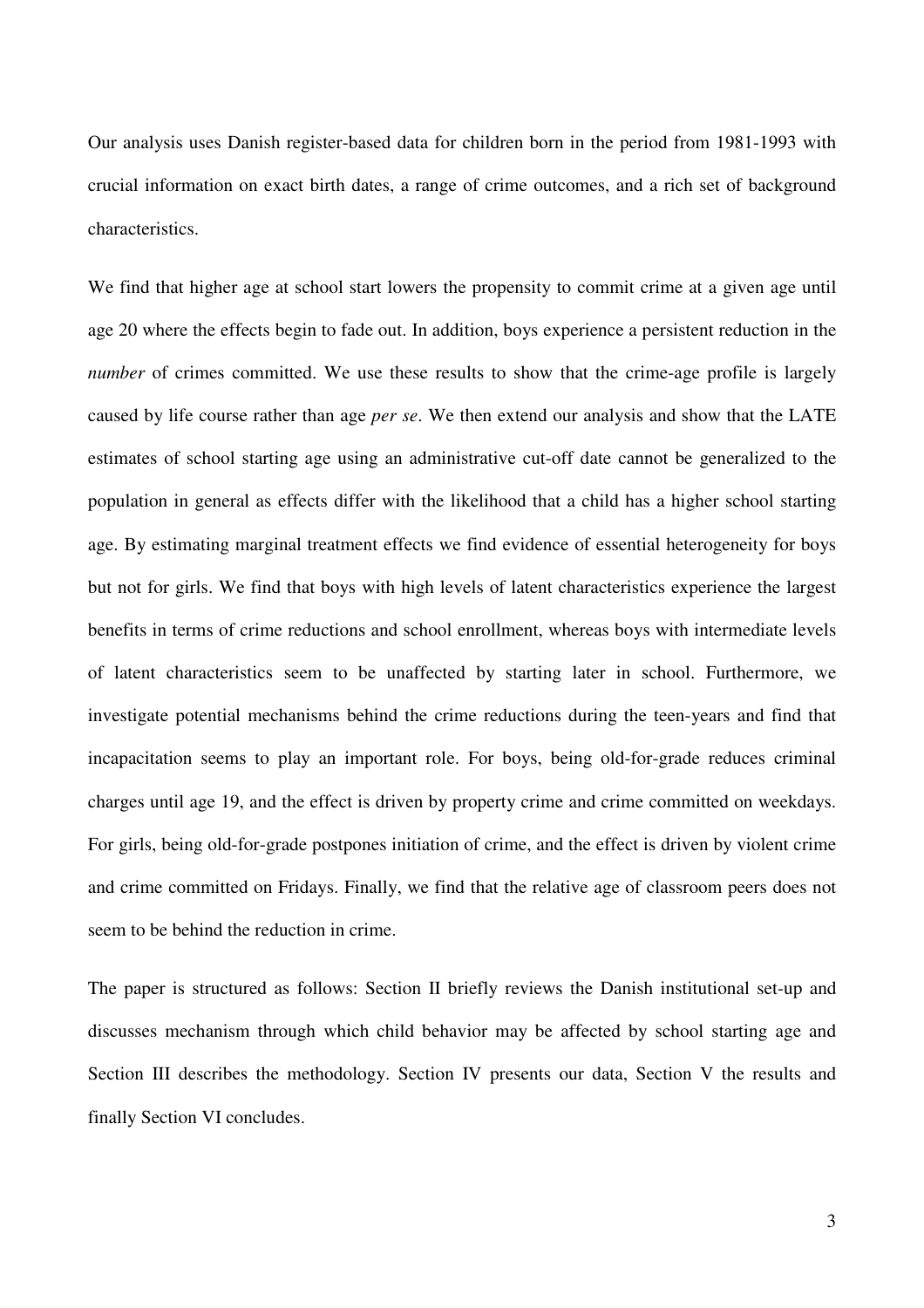#### **II. Institutional setting and mechanisms**

 $\overline{a}$ 

#### A. Educational Institutions and School Starting Age

During the period relevant for this study, Danish law stipulated that education was compulsory from the calendar year of the child's  $7<sup>th</sup>$  birthday and until completion of  $9<sup>th</sup>$  grade.<sup>1</sup> This school system is fortunate for a study like ours because there is no automatic relationship between school starting age and minimum required schooling as there would be in the US and the UK systems, for instance. After  $9<sup>th</sup>$  grade, education was voluntary and could follow an academic path (starting with high school) or a vocational path (starting with vocational school).<sup>2</sup>

The year before entering first grade, children could enroll in a voluntary preschool class. The preschool class, compulsory schooling from  $1<sup>st</sup>$  to  $9<sup>th</sup>$  grade as well as post-compulsory schooling were free of charge. Furthermore, most children below the age of six were inscribed into some form of public child care, which was heavily subsidized.<sup>3</sup>

Obviously, school starting age is not random and is most likely affected by a range of factors that may also correlate with the child's outcomes, behavioral as well as academic. For example children's overall school readiness and behavior in preschool is likely to affect the timing of school start. This pattern is clear from Figure 1 that shows the distributions of social and emotional difficulties at age 4 among punctual and late school starters, drawn from an auxiliary data source

 $1$ <sup>1</sup> The school starting regulations are not strictly enforced and exemptions are granted based on applications from the parents. For details consult the Danish Law of public schools.

 $2<sup>2</sup>$  It was also possible to complete a voluntary tenth grade before continuing on to a vocational or academic path.

 $3$  A minimum of 67 % of the expenses is covered by the local authorities, c.f. the Danish Law of day care.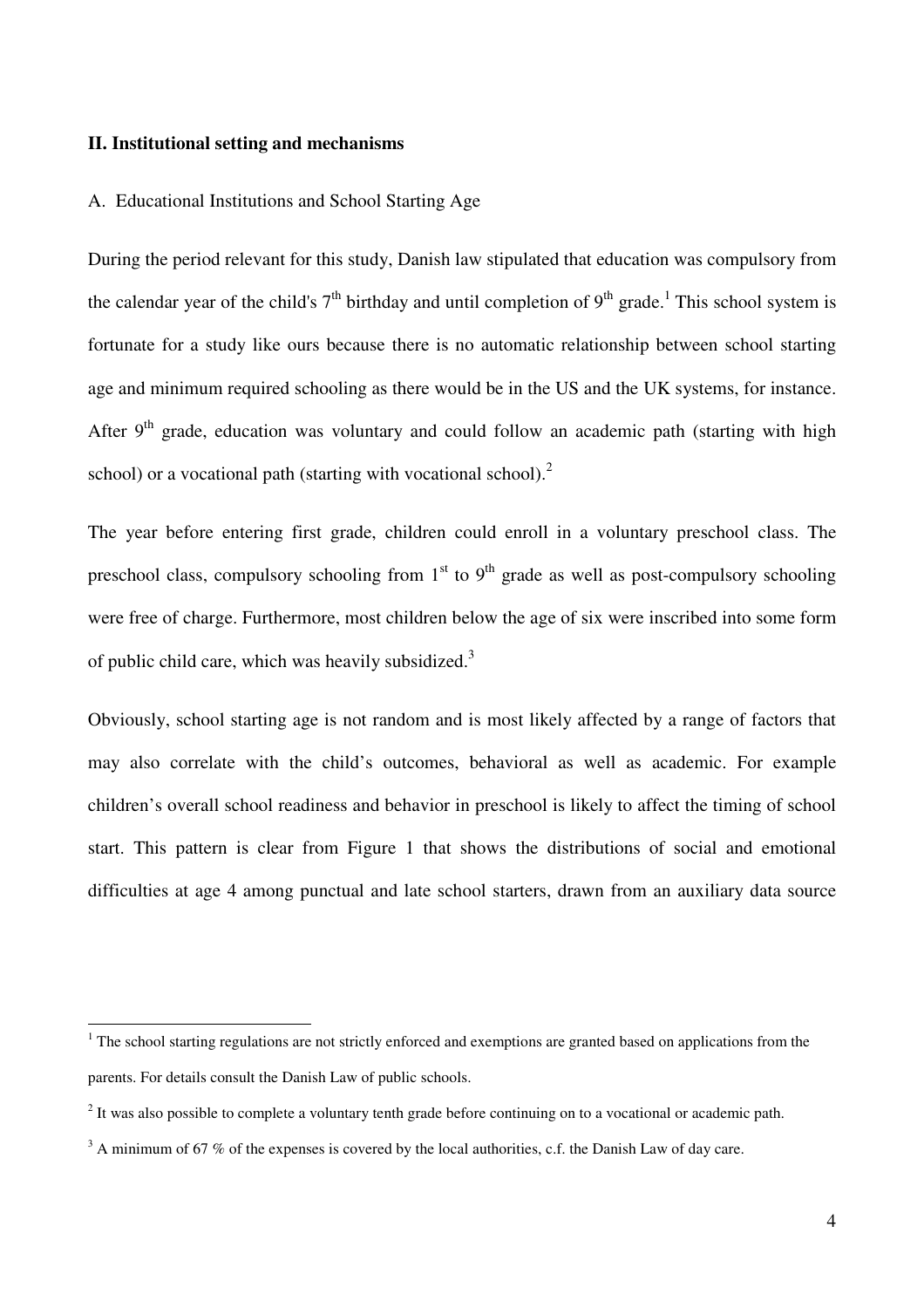(the Danish Longitudinal Survey of Children). $4$  But other factors may impact on the decision as well: as shown by the previous literature, starting later is likely to increase test scores, and while this has not been found to impact significantly on long term outcomes such as earnings, higher grades may improve the consumption value of attending school. Higher grades also allow for a more extensive educational choice set thus securing a better match between student preferences and type of degree, potentially allowing students to choose more prestigious degrees. Finally, there is considerable variation in school starting age culture across municipalities even conditional on a rich set of observable characteristics. For completeness, we will investigate some of these hypotheses towards the end of the paper.

l

<sup>&</sup>lt;sup>4</sup> 'Punctual school starters' obey the rules and start school when they are supposed to start according to the rules, while

<sup>&#</sup>x27;late school starters' have been granted an exemption.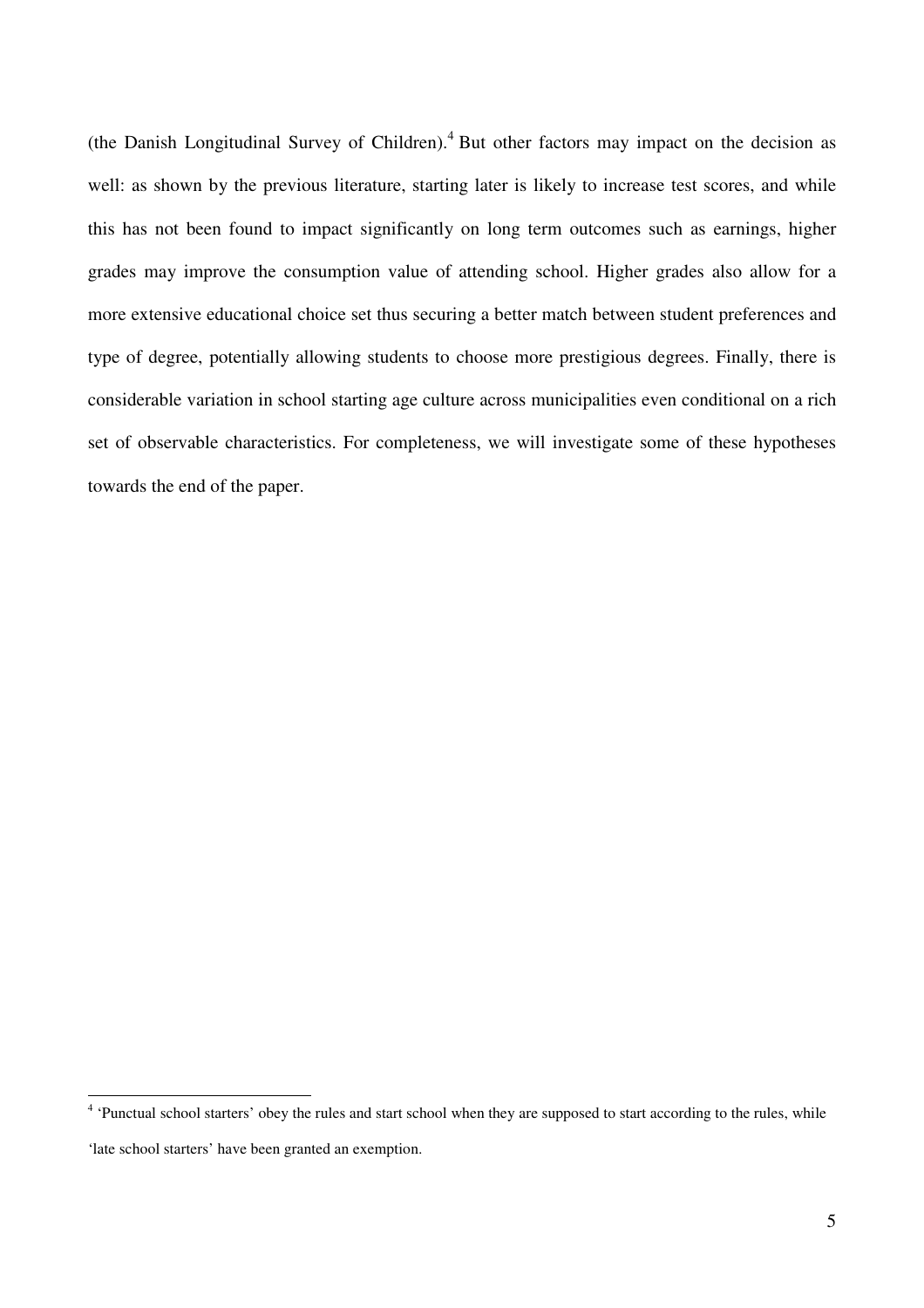#### FIGURE 1

#### AGE 4 SOCIAL AND EMOTIONAL DIFFICULTIES

AMONG PUNCTUAL AND LATE SCHOOL STARTERS



*Note:* Data stem from the Danish Longitudinal Survey of Children that surveys children born in September and October of 1995.

To meaningfully address consequences of school starting age, our empirical analysis will make use of the following observation: because the formal age at school start is defined by the year of birth, each January 1<sup>st</sup> provides a cut-off point at which children born on each side are subject to a one year difference in timing of administratively determined school start, even though they are born very close in time. Section III will formalize this idea. Some parents of children born close to this cut-off date do choose to manipulate their children's actual school starting age: children born at the end of the year are more likely to postpone school start one year, whereas children born early in the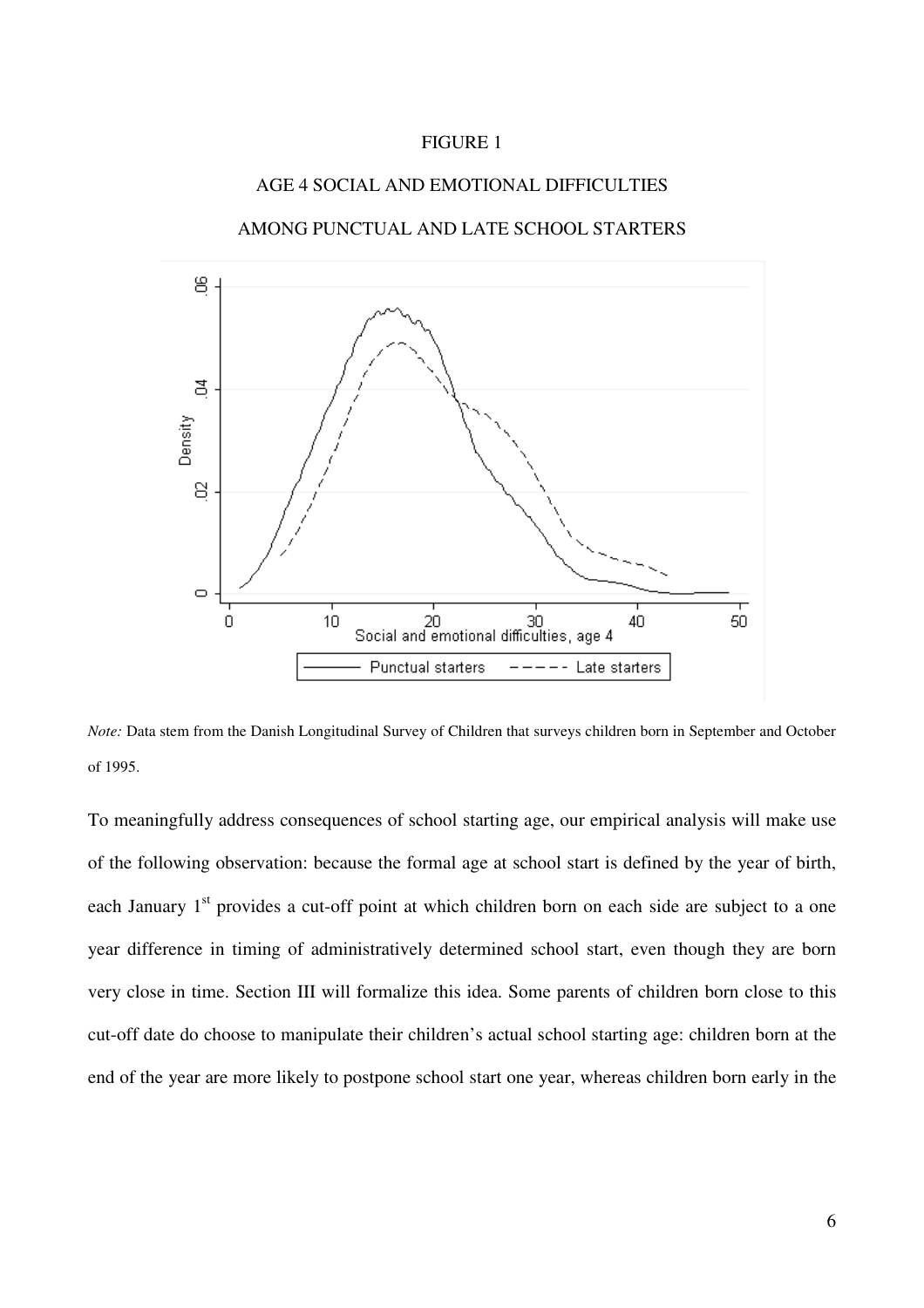year are more likely to start school one year earlier than the law stipulates.<sup>5</sup> In consequence, some children born in December will start school one year later than they are supposed to - approximately at age 7.6 years - whereas the remainder of the children born in December will start when their age is around 6.6 years. Likewise, some children born in January will start school at age 6.6, which is one year earlier than the law stipulates, while the remainder will start school at age 7.6. As shown in Figure 2, school starting age for children born around the cut-off date is effectively reduced to a binary outcome: either children start at age 6.6 or they start at age 7.6. If children born around the cut-off date are 7.6 years old at school start, we label them "old-for-grade". Figure 3 shows the fraction of children who are old-for-grade by date of birth for each gender.

# FIGURE 2 FRACTION PUNCTUAL, EARLY, AND LATE SCHOOL START, BY DATE OF BIRTH. SELECTED COHORTS



*Note:* Population of children born January 1 1994 – January 1 1995.

l

<sup>&</sup>lt;sup>5</sup> A recent white-paper on school start concluded that "many parents worry whether their children are ready to start school, and these concerns are supported by the preschool staff", cf. God Skolestart (2006).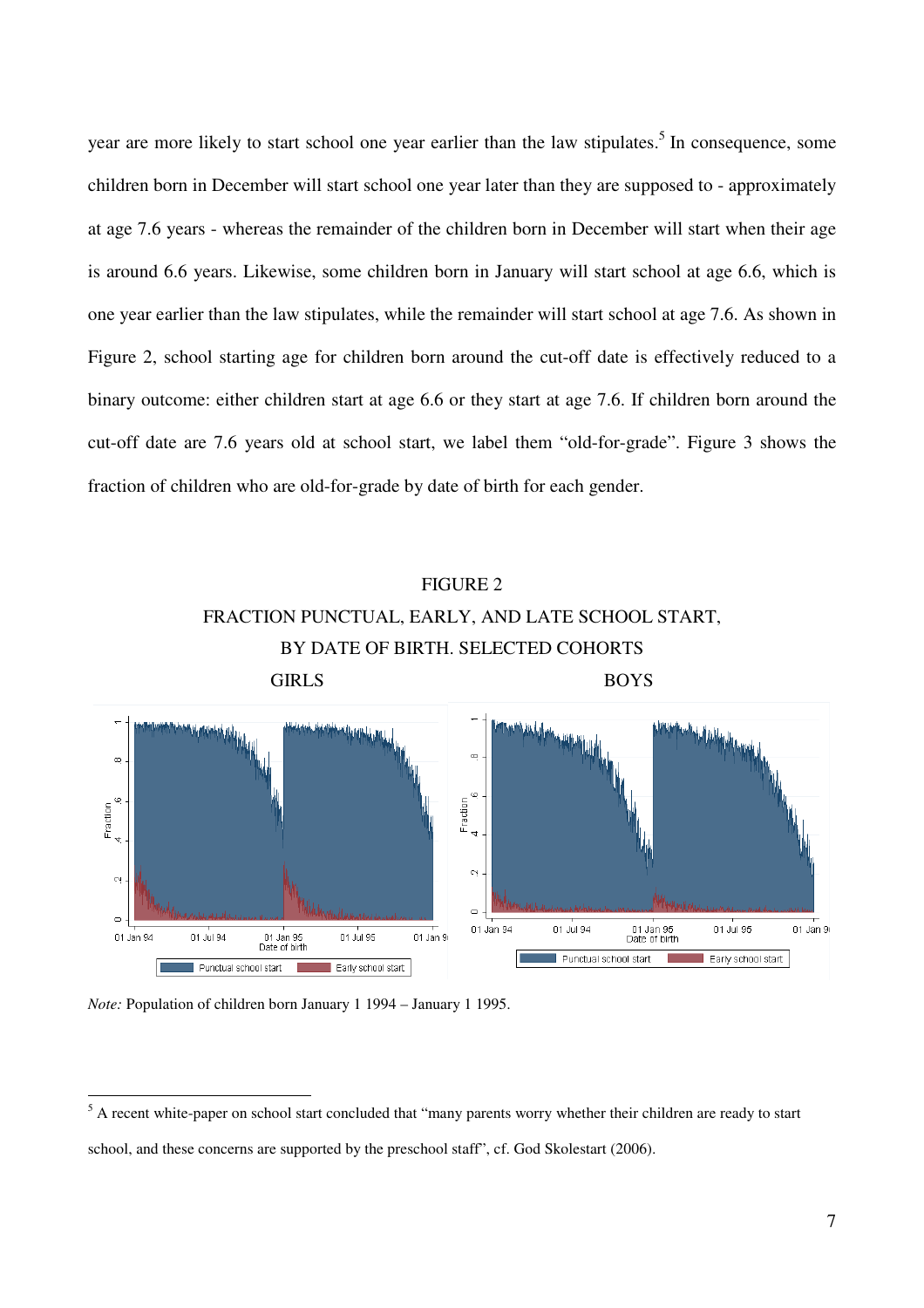#### FIGURE 3



#### FRACTION WHO ARE OLD-FOR-GRADE BY DATE OF BIRTH

*Note*: Being old-for-grade implies that the child starts school at age 7.6 instead of at age 6.6. Average for population of children born December 1981 to January 1993.

We see that there is a smooth upward trend in the fraction of girls and boys who are old-for-grade in December followed by a large discontinuity around New Year. The figure also shows that boys are much more likely than girls to be old-for-grade.

The crime-age profile refers to an almost universally observed relationship between crime rates and age, where crime rates increase until the peak around age 18-20 and then decrease for the remainder of the life (Gottfredson and Hirschi, 1990). School starting age may affect the crime-age profile because it changes the timing of key lifetime experiences. In our setting, delaying school start by one year will, for a given education length, also delay graduation and labor market entry by one year. Figure 4 illustrates this by showing the average fraction of old-for-graders and young-forgraders who are enrolled into education.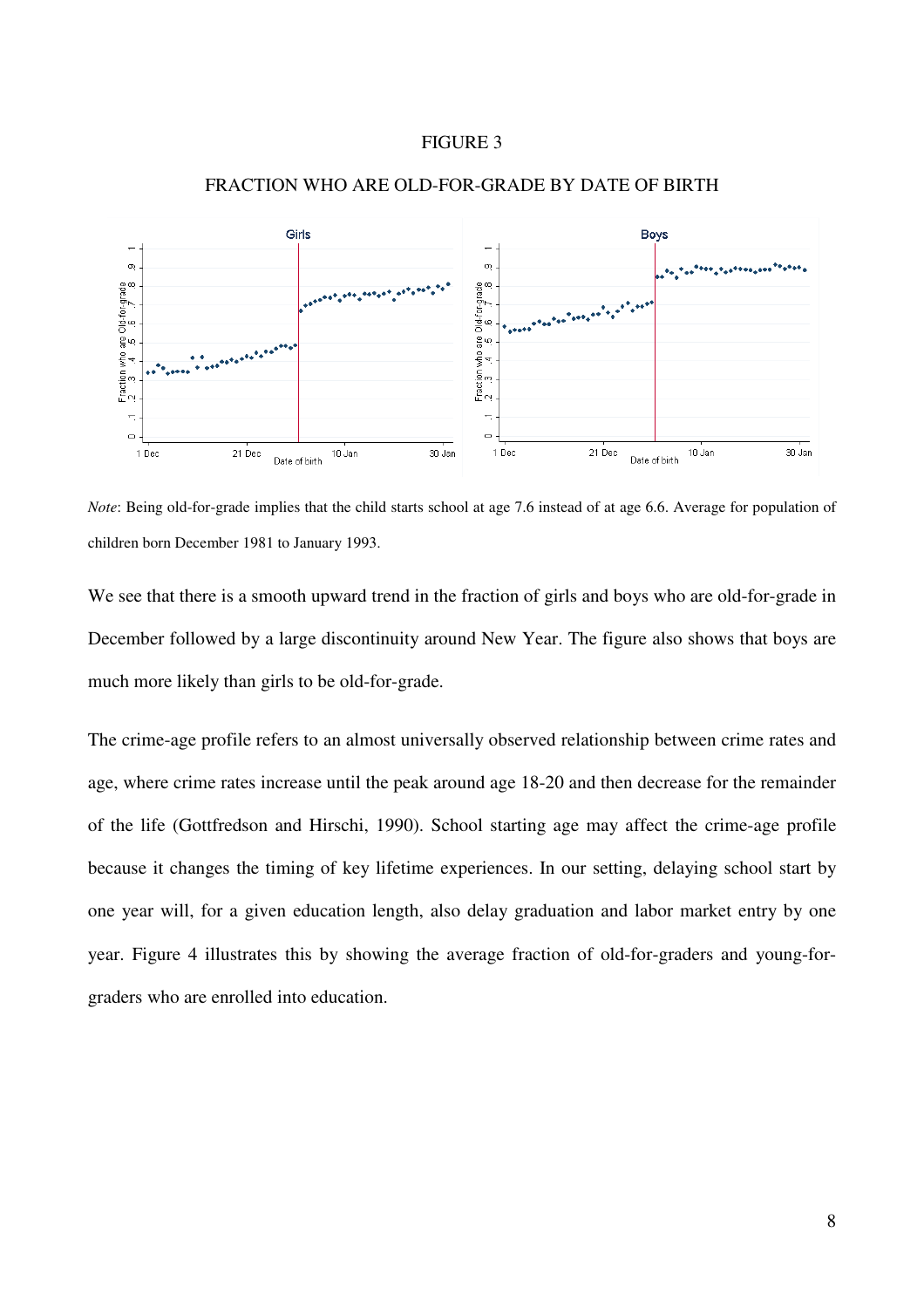

FIGURE 4: Fraction of girls (left) and (boys) enrolled in education by age

The question is whether criminal behavior is tied to one's actual age (see Gottfredson and Hirschi, 1990) or tied to turning points in life such as for instance school leaving and educational attainment (Sampson and Laub, 1995).

One reason to anticipate an effect of enrollment on crime is incapacitation: when youth are in school, they simply have less time to commit crime (see Lochner, 2011). Previous studies confirm that this mechanism is important although complex. For urban areas, Jacob and Lefgren (2003) and Luallen (2006) find that increasing the number of school days reduce arrests for property crimes but increases arrests for violent crimes. While the effect on property crime is thought to be due to incapacitation, the effect on violent crime is thought to be a network effect (spending more time with criminal others). Cook and Kang (2014) find that higher age at school start increases crime due to higher exposure to dropout in the US institutional setting with minimum dropout age rather than a certain number of compulsory school grades. Anderson (forthcoming) finds that increasing the compulsory school *leaving* age reduces arrests for both violent and property crime. Anderson (forthcoming) estimates that a minimum dropout age of 18 decreases arrest rates for 16-18 year-olds by 17 %. This effect may be due to incapacitation. An alternative explanation might be that crime reports to the police differ according to whether youth are in school or not. One could imagine that criminal events taking place in school are treated differently than criminal events taking place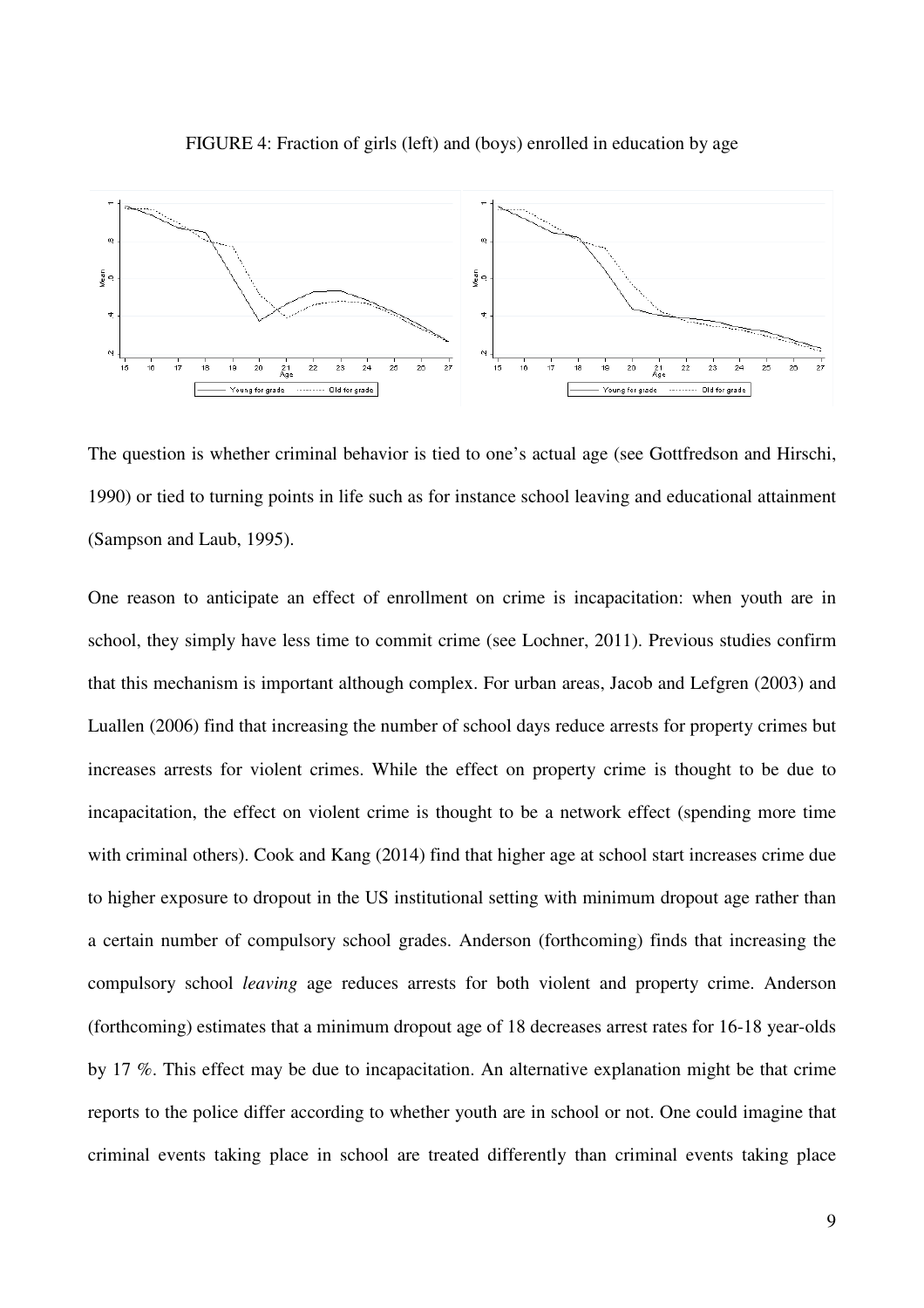outside school, which would lead to similar findings. This issue may be more relevant for violent crime than for property crime or traffic incidents.

Another mechanism by which school starting age may affect later behavior is through skill formation. Cunha and Heckman (2008) show that cognitive and (especially) non-cognitive skills at pre-school ages are key determinants of later skill acquisition, behavior, and adult outcomes. If different school starting ages are associated with different levels of skills ("school readiness"), then these differences may be amplified and affect other outcomes such as the tendency to engage in criminal activities.

A third mechanism through which school starting age may affect crime is by changing the individual's placement in the age hierarchy. Increasing school starting age by one year will most likely move the individual from being one of the youngest to being one of the oldest children in his/her classroom (e.g., Gaviria and Raphael (2001) and Sacerdote (2001)). However, the implications of such a change are ambiguous. On the one hand, having older peers who are more likely to engage in risky behavior may spark risky behavior at an earlier stage. On the other hand, having older peers might also increase skill acquisition and maturity, thus lowering risky behavior and improving educational outcomes. Fredriksson and Öckert (2005) and Black, Devereux and Salvanes (2013) find no substantial impact of the age composition of peers on educational and labor market outcomes or on teenage pregnancies among girls, and thus rule out that the relative age composition in class explains the impact of school starting age.

A fourth mechanism by which school starting age (SSA) likely affects crime is through changing the opportunity costs of crime (see Grogger (1998)), because potential wage earnings are closely linked to educational attainment. As we show in this paper, postponing school start delays graduation and thus affects the opportunity costs of crime at a given age.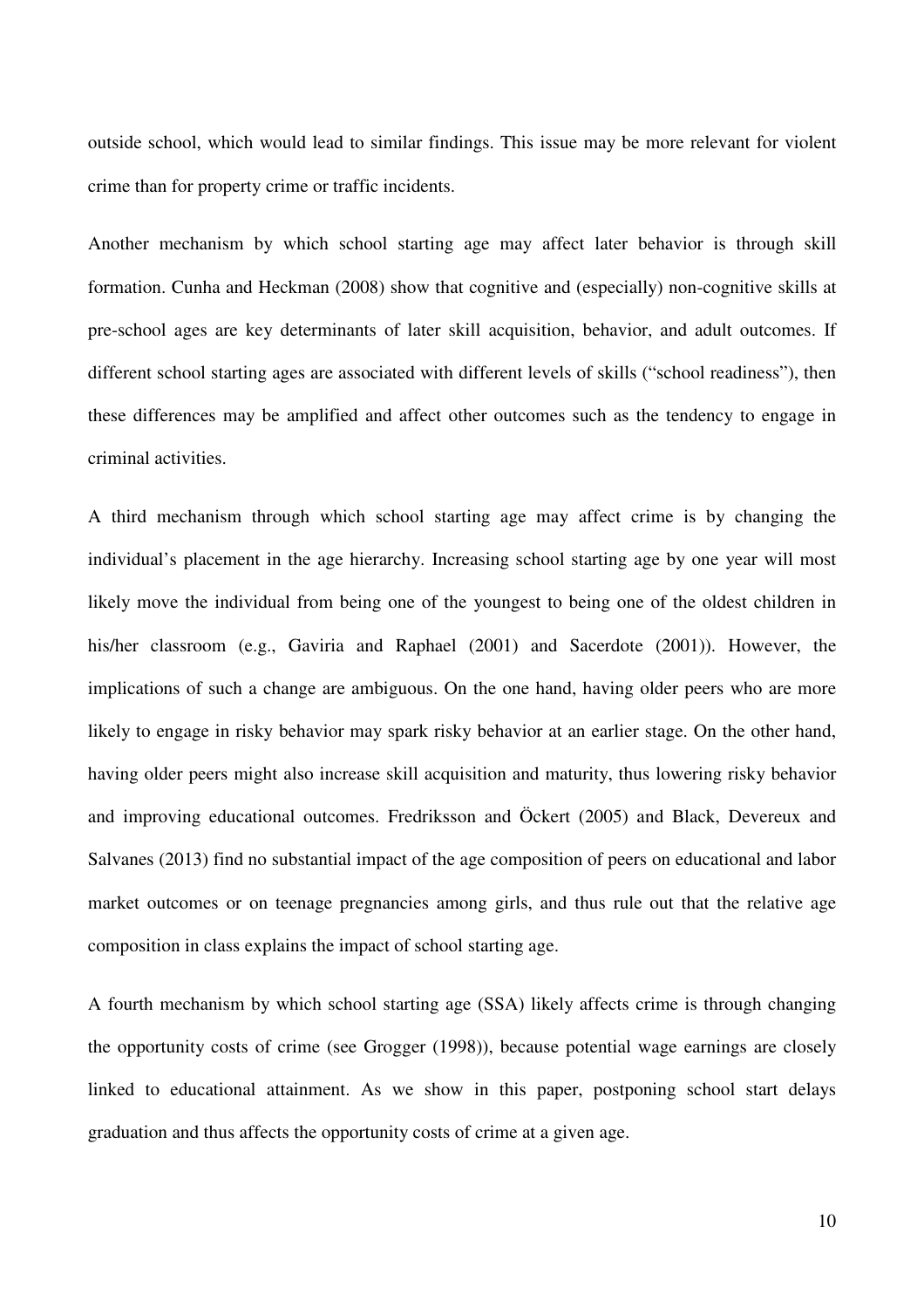We formally investigate the importance of the postponement of school leaving and in particular the importance of incapacitation effects. In addition we check if our results are robust to including the relative age of peers in our empirical analysis below.

B. Institutions guarding juvenile crime

Below we describe the institutions that may be relevant for understanding the potential impact of schooling and school starting age, in particular, on criminal activity of teenagers.

In Denmark, the age of criminal responsibility is 15, which is high in an international comparison; England has an age of criminal responsibility of 10, while only few US states have a limit and in those cases the limit is  $6-12$  years.<sup>6</sup> Until age 15, Danish children cannot be arrested, brought to court or imprisoned, although they may be withheld up to 6 hours by the police in which case a social worker must be present during interrogation. This is true regardless of the severity of the crime, and there is no such thing as a youth court.<sup>7</sup> At ages 15-17, youth are considered fully responsible for their criminal acts, and may be imprisoned, though this should be separate from adult prisoners.<sup>8</sup> Thus, the focus is on prevention and rehabilitation rather than prosecution and punishment.

All local authorities have an interdisciplinary framework for prevention of juvenile crime involving the schools, the social services and the police (denoted SSP). This is a network of relevant players who collaborate to understand and prevent juvenile crime in the local area. They are concerned with general, specific as well as individual-oriented policies and interventions.

 $\overline{a}$ 

<sup>6</sup> http://www.unicef.org/pon97/p56a.htm.

 $^7$  The question of quilt is, in fact, never determined for children below the age of criminal responsibility. The severity of the case is solely considered by the Attorney General.

<sup>&</sup>lt;sup>8</sup> See the Danish Service Act.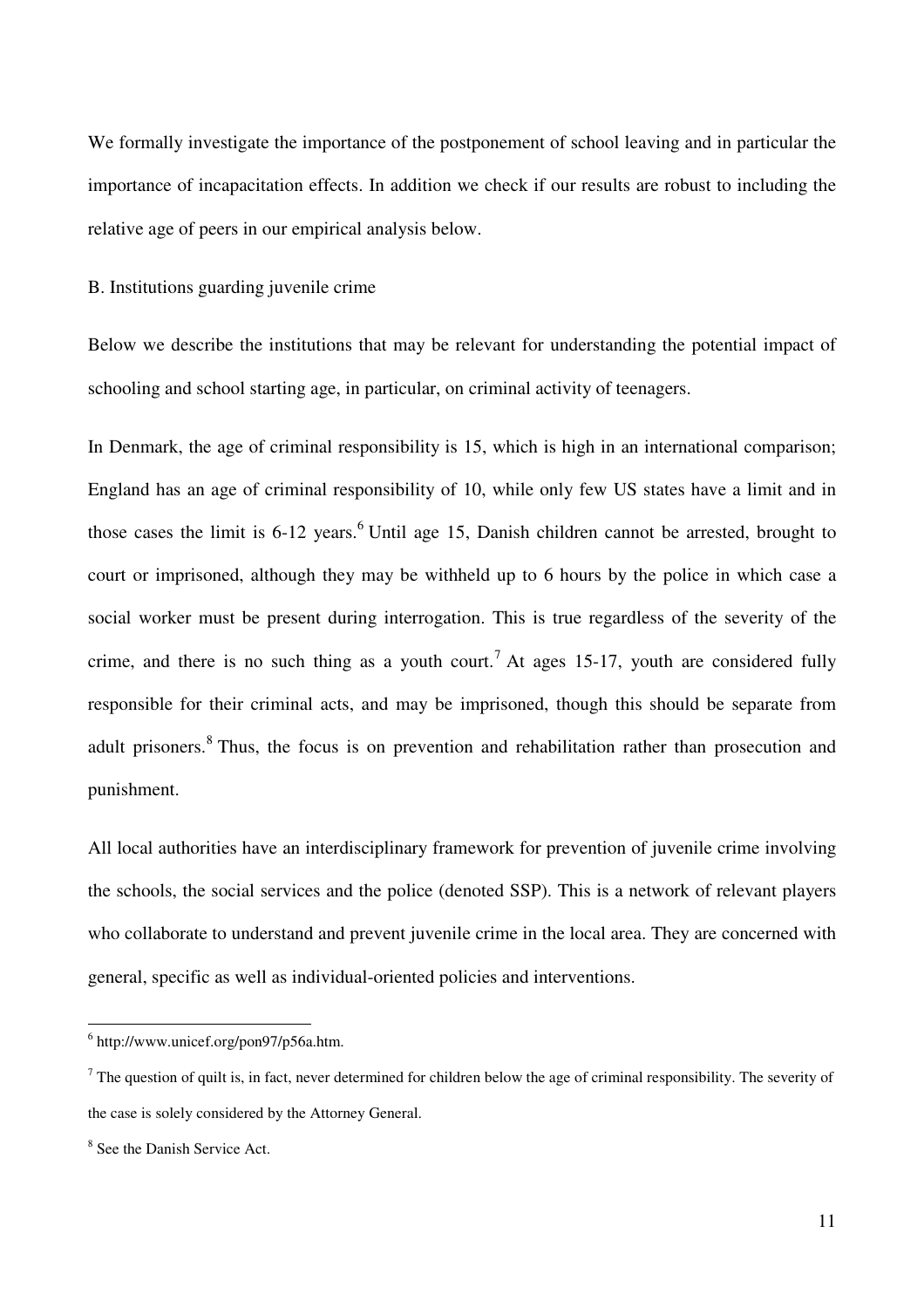Reported victimization rates in Denmark are falling like in the rest of the OECD. However, overall crime rates in Denmark are somewhat higher than in Norway, Sweden and the OECD average (19 v. 16 %) while they are almost at par with the US  $(18\%)$  and the UK  $(21\%)$ , see OECD  $(2009)$ . Therefore, we have no particular reason to expect that the effects of school starting age on crime should be substantively different in Denmark compared to other countries.

#### **III. Methodology**

Our goal is to estimate the effect of changing school starting age from young-for-grade (*SSA0*) to old-for-grade (*SSA1*) on the associated crime outcomes:

(1)  $\Delta = Y_1 - Y_0$ 

l

(2)  $Y_j = M_j(X) + U_j, j = 0,1$ 

where  $Y_j$  denote the potential outcome associated with  $SSA_j$ ,  $X$  observable characteristics<sup>9</sup>, and  $U_j$ unobservable characteristics.  $U_I$  and  $U_0$  are likely related to the choice of school starting age which would bias results if ignored. To circumvent the problem that *SSA* is not random and likely related to *Crime* through  $U_j$ , we formally employ a strategy similar to Black et al. (2011), Evans, Morrill and Parente (2010), and Elder (2010). In particular, we exploit that school starting rules imply that children born just prior to January  $1<sup>st</sup>$  are on average younger when they enroll in school than children born immediately after January 1<sup>st</sup>. We can therefore instrument *SSA* with a dummy for being born immediately before January  $1<sup>st</sup>$ . As argued by Black et al. (2011), Evans et al. (2010) and Elder (2010), such cut-off dates constitute valid instruments in the sense of being uncorrelated

<sup>9</sup>*X* includes a constant and child and parental characteristics predictive of *SSA* and *Crime*: APGAR score, birth weight, gestation length for children, mothers' age at the birth of first child, both parents' education and labor market participation, a flexible function of distance in days to the cut-off, and a constant.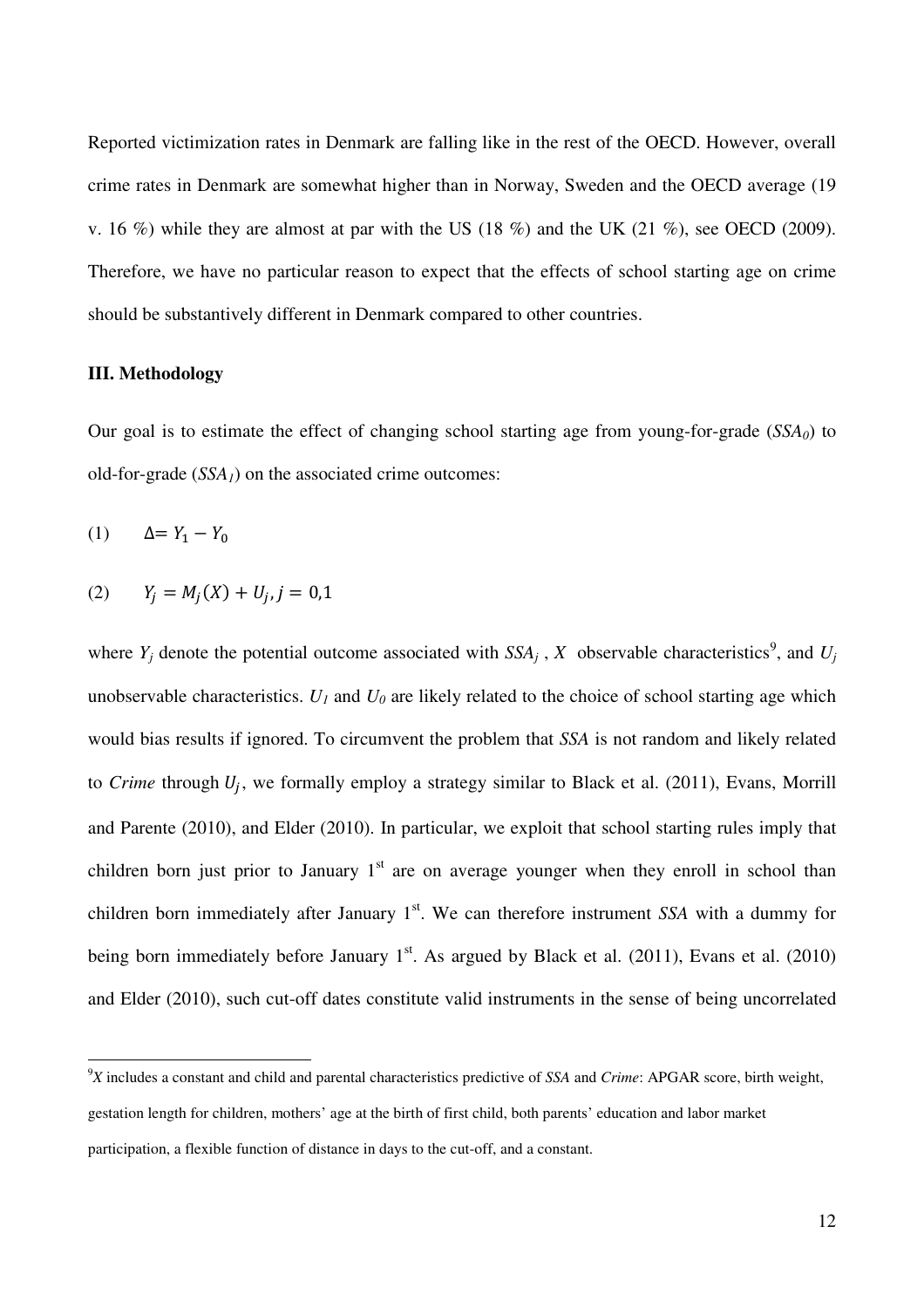with unobserved characteristics of child outcomes. In practice, we consider a short bandwidth with children born  $\pm$  30 days around January 1<sup>st</sup>. Results are robust to reducing or extending this bandwidth and to 'donut hole' strategies where observations close to the cut-off point are left out of the analysis.

As illustrated above, our endogenous variable of interest is essentially a dummy for starting school at age 7.6 relative to 6.6. Denote this new variable old-for-grade (*OG*) and suppress subscript *i*. Using a standard selection equation we may describe *OG* as:

(3) 
$$
OG = 1[\mu(X, Z) - V > 0]
$$

Where *Z* is an indicator for being born before the cut-off date at January  $1^{st}$ :  $Z = 1$ [birth = December]. Employing a linear probability model, we get the following first stage equation:(4)

$$
OG = X\gamma_1 + \gamma_2 1[birth = December] + \tilde{V}
$$

The indicator for being born in December (*z*) is plausibly excludable from the main equation of interest (crime). Moreover, monotonicity is fulfilled if we assume that no one starts school at earlier ages if born in January instead of December. This is not a strong assumption. Put differently, a defier in our set-up is a child whose parents choose to enroll him *earlier* (at age 6.6) than at the age specified by administrative rules if born in January and *later* (at age 7.6) than at the age specified by administrative rules if born in December. With a relevant and excludable instrument and an assumption of monotonicity, we can estimate the Local Average Treatment Effect of  $OG$  as<sup>10</sup>:

(5) 
$$
\beta_2^{LATE} = E\{\beta_2 | X\gamma_1 < V < X\gamma_1 + \gamma_2\}
$$

<sup>&</sup>lt;sup>10</sup> In most of our empirical results presented below, we will use the year-to-year variation of the first stage effect of the cut-off to gain additional support. Doing so implies the assumption that the year-to-year variation in our first stage results is independent of the year-to-year variation in crime rates. Our results are robust to disregarding the year-to-year variation so we only have one IV.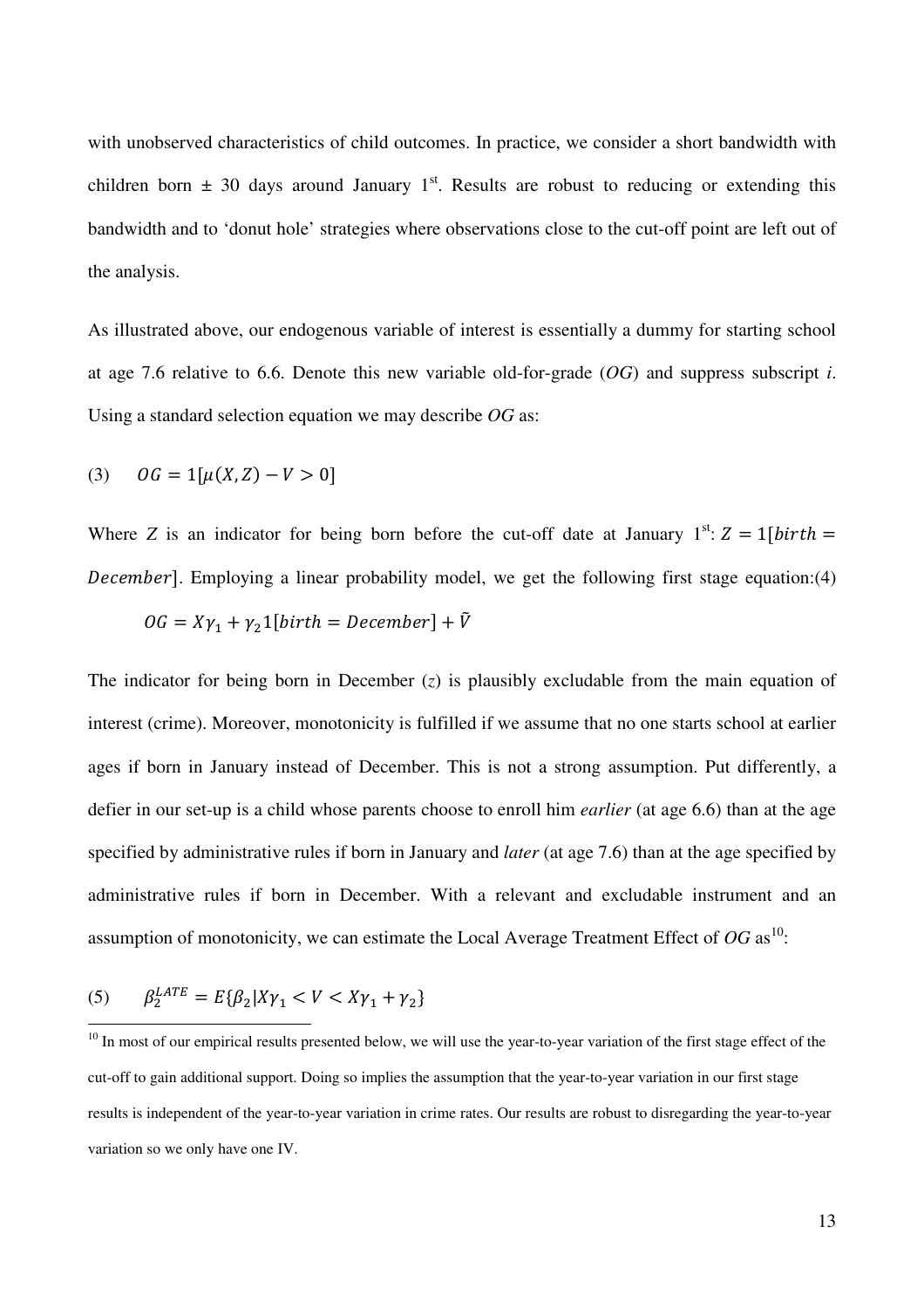This will capture the average effect of being old-for-grade for the group of children who would be inclined to change their school starting age, had their month of birth been different. This group may include children with very different sets of pre-school abilities and other pre-school characteristics. Thus  $\beta_2^{LATE}$  may comprise substantial differences across children at different margins. To uncover any differences across different levels of abilities we estimate the Marginal Treatment Effects (MTE) of being old-for-grade; see Björklund and Moffitt (1987) and Heckman and Vytlacil (2005). We define the MTE as:

(6) 
$$
\beta_2^{MTE} = E\beta_2 | U_D = u_D^* , X = X^*
$$

l

where  $U_D = F_V[V]$ .<sup>11</sup> The MTE is constructed by using the instruments locally to estimate the effect of being old-for-grade for those who are on the margin of treatment at different points of *UD*. Following the selection equation (equation 3), the margin of treatment is the point where treatment probability by observed characteristics  $\mu(X, Z)$  must equal latent characteristics  $U_D$  (V). So an individual with large observed treatment probability and located on this margin (i.e. an individual with low levels of observed abilities) must have an equally large  $U_D(V)$  to offset the disadvantageous observable characteristics and make  $\mu(X, Z) = V$ . Oppositely, individuals on the margin of treatment with low observed treatment probabilities must have small values of  $U_D$ .  $U_D = F_V[V]$  can therefore be interpreted as a scale measuring increasing levels of latent abilities.<sup>12</sup>

$$
\beta_2^{LATE} = \frac{1}{U_D - U_{D^*}} \int_{U_D}^{U_{D^*}} \beta_2^{MTE} dU
$$

where  $U_{D^*}$  is the random variable for those who are affected by the instrument.

 $12$  We use the words latent characteristics and latent abilities interchangeably, although it is inherently unobservable. However, the main factors predicting whether a child is old-for-grade or not (other than birth date) are unfavorable background characteristics such as low birth weight or parental education. See Section V.A.

 $11$  In terms of Marginal Treatment Effects the estimate of the 2SLS model will equal: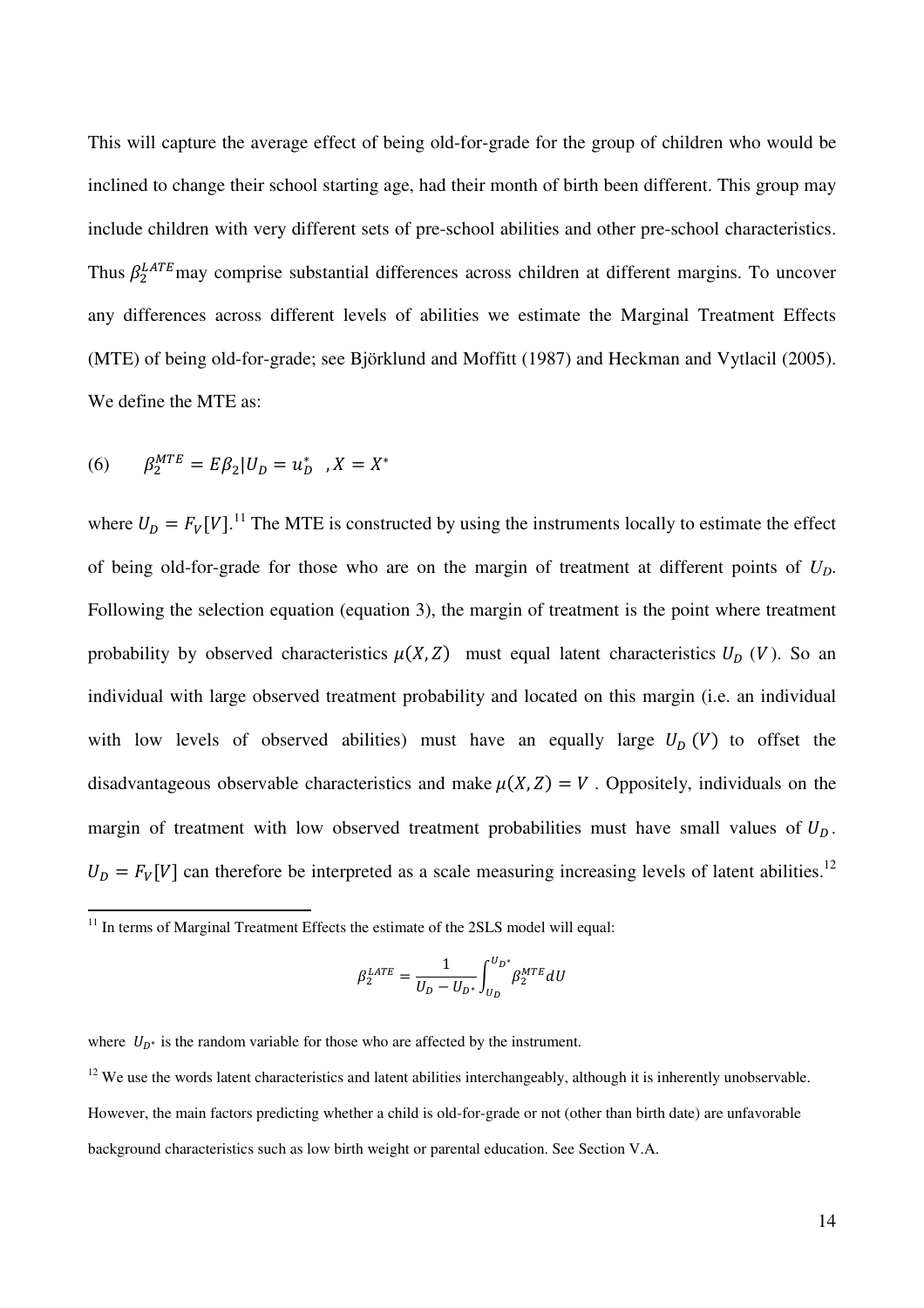Hence, the MTEs allow us to distinguish between heterogeneous treatment effects across latent characteristics  $U_D$ .<sup>13</sup>

#### **IV. Data**

l

We use Danish register-based data for children born in the period from mid 1981- mid 1993 with crucial information on exact birth dates, charges<sup>14</sup> for property crime, violence and other types of crime (in particular traffic incidents), together with the specific dates of crime, and the usual set of background characteristics.

Using these registers we combine information on the children's birth weight, gestational length, APGAR score<sup>15</sup>, demographic variables, educational variables, and crime by the unique individual identification number. We can link parents to their children and also identify whether the individuals in question have had any children themselves. For parental background characteristics we use education and labor market outcomes as measured one year prior to the child's birth. Importantly, we center all covariates and outcome variables around the cut-off dates instead of by calendar year. Hence, we compare information on children born in January year t to the information on children born in December year t-1 instead of comparing information on children born in January year t to the information on children born in December year t.<sup>16</sup>

<sup>&</sup>lt;sup>13</sup> We estimate the Marginal treatment effects using a semi-parametric setup assuming separability as outlined in Brinch, Mogstad and Wiswall (2014).

<sup>&</sup>lt;sup>14</sup> Using charges instead of convictions enables us to use three additional years of data because of the right to appeal. Conclusions are robust to using convictions instead of charges.

<sup>&</sup>lt;sup>15</sup> The APGAR score ranges from zero to 10 and summarizes the health of a newborn child based on five simple criteria: Appearance, Pulse, Grimace, Activity and Respiration.

<sup>&</sup>lt;sup>16</sup> For children born in December 1981 or January 1982 we use parental characteristics measured in 1980, while we for children born in December 1982 or January 1983 use parental characteristics measured in 1981 etc.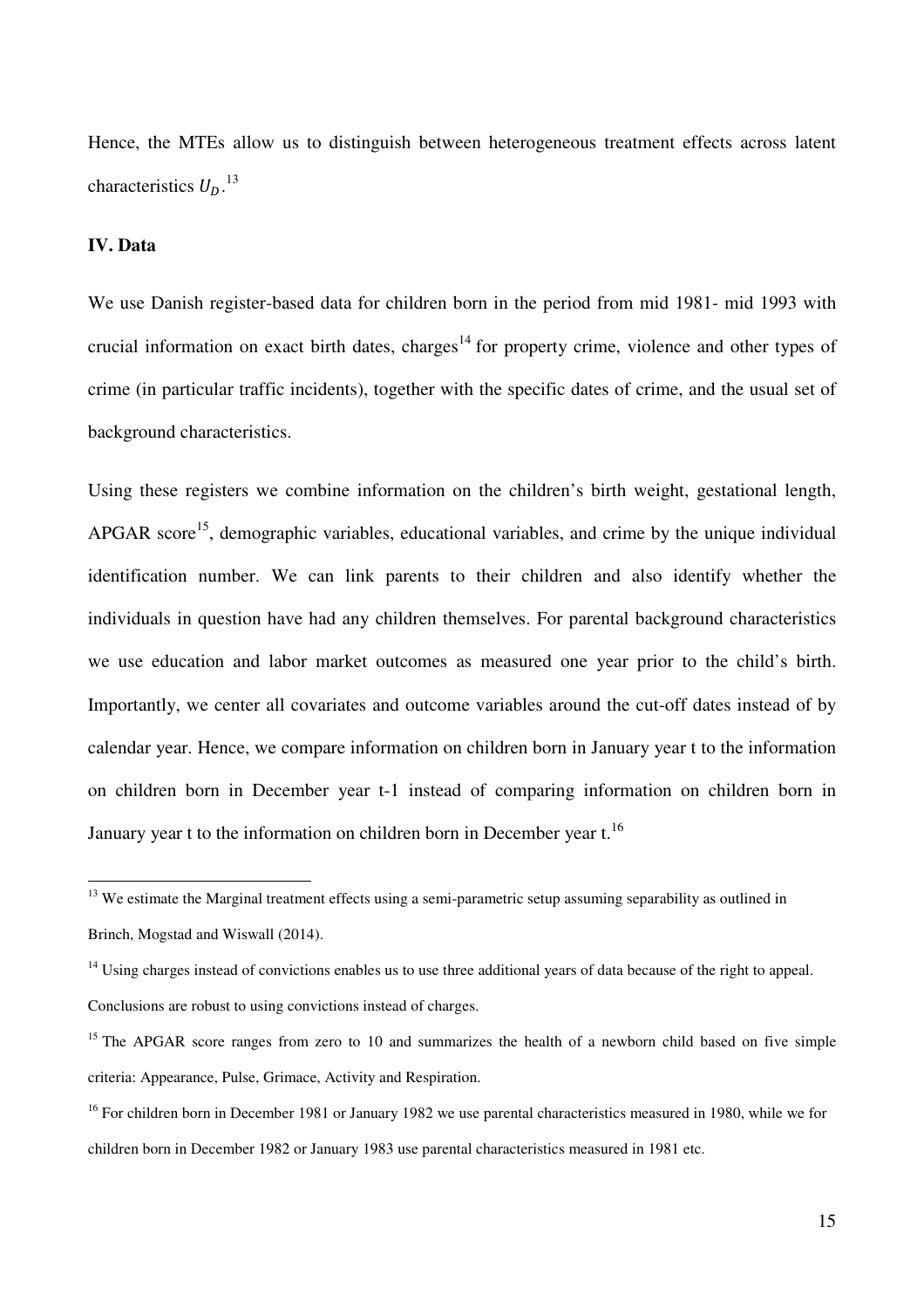Unfortunately, we do not have information on the specific timing of school starting age for the cohorts in question. Instead we use age in  $8<sup>th</sup>$  grade as an approximation. We do observe children's exact ages at all grade levels from 2007 and onwards and we use this data to check that the approximation of school starting age by age in  $8<sup>th</sup>$  grade works very well (see Table A1 and Figures A1 and A2). The vast majority of children who have not completed elementary school by age 15 do so because they are old-for-grade already in preschool class, while very few children are delayed from the first grade and onwards.<sup>17</sup> In addition, there is no relationship between the cutoff and being redshirted or skipping grades during primary school.

Table A2 in the Appendix shows mean background characteristics for children born 30 days before and after January  $1<sup>st</sup>$  for boys and girls separately. We see that some differences are significantly different but all are very small in size and often vary by gender.<sup>18</sup> We include these variables as covariates and experiment with further restrictions on the birth date intervals, and our results are robust to these restrictions.

As is true for most of the existing literature on school starting age, choosing the right outcome is a challenge: on the one hand, one wants to align children in terms of age. This is particularly relevant because crime is positively correlated with age in the age range considered in this paper. On the other hand, one wants to align children in terms of length of education because the agents that decide a child's SSA may focus on these outcomes or because education may have a direct effect on

l

 $17$  Measurement errors in school starting age will impact on our results to the extent that they are correlated with the instrument. If children born in December (z=1) are more likely to repeat a grade as suggested by Elder and Lubotsky (2009), our results will be biased towards zero.

 $18$  The difference in birth weight is for example 16 grams, which corresponds to 0.03 point difference in IQ according to Black, Devereux and Salvanes (2007).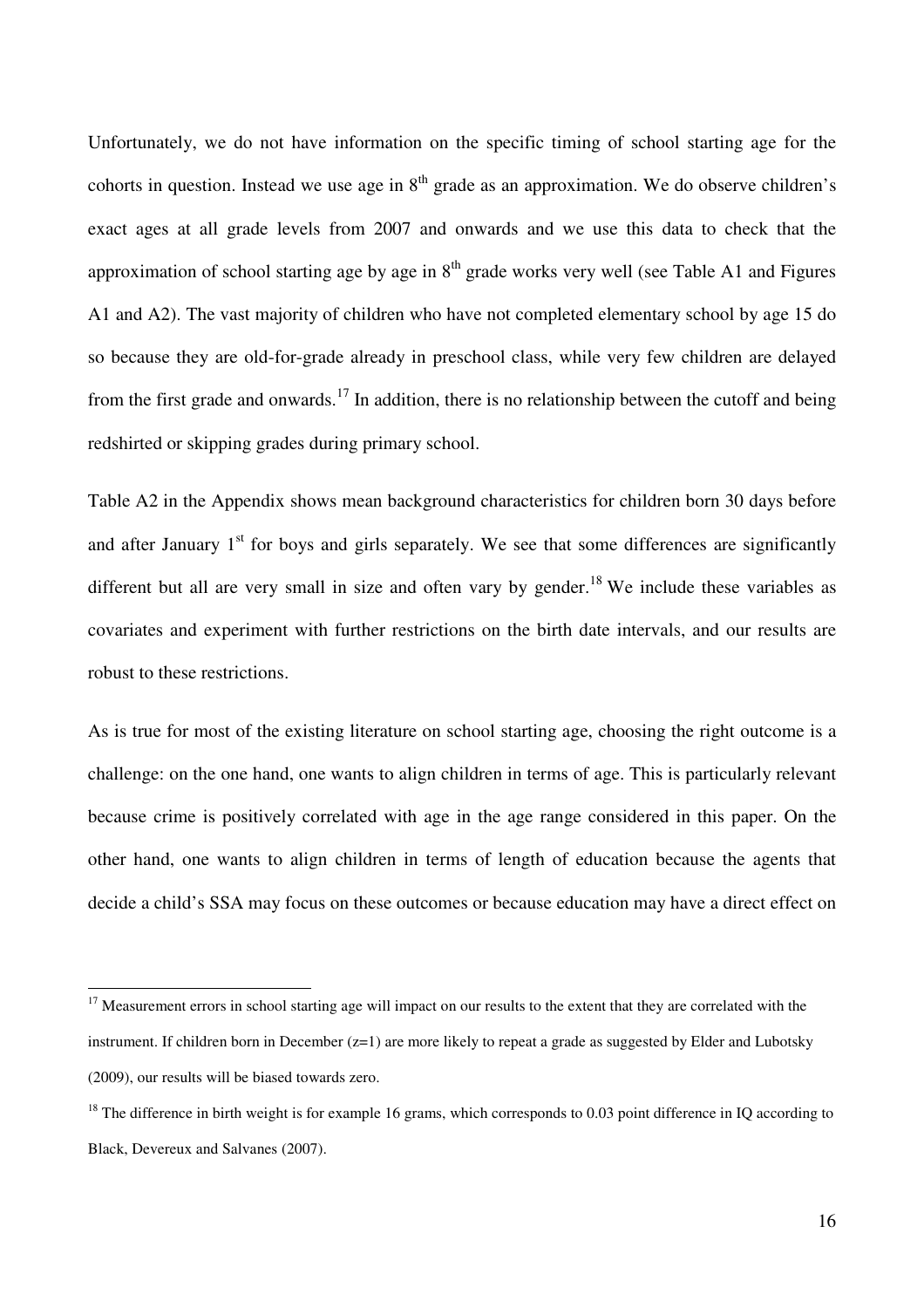the tendency to commit crime. To address these issues, our main outcomes consist of age-specific measures but we also separately consider criminal charges at a given point in the educational cycle.

We consider two types of age-specific crime measures: one outcome measures whether an individual has been charged with a 'crime *at* a given age' from age 15 and onwards. This is a memoryless measure, which simply informs about the tendency to commit crime at any given age. It is particularly useful for detecting sudden changes in the crime-age profile caused by school starting age. Our other type of outcome measures whether an individual has been charged with a 'crime *at or before* a given age' and in this way keeps track of earlier incidences. This is convenient if one wants to address more permanent effects on crime. Because of considerable recidivism,<sup>19</sup> both measures are required to give a full picture of the consequences of school starting age on the crime-age curve. We might see negative effects of school starting age on 'crime at a given age' but not at 'crime at or before a given age' if those committing the crime are simply the same individuals. Conversely, we could see effects on 'crime at or before a given age' and not on 'crime at a given age' if school starting age has a longer-lasting effect on criminal behavior. It is clearly important to be able to distinguish between these scenarios.

Due to space considerations we will sometimes focus on crime at or before a given age only but the full set of descriptives and formal results is available on request. In addition to our main analyses, sub-analyses show results for types of crime (property crime and violent crime) and number of crimes to address differential effects on the intensive and extensive margin.

Figure 5 illustrates means of our main outcome variables. The figure replicates the well-known age pattern where criminal activity peaks at ages 19-20 (Gottfredson and Hirschi (1990)). For girls, two percent are charged with a crime at age 19, while for boys 11 percent are charged with a crime at

l

<sup>&</sup>lt;sup>19</sup> Recidivism is between 20% and 67% for boys and between 20% and 90% for girls, depending on age.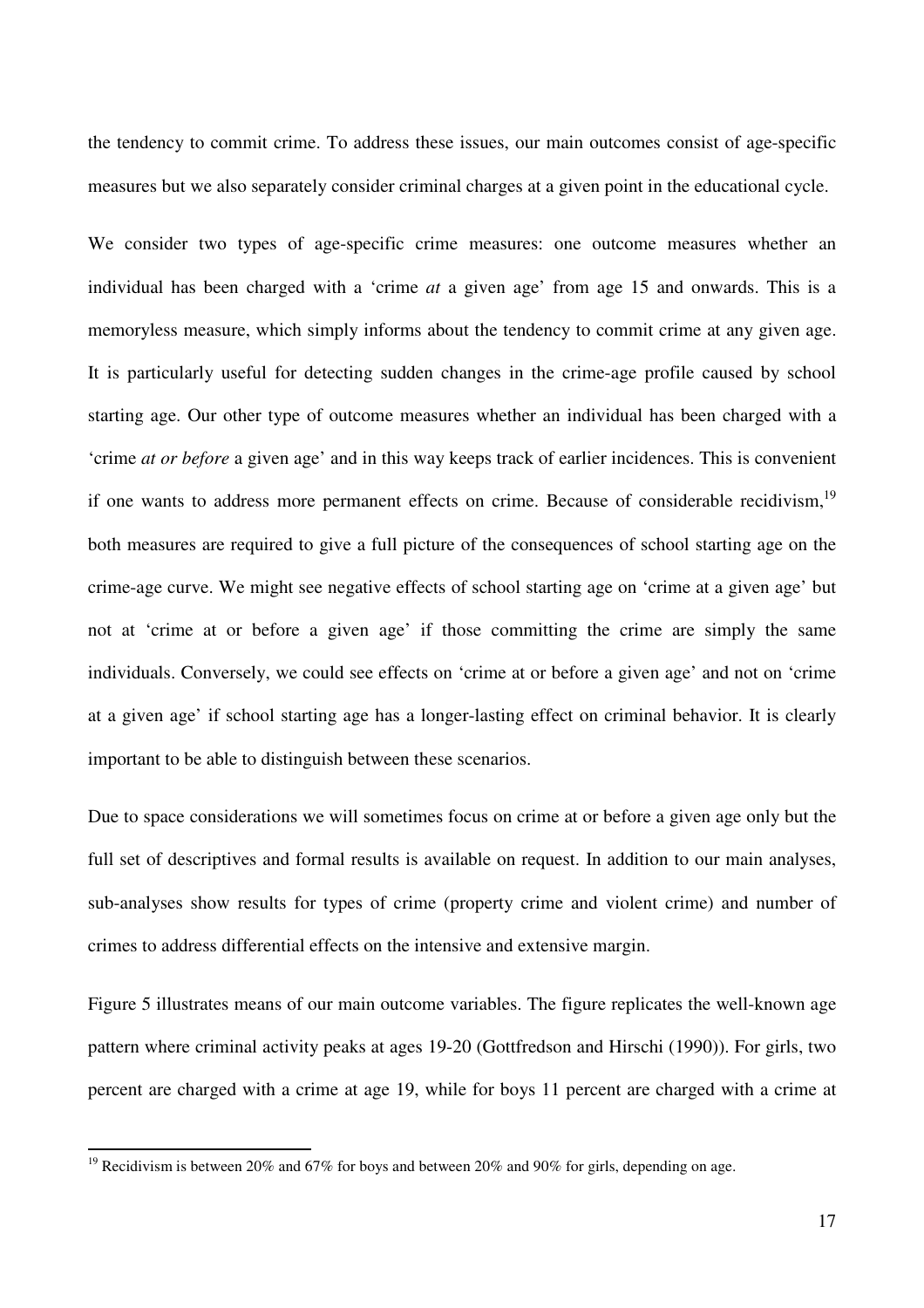age 19 after which age the fraction declines. All over the age range, the proportion charged with a crime is higher for individuals who are old-for-grade compared to individuals who are young-forgrade. Our empirical analysis will reveal to what extent this reflects selection.

# FIGURE 5

#### MAIN OUTCOME VARIABLES: CRIME ACROSS AGES

### ANY CRIME AT GIVEN AGE ANY CRIME BEFORE OR AT AGE



GIRLS



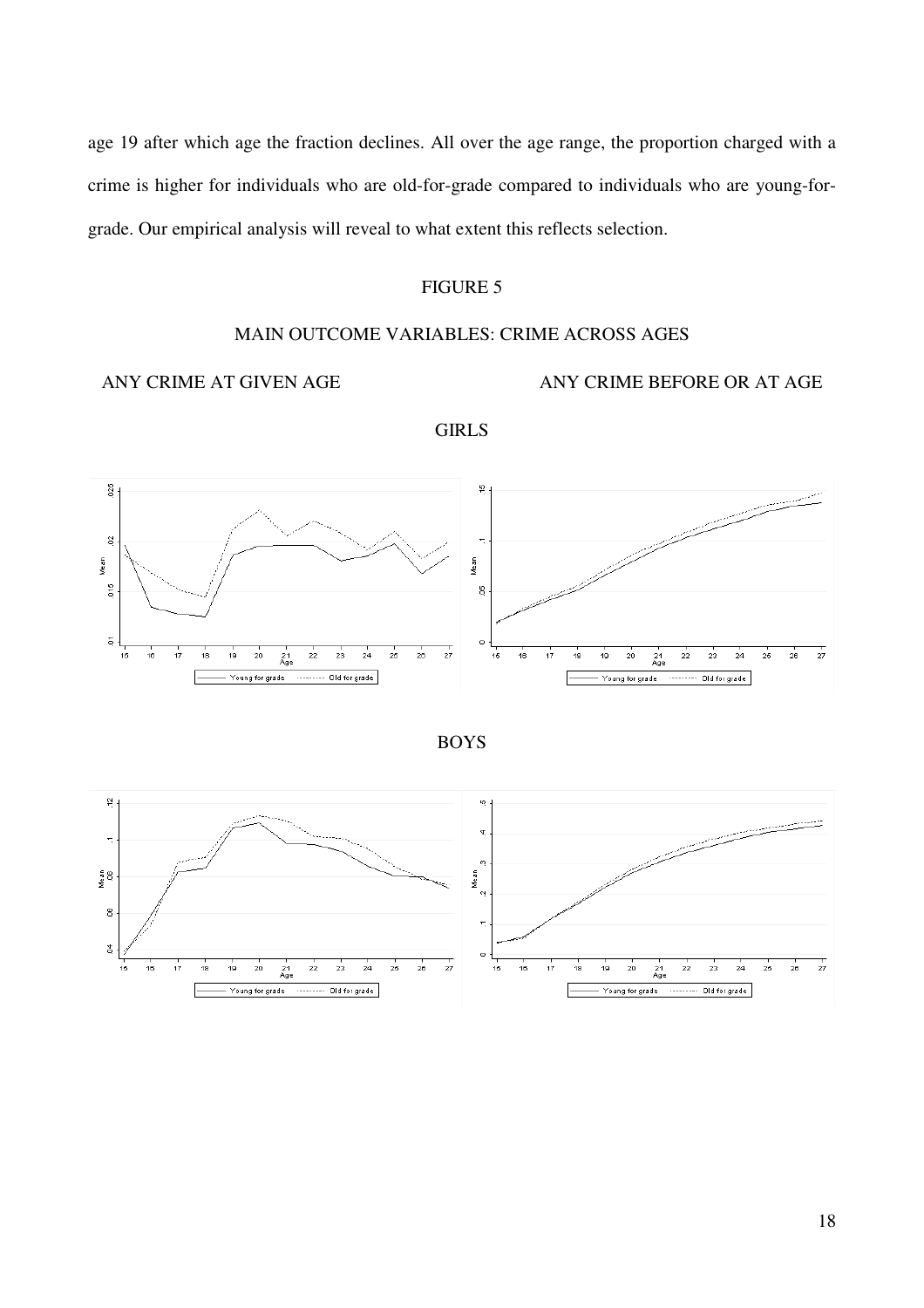#### TABLE 1

| Criminal charge $(0/1)$ |       |          | Girls    |       |             |       |          | <b>Boys</b> |       |             |
|-------------------------|-------|----------|----------|-------|-------------|-------|----------|-------------|-------|-------------|
| at or before age:       | Any   | Property | Violence | Other | <b>Nobs</b> | Any   | Property | Violence    | Other | <b>Nobs</b> |
| 15                      | 0.019 | 0.018    | 0.002    | 0.001 | 48,546      | 0.039 | 0.033    | 0.006       | 0.007 | 50,383      |
| 16                      | 0.032 | 0.029    | 0.003    | 0.003 | 48,546      | 0.081 | 0.059    | 0.014       | 0.029 | 50,383      |
| 17                      | 0.044 | 0.037    | 0.005    | 0.006 | 48,546      | 0.140 | 0.081    | 0.025       | 0.077 | 50,383      |
| 18                      | 0.054 | 0.043    | 0.007    | 0.010 | 48.546      | 0.189 | 0.101    | 0.036       | 0.119 | 50,383      |
| 19                      | 0.069 | 0.049    | 0.009    | 0.021 | 43,668      | 0.243 | 0.118    | 0.047       | 0.174 | 45,368      |
| 20                      | 0.083 | 0.053    | 0.010    | 0.034 | 39,037      | 0.290 | 0.131    | 0.057       | 0.222 | 40,606      |
| 21                      | 0.096 | 0.055    | 0.010    | 0.045 | 34,559      | 0.327 | 0.141    | 0.065       | 0.262 | 36,012      |
| 22                      | 0.106 | 0.056    | 0.011    | 0.057 | 30,209      | 0.358 | 0.147    | 0.070       | 0.295 | 31,405      |
| 23                      | 0.116 | 0.056    | 0.011    | 0.068 | 26,093      | 0.383 | 0.151    | 0.074       | 0.323 | 26,937      |
| 24                      | 0.124 | 0.057    | 0.012    | 0.075 | 22,125      | 0.402 | 0.154    | 0.076       | 0.345 | 22,781      |
| 25                      | 0.133 | 0.057    | 0.012    | 0.086 | 18,240      | 0.417 | 0.156    | 0.079       | 0.362 | 18,723      |
| 26                      | 0.138 | 0.057    | 0.012    | 0.092 | 14,630      | 0.429 | 0.156    | 0.081       | 0.375 | 14,949      |
| 27                      | 0.143 | 0.057    | 0.011    | 0.100 | 11,045      | 0.439 | 0.157    | 0.082       | 0.388 | 11,273      |

#### MEANS OF SELECTED OUTCOME VARIABLES BY TYPES OF CRIME

To give a better sense of the nature of the crime committed, Table 1 summarizes the distribution of crime at or before a given age across three types of crime: property crime, violent crime, and other crime.<sup>20</sup> Throughout the age distribution, boys are three times more likely to have been charged with a crime than girls. At the youngest ages, property crimes tend to be most prevalent, but after age 18 when the individuals in the sample gradually acquire a driver's license, other crimes including traffic incidents accumulate. For girls, other crime dominates from age 22 onwards, while for boys it dominates already from age 18.

Violent crimes comprise the most severe crimes. The most common examples are ordinary assaults, aggravated assaults, threats, and violence towards public servants. 80 percent of convictions for violence result in imprisonment or probation for boys and 67 percent for girls. Property crimes and other crime are typically less severe crime. The most frequent examples of property crime are shoplifting, burglary, and vandalism. A quarter of all convictions for property crime result in imprisonment or probation for boys, while this number falls below ten percent for girls. The

 $\overline{a}$ 

 $20$  Due to space considerations, we have chosen only three broad categories of crimes. Different classifications would be possible.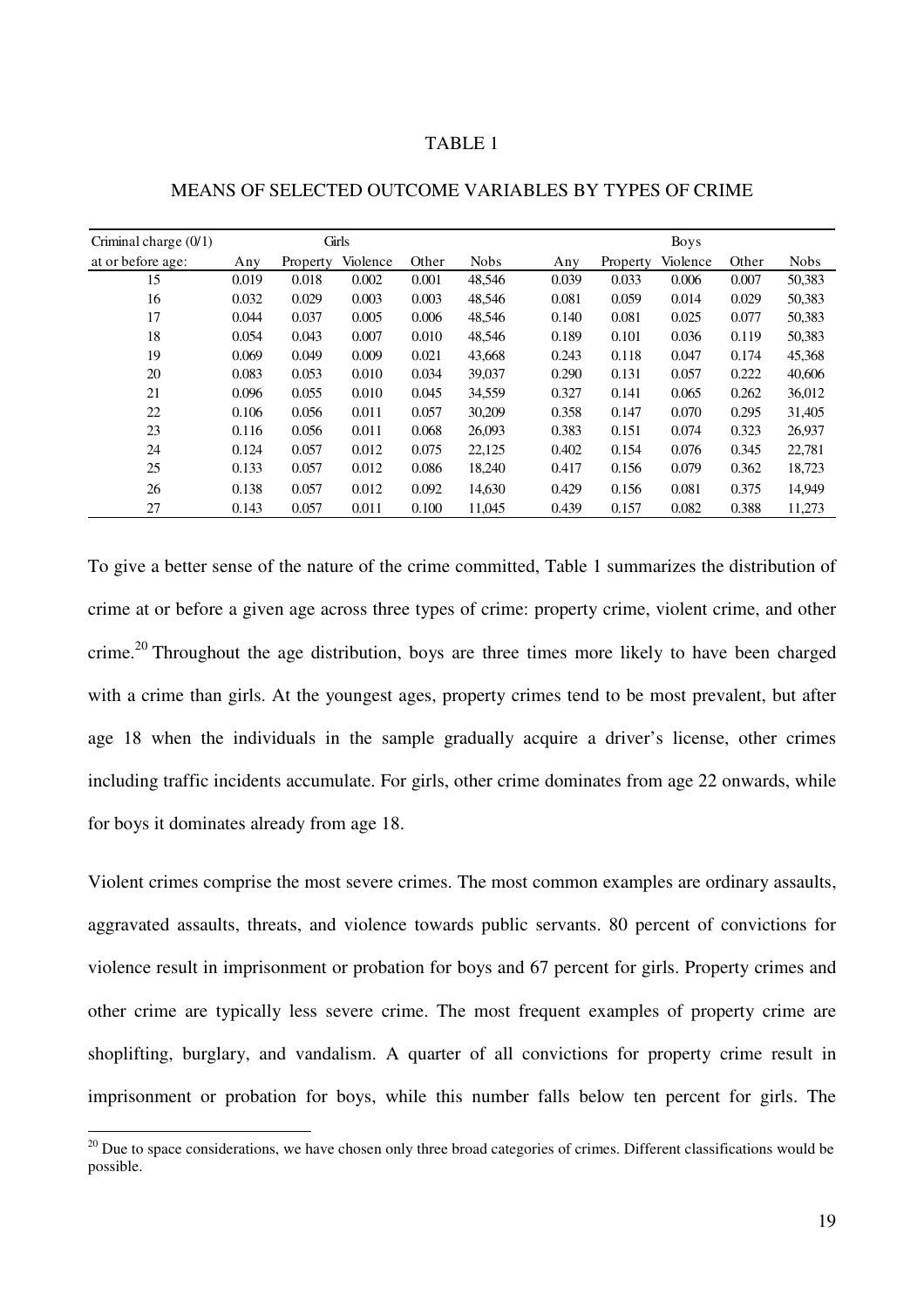category of other crimes is dominated by traffic related crime (50% for girls and 90% for boys) such as driving a car without a license) while the second largest category is drug or weapon related crime (e.g. selling drugs or possession of illegal weapons). Convictions for other crimes rarely lead to imprisonment.

Table A3 shows mean crime outcomes by birth-month and gender. Those born in December tend to be more likely to have been charged with a crime compared to those born in January. When we consider whether an individual has been charged with a crime at a given age, we see that boys born in December are more likely to have been charged with a crime at each age from 15 to 22, while the pattern is more scattered for girls (top panel). This outcome will be important for our analysis of incapacitation. When we consider the accumulated measure, namely whether or not the individual has been charged with a crime at or before a given age, we see that the difference is significant up until age 24 (mid panel). As argued above, the accumulated outcome is more informative about potential catching up effects and other long run effects.

#### **V. Results**

A. Timing of birth within the calendar year and school starting age

Table 2 presents our first stage results, using a dummy for birth in December as instrument for oldfor-grade (*OG*) together with year specific December dummies to allow for trends in the fraction of children who are old-for-grade over the period. The table shows the first stage results estimated both with and without controls. All specifications include the distance in days to the cut-off. Remaining estimates may be found in Table A4 in the Appendix.

In line with Figure 3, we see that the instrument strongly predicts whether children start school at age 7.6 or 6.6: children born in January are significantly more likely to be relatively old when they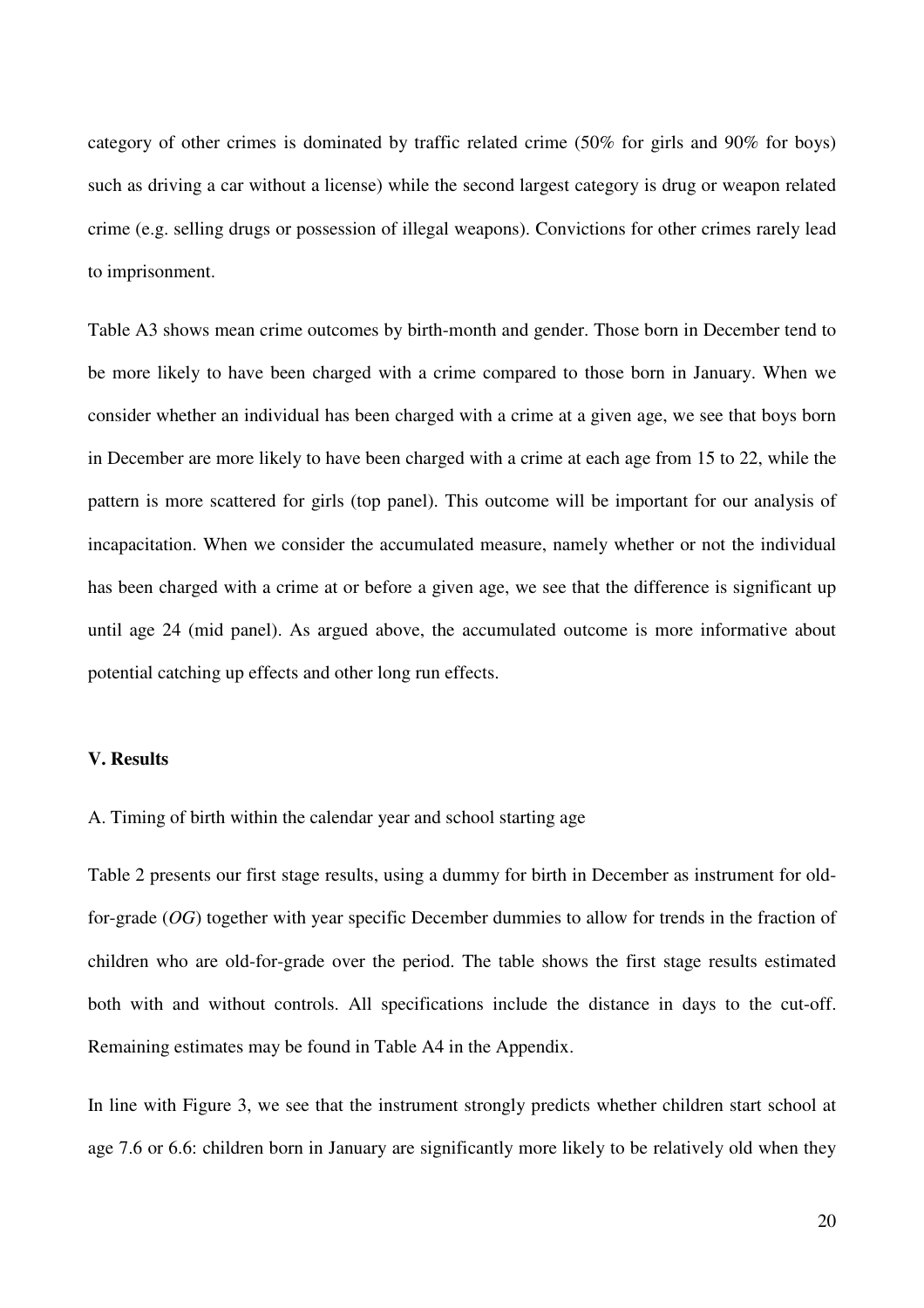start school compared to children born in December and the effect is large. This is despite the tendency for some children born in December to delay enrolment and start at age 7.6 instead. The cut-off identifiers are highly significant (t-value around 25 for girls and around 17 for boys) and the associated F-statistics pass the Staiger-Stock rule-of-thumb.<sup>21</sup> Table A5 in the appendix shows the 1<sup>st</sup> stage results by different subpopulations. The table shows that cutoff is highly significant for all subpopulations in question.

#### B. Crime results: 2SLS

l

Figure 6 shows our main estimation results. The left hand side figures show the estimation results for crime at a given age and the right hand side figures show the estimation results for crime at or before a given age. We find that being old-for-grade leads to a significant reduction in the propensity to commit crime at each age until age 19 for boys but only at age 15 for girls. Estimates at older ages are primarily negative for girls but become very close to zero for boys. Note that individuals who are young-for-grade turn 15 during their final year in comprehensive school, while individuals who are old-for-grade turn 16. Individuals who are young-for-grade turn 18 or 19, while individuals who are old-for-grade turn 19 or 20 during their final year in high school (depending on whether they took the optional  $10<sup>th</sup>$  grade or not). This pattern in our results is supportive of the incapacitation hypothesis. It suggests that compulsory school is protective against crime for girls, while also high school is protective against crime for boys.

When we instead look at the propensity to commit crime *at or before* a given age, we find a statistically significant effect for girls until age 19. After age 19, estimates are again primarily negative but imprecise. Hence it seems that for girls, a higher school starting age initially reduces crime and we see no catching up at older ages. Estimates for boys are significant until age 22, after

<sup>&</sup>lt;sup>21</sup> With one endogenous variable and 12 instruments, F should be greater than 21.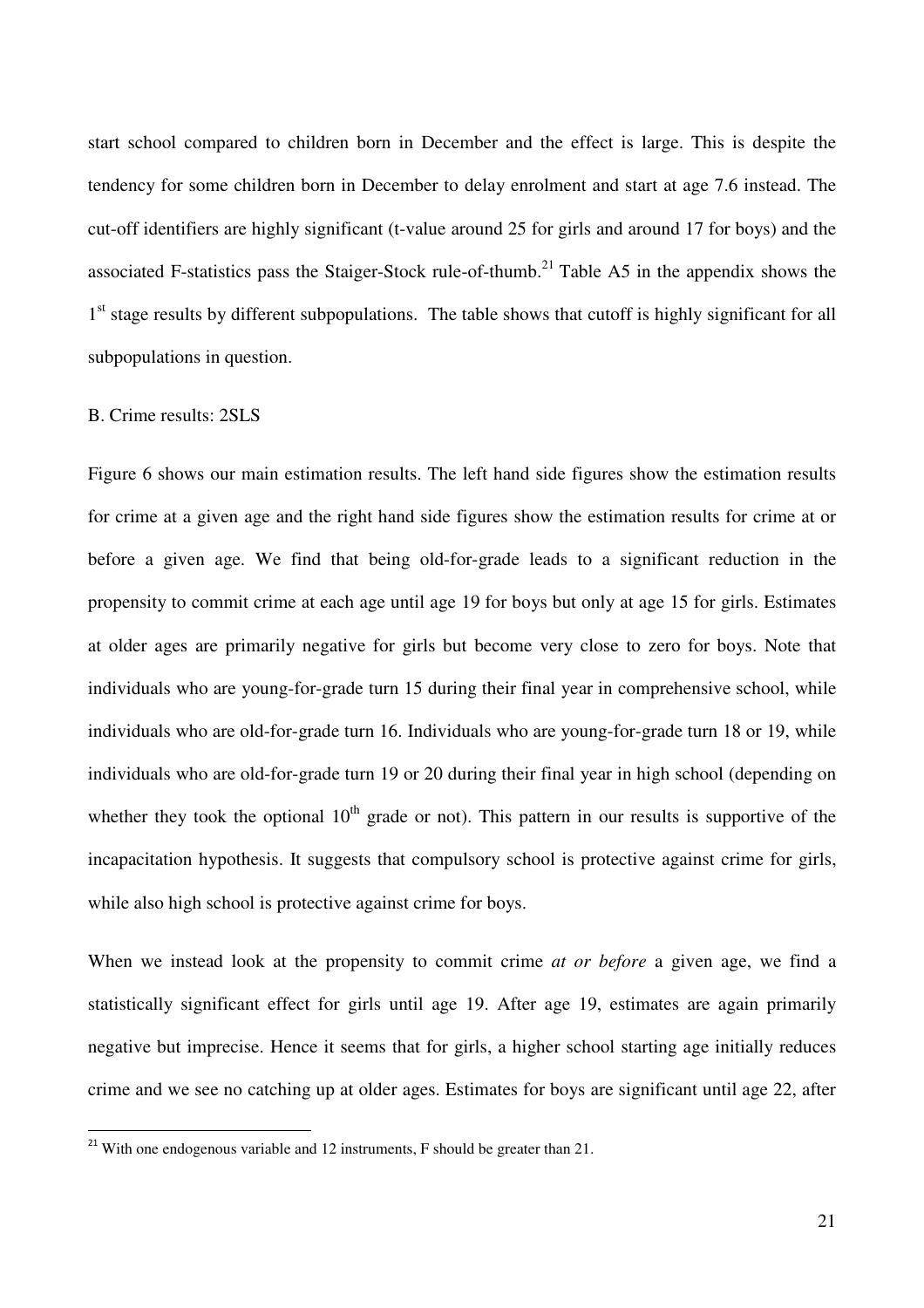which they become very close to zero. For boys therefore, we see a longer-lasting initial effect that eventually fade. The fading effects suggest that crime at the extensive margin is aligned to key life events rather than age. If criminal behavior instead was fixed to age, any effects of school starting age to crime should shift the crime-age profile in vertical direction. However, Figure 6 show that the effects fade in the long run when old-for-graders' and young-for-graders' educational attainment and life-course converge, which is consistent with a parallel shift to the crime-age profile. Moreover, as the effects only go to zero and not above suggest that the crime-age profile is shifted in both vertical and horizontal direction.

The 'delay' in crime is large relative to the mean. The share of girls with any criminal charges at or before age 18, for example, is 0.054 among children born  $\pm$  30 days around January first. The effect of starting school at age 7.6, in comparison, is 1.5 percentage points reduction, or just below 30 % of the mean. For boys, the effect of school starting at age 7.6 on criminal charges at age 18 is a 4 percentage point reduction, which should be seen relative to a share of boys with criminal charges of 0.19.Appendix A, Table A6 shows detailed estimation results for crime at or before a given age where we gradually add control variables. In Table A7 in the appendix we distinguish between types of crime. For girls the significant effects of school starting age on crime at or before a given age are mainly driven by the impact on violent crimes, while for boys the effects are primarily driven by the impact on property crimes, although the effects on the two other categories of crime are significant for some ages. Appendix A, Figure A3 show the same pattern when we consider years of completed schooling as an outcome: initially we find large reductions for boys and girls, which fade and go to zero as age increase.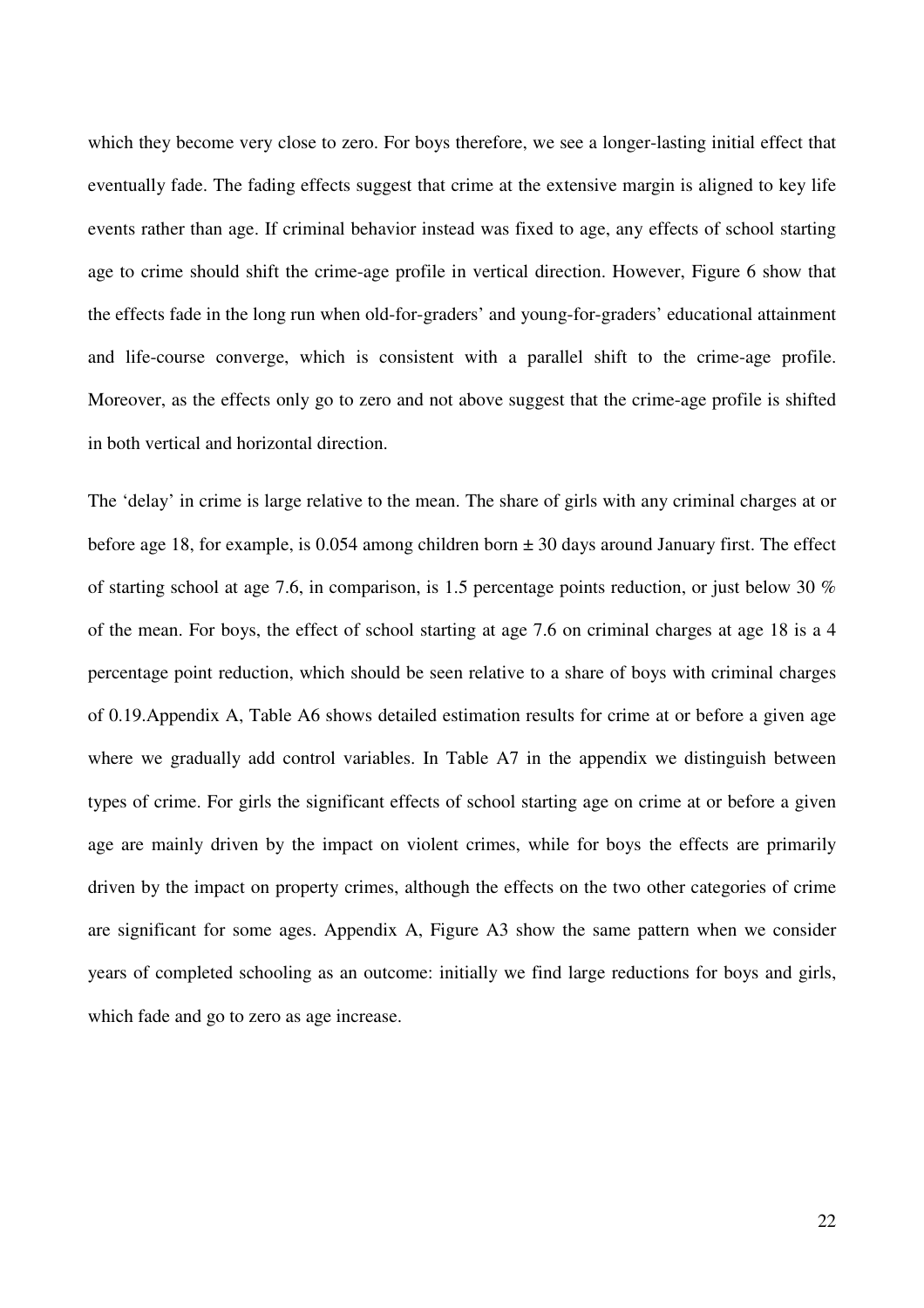# TABLE 2

# FIRST STAGE ESTIMATION RESULTS

| Variables                                | Girls       |             | <b>Boys</b> |             |
|------------------------------------------|-------------|-------------|-------------|-------------|
|                                          | <b>OLS</b>  | <b>OLS</b>  | <b>OLS</b>  | <b>OLS</b>  |
| Born in Dec                              | $-0.34$ *** | $-0.34$ *** | $-0.21$ *** | $-0.21$ *** |
|                                          | $-24.99$    | $-25.23$    | $-17.46$    | $-17.59$    |
| Born in Dec 1981                         | $-0.03$     | $-0.03$     | $-0.15$ *** | $-0.15$ *** |
|                                          | $-1.67$     | $-1.61$     | $-8.47$     | $-8.54$     |
| Born in Dec 1982                         | $-0.08$ *** | $-0.08$ *** | $-0.15$ *** | $-0.15$ *** |
|                                          | $-3.72$     | $-3.83$     | $-8.47$     | $-8.49$     |
| Born in Dec 1983                         | $-0.06$ **  | $-0.06$ **  | $-0.09$ *** | $-0.09$ *** |
|                                          | $-2.85$     | $-3.04$     | $-5.02$     | $-5.02$     |
| Born in Dec 1984                         | $-0.04$ *   | $-0.05$ *   | $-0.08$ *** | $-0.08$ *** |
|                                          | $-2.10$     | $-2.36$     | $-4.67$     | $-4.63$     |
| Born in Dec 1985                         | $-0.04$ *   | $-0.05$ *   | $-0.08$ *** | $-0.08$ *** |
|                                          | $-2.07$     | $-2.22$     | $-4.36$     | $-4.55$     |
| Born in Dec 1986                         | $-0.03$     | $-0.03$     | $-0.06$ *** | $-0.06$ *** |
|                                          | $-1.35$     | $-1.65$     | $-3.44$     | $-3.54$     |
| Born in Dec 1987                         | $-0.02$     | $-0.03$     | $-0.05$ *   | $-0.05$ **  |
|                                          | $-1.19$     | $-1.25$     | $-2.57$     | $-2.60$     |
| Born in Dec 1988                         | 0.01        | $0.01\,$    | $-0.02$     | $-0.03$     |
|                                          | 0.49        | 0.39        | $-1.36$     | $-1.46$     |
| Born in Dec 1989                         | $-0.03$     | $-0.03$     | $-0.04$ *   | $-0.03$     |
|                                          | $-1.60$     | $-1.69$     | $-2.06$     | $-1.93$     |
| Born in Dec 1990                         | $-0.01$     | $-0.01$     | 0.01        | 0.01        |
|                                          | $-0.43$     | $-0.51$     | 0.67        | 0.58        |
| Born in Dec 1992                         | 0.02        | 0.02        | $-0.01$     | $-0.01$     |
|                                          | 1.03        | 0.85        | $-0.41$     | $-0.40$     |
| Controls                                 |             |             |             |             |
| - Yearly cut-off FE, distance to cut-off | $\mathbf X$ | $\mathbf X$ | $\mathbf X$ | $\mathbf X$ |
| - Covariates                             |             | $\mathbf X$ |             | $\mathbf X$ |
| F-value                                  | 368.73      | 234.46      | 280.35      | 170.60      |
| # Observations                           | 48,546      | 48,546      | 50,383      | 50,383      |

## CHILDREN BORN IN DECEMBER AND JANUARY

Note: 1991 is the reference year.\* indicates  $p < 0.05$ , \*\*  $p < 0.01$ , and \*\*\*  $p < 0.001$ .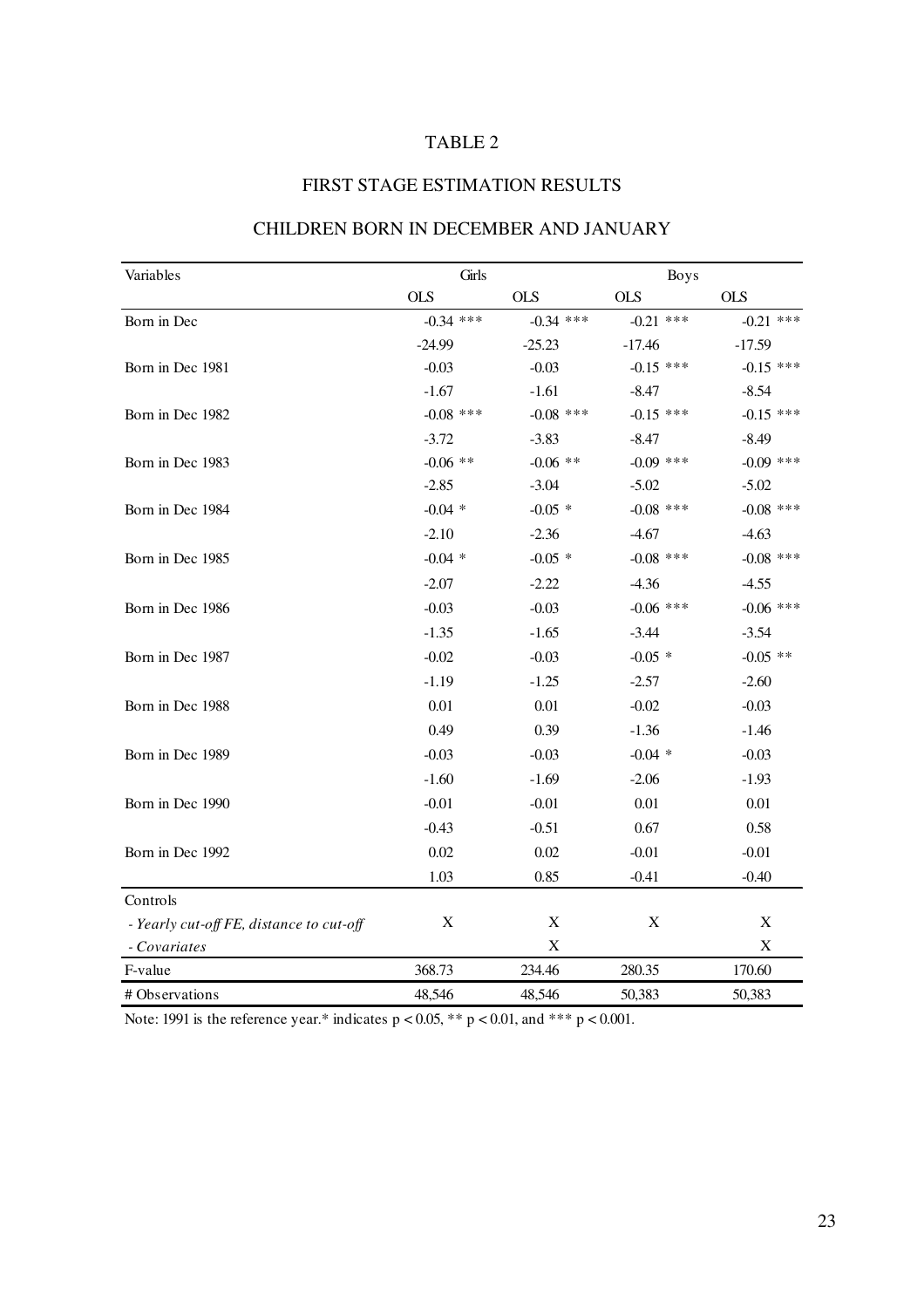



# ESTIMATION RESULTS: CRIME ACROSS AGE



GIRLS

Note: The dashed lines indicate 95% confidence intervals.

BOYS





Just as Black et al. (2011) show in the case of test scores, the way we align crime is extremely important for our conclusions. If one instead considers criminal charges at a given point in the educational cycle, one could potentially conclude that school starting age only has minor impacts on crime outcomes. Figure 7 shows results that align children in terms of grades instead of age. If the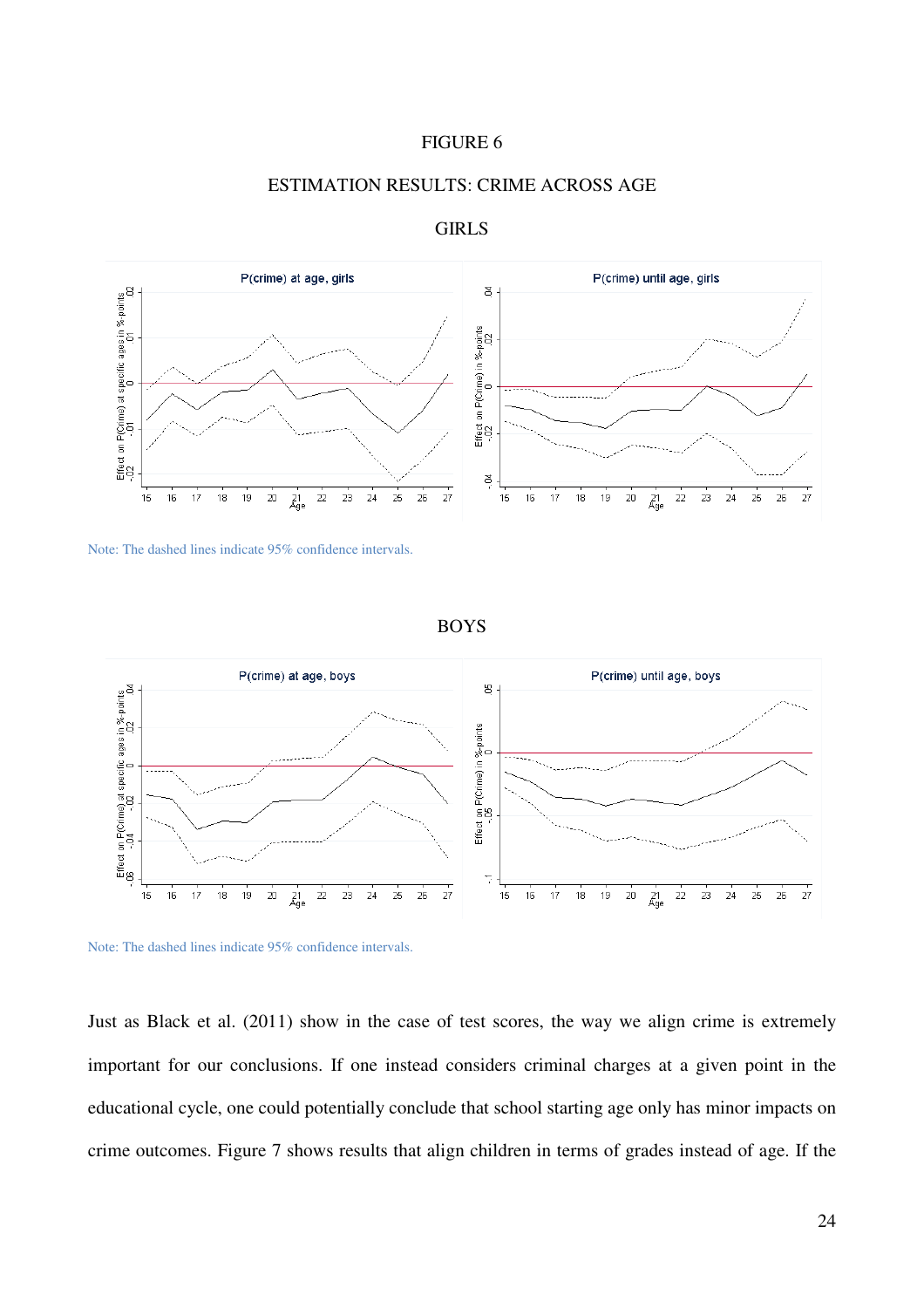effects of school starting age only originated from delayed life-course, aligning grade should nullify the effects. The figure shows that age-gradient is smaller than for the age-aligned crime; it nullifies the effect at some but not all grade levels. For girls, the effect of school starting age on crime is significantly negative for the two final years in comprehensive school (grade levels 8 and 9). This corresponds to the significantly negative results at age 15 in our main analysis above. For boys the effect is only significant at the transitions from one level to the next in the educational cycle (grade levels 10 and 13). These results speak in favor of our interpretation of the results presented in Figure 6; being old-for-grade actually lowers crime in itself and not only in connection with changes to life events.

#### FIGURE 7



#### ESTIMATION RESULTS: CRIME ACROSS GRADES

Note: The dashed lines indicate 95% confidence intervals.

In Figure 8, we consider the effects on crime at the intensive margin. The figure presents the effects of increasing school starting age on the number of charges at or before a given age. The estimates for girls are significant in the same age range as the results for the indicator variable above. This is likely because the majority of girls only commit very few crimes. For boys, however, this exercise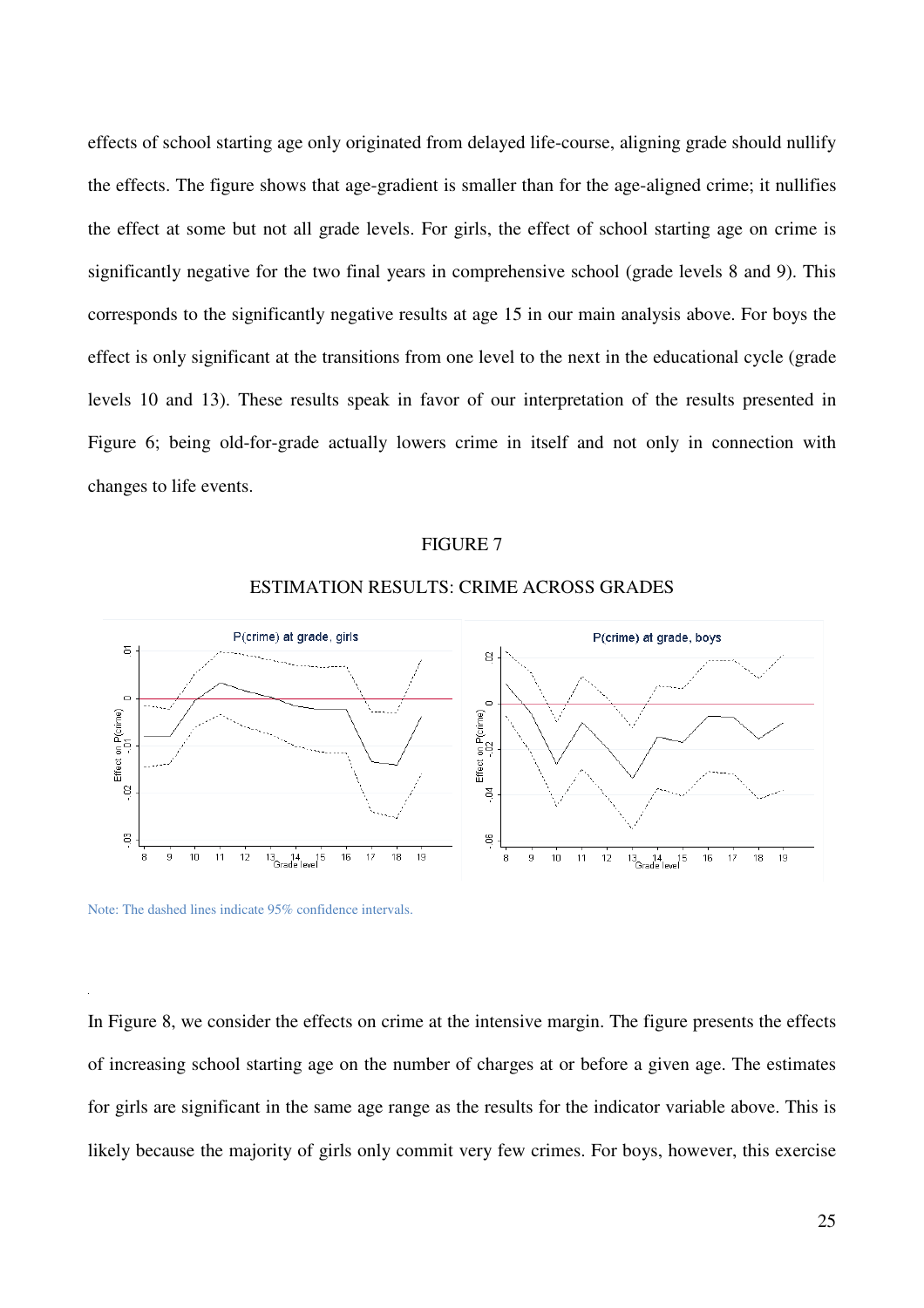reveals interesting additional insights that were not clear from the simple indicator analysis: estimates are much larger and effects last long into the twenties. In their mid-twenties young men who started school later as a consequence of being born in January have been charged with half a crime less than those who did not. This is a substantial effect which has large consequences for both to the offenders and potential victims. Moreover, these large and persistent effects also show that the intensive margin crime-age profile for boys is much more related to age than the extensive margin crime-age profile we investigated earlier. Criminal behavior is thus not only determined by either age or key events but by both in interaction; it matters at what age one is exposed to different key events.

#### FIGURE 8



#### ESTIMATION RESULTS: NUMBER OF CRIMES AT OR BEFORE AGE X

#### Note: The dashed lines indicate 95% confidence intervals.

#### C. Generalization of results using a cutoff as IV

The estimates we have presented so far are Local Average Treatment Effects; i.e. average effects for the group of compliers that shift school starting age due to the cutoff date. However, the effects of being old-for-grade may be heterogeneous across different margins of treatment. The presence of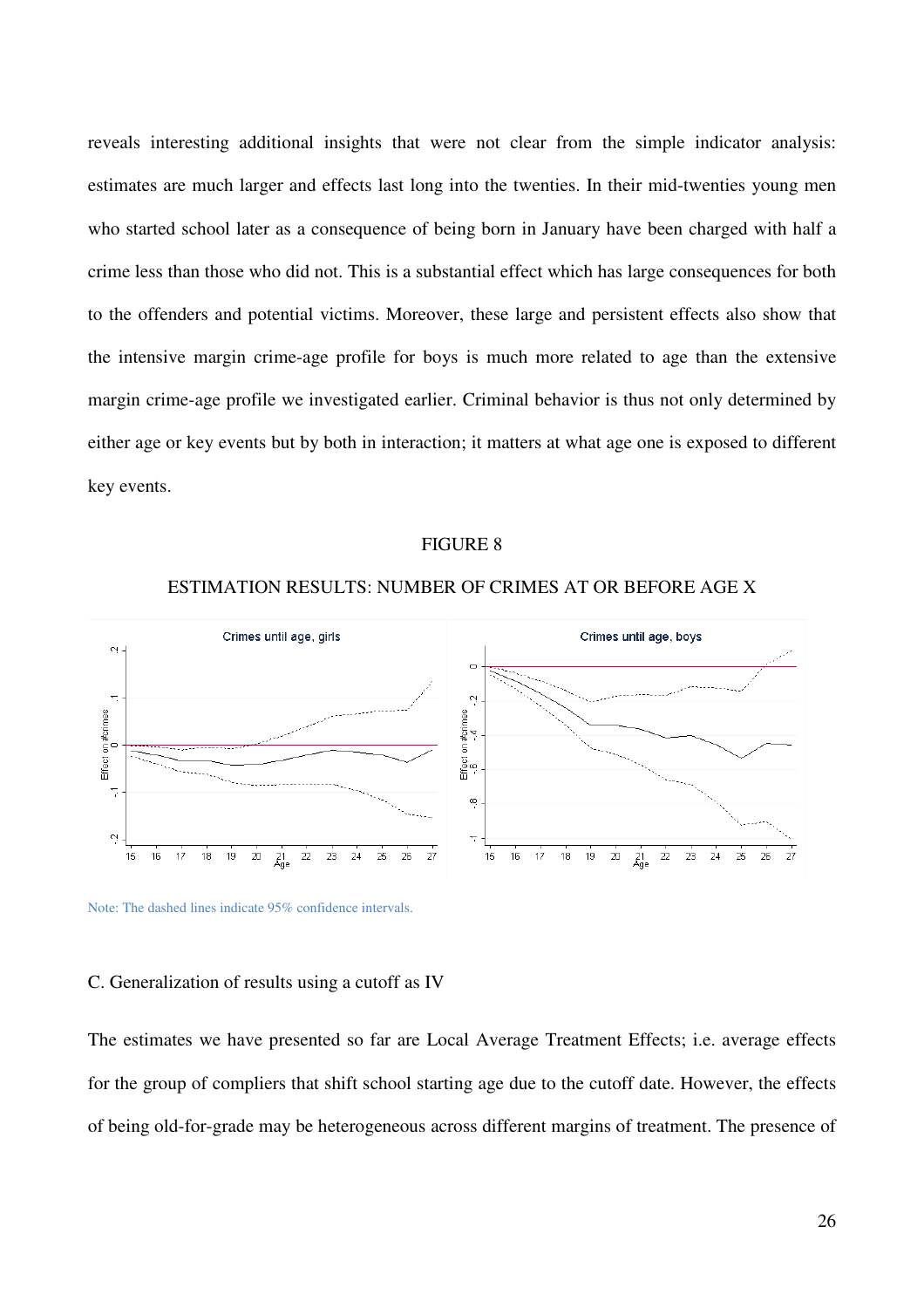significant heterogeneity could imply that some experience large effects of being old-for-grade while others do not, implying that our estimated LATEs cannot be generalized to the entire population and in turn reduce the external validity of our results.

Put in terms of our econometric framework from section III the potential outcome for treatment status *j* is  $Y_j = M_j(X) + U_j$ , *j* = 0,1 where  $M_1(X) - M_0(X)$  are observed gains from being old-forgrade and  $U_1 - U_0$  are unobserved gains from being old-for-grade. Heterogeneous effects imply that the unobserved gains  $U_1 - U_0$  depends on the treatment probability  $p(Z, X)$ . In consequence, the estimated effects could differ from those presented earlier in the paper if we based the analysis on an IV that affect a different margin on  $p(Z,X)$  (Brinch, Mogstad & Wiswall (2014)). We can investigate this formally by testing whether:

(7) 
$$
E[Y|D = 1, Z = 1] - E[Y|D = 0, Z = 1] = E[Y|D = 1, Z = 0] - E[Y|D = 0, Z = 0]
$$

$$
= > E[U_1 - U_0 | Z = 1] = E[U_1 - U_0 | Z = 0]
$$

for each outcome. If we reject the hypothesis, the effect of being old-for-grade is heterogeneous in our sample. Table A8 in the appendix reports the results of the test for external validity of the LATEs estimates using the cut-off date unconditionally and conditional on year of birth. $^{22}$  The table shows that we reject the naught of homogeneous effects in our sample for most outcomes. To elucidate these heterogeneous effects we estimate Marginal Treatment Effects of being old-for grade.

l

<sup>&</sup>lt;sup>22</sup> E(D|Z=1) and E(D|Z=0) differ across years which allow us to test for external validity of the LATE at several margins of treatment.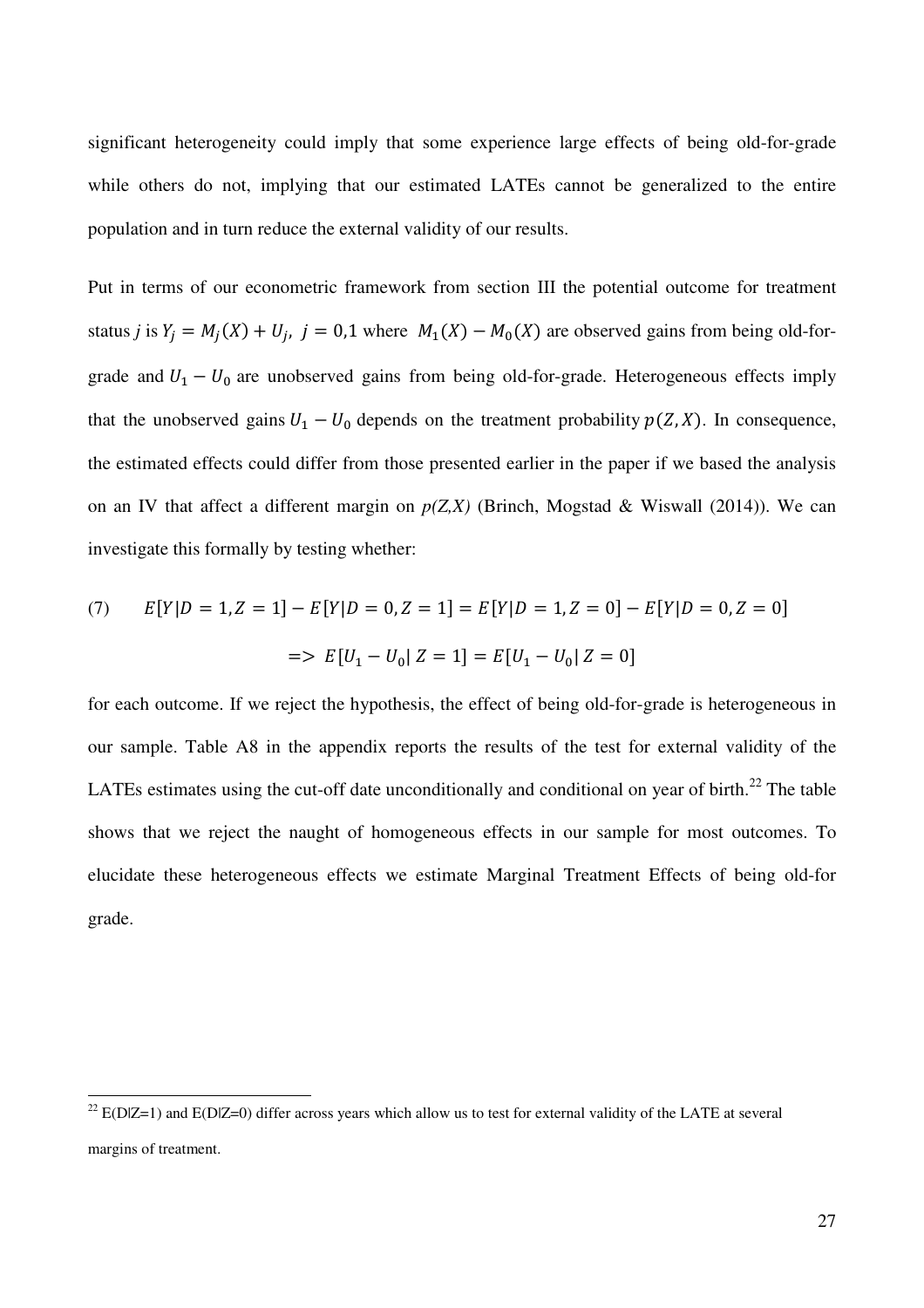#### **Complier Characteristics**

In Table 3 below we summarize the average characteristics of the compliers (those who shift to being old-for-grade because of the IV, see Abadie (2003)) along with the average characteristics of the full sample to serve as comparison. Families who change the school start decision as a consequence of being born in January rather than December tend to have more favorable characteristics: parents are more often living together, birth weight is higher, and parents have higher education and stronger attachment to the labor market. Thus, at the margins at which we have support, low socio-economic families with low ability children are less likely to be affected by the annual cutoff we use for causal inference (cf. areas of common support in Figures A4 and A5).

#### TABLE 3

| Variable                      |             | Girls         |             |             | <b>Boys</b>   |             |
|-------------------------------|-------------|---------------|-------------|-------------|---------------|-------------|
|                               | Sample mean | Complier mean | t-stat      | Sample mean | Complier mean | t-stat      |
| Immigrant                     | 0.04        | 0.02          | 4.99 ***    | 0.04        | 0.02          | $3.91$ ***  |
| Parents married/cohabiting    | 0.79        | 0.81          | $-2.72$ **  | 0.79        | 0.83          | $-3.45$ *** |
| Apgar score=9                 | 0.18        | 0.17          | 1.39        | 0.19        | 0.17          | 1.25        |
| Apgar score=8                 | 0.07        | 0.06          | $2.74$ **   | 0.07        | 0.08          | $-2.39*$    |
| Apgar score lower             | 0.08        | 0.09          | $-0.12$     | 0.10        | 0.08          | 1.78        |
| Birth weight, grams           | 3349.43     | 3414.11       | $-5.90$ *** | 3473.43     | 3589.40       | $-7.21$ *** |
| Gestational length, weeks     | 39.55       | 39.61         | $-1.59$     | 39.47       | 39.62         | $-2.67$ **  |
| Mother:                       |             |               |             |             |               |             |
| - Months of schooling         | 137.41      | 139.08        | $-2.49*$    | 137.75      | 142.92        | $-5.87$ *** |
| - Completed HS or equvalent   | 0.29        | 0.29          | 0.08        | 0.30        | 0.34          | $-3.51$ *** |
| - Unemployed                  | 0.13        | 0.11          | $3.00**$    | 0.13        | 0.10          | $2.31*$     |
| - Out of the labor force      | 0.11        | 0.10          | 1.29        | 0.11        | 0.09          | 1.59        |
| - Age at birth of first child | 24.85       | 24.91         | $-0.76$     | 24.92       | 25.18         | $-2.18*$    |
| Father:                       |             |               |             |             |               |             |
| - Months of schooling         | 140.15      | 143.26        | $-3.85$ *** | 140.38      | 146.86        | $-5.71$ *** |
| - Completed HS or equvalent   | 0.19        | 0.18          | $2.58**$    | 0.20        | 0.23          | $-3.29$ *** |
| - Unemployed                  | 0.08        | 0.07          | 1.67        | 0.07        | 0.06          | $2.28*$     |
| - Out of the labor force      | 0.06        | 0.04          | $4.51***$   | 0.06        | 0.04          | $3.26$ **   |

### COMPLIER CHARACTERISTICS

Note: Standard errors are bootstrapped, \* indicates  $p < 0.05$ , \*\*  $p < 0.01$ , and \*\*\*  $p < 0.001$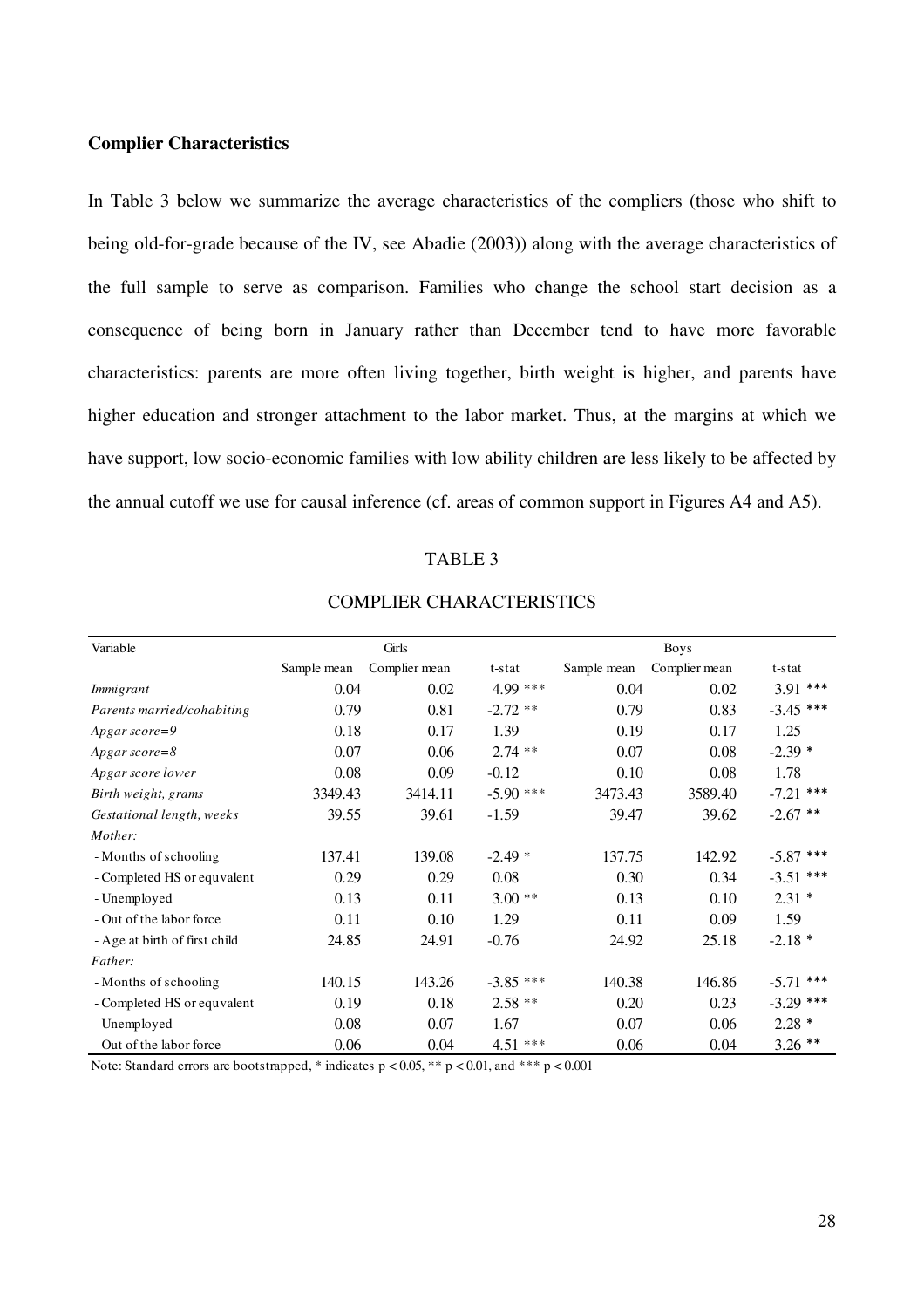#### **Marginal treatment effects**

This section presents the estimation results and confidence intervals for the marginal treatment effects of being old-for-grade. One critical issue is the discrete nature of our exogenous variation: Our instrument is binary or at best discrete with 22 different points in  $P(Z)$  when we condition on our 11 different cohorts. In order to accomodate this issue, we use the framework introduced in Brinch, Mogstad, and Wiswall (2014) to estimate MTE using discrete instruments. We estimate  $P(Z, X)$  using the full sample and subsequently estimate:

(8) 
$$
E[Y_j|P(Z,X) = p, X = x, D = j] = M_j(X) + K_j(p,x), j = 0,1
$$

The MTE is then:

l

(9) 
$$
MTE = M_1(X) - M_0(X) + k_1(p, s) - k_0(p, x),
$$

where  $k_1 = p \cdot \frac{dK_1}{dp}$  $\frac{dK_1}{dp}$  and  $k_0 = -(1-p) \cdot \frac{dK_0}{dp}$ . We can identify  $K_j(p, X)$  up to an  $11^{\text{th}}$  order polynomial of  $P(Z, X)$  by assuming separability between  $M_j$  and  $U_j$  in the outcome equation.<sup>23</sup>

The following figures show the estimation results and confidence intervals for the marginal treatment effects of increased school starting age. In all figures, the x-axis shows the normalized term  $U_D$  (see section III) which, in the settings of a generalized Roy model, may be interpreted as the net-utility of being old-for-grade given the outcome and information-set parents use to decide their child's school starting age. Both the outcome of interest in the choice equation and the information set is unobserved from the researcher's perspective. We will discuss what might enter the choice equation in section III.

<sup>&</sup>lt;sup>23</sup> We choose order of  $K_j$  and bandwidth by a K-fold cross-validation with 10 folds. In practice we only find few differences between polynomials above second order. Larger order polynomials affect the curvature of the lowest and highest ranges of support – however, nowhere near significantly as the standard errors in these ranges are very large.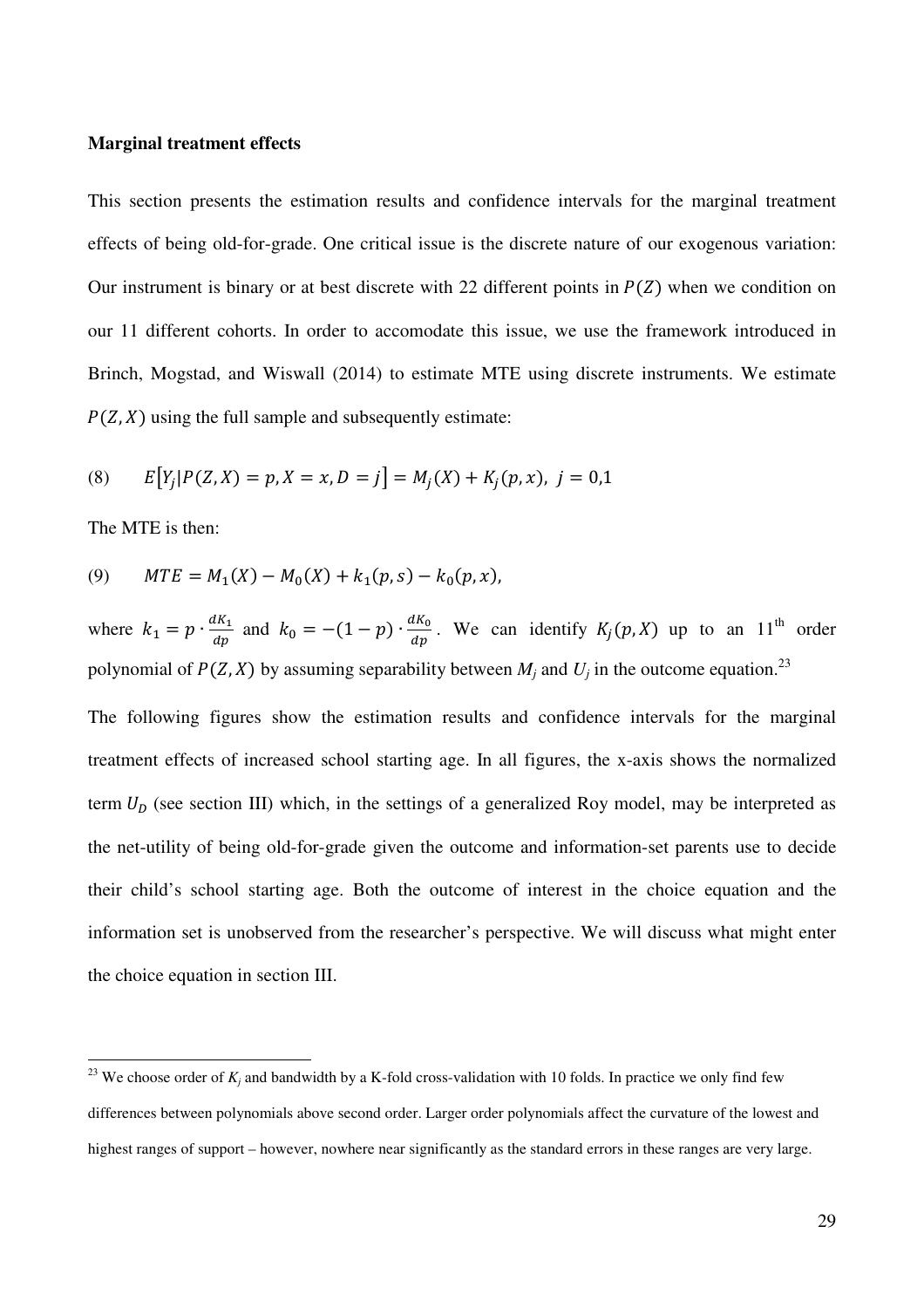Of course, we can only estimate the MTE within the intervals of common support. Figures A4 and A5 show these areas for girls (.20-.90) and boys (.40-.95). The lack of common support for low values of latent characteristics for boys arises because the least able children born in December always delay school start. The weighted average of the different MTEs across the entire set of latent characteristics equals the 2SLS estimates from Table A6.

#### FIGURE 9

#### MARGINAL TREATMENT EFFECT: CRIME AT OR BEFORE AGE 15 AND 18

GIRLS

AGE 15 AGE 18



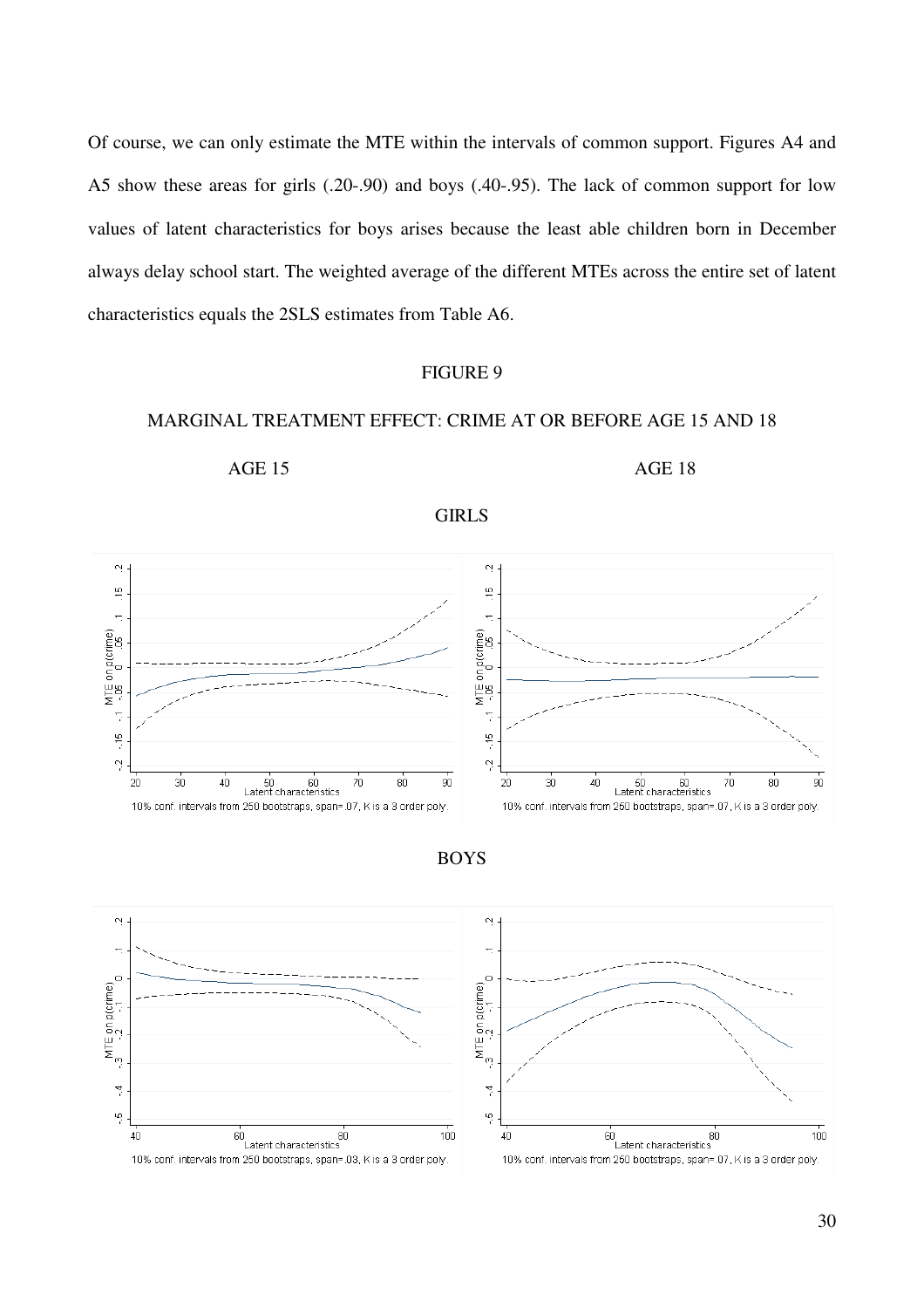Figure 9 shows the estimated MTEs of being old-for-grade on two selected outcome variables: crime at or before age 15 (left) and age 18 (right) for girls (top) and boys (bottom), respectively. The upper panels of Figure 9 show no significant slopes of the MTEs on crime before or at age 15 and 18, respectively. The bottom panels of Figure 9 shows some heterogeneity for boys. For crime before or at age 15 (bottom left panel), the MTE is downward sloping. Even though the slope is not significant it suggests that those with high levels of latent characteristics benefit the most in terms of reducing crime. When we consider crime before or at age 18 (bottom right panel), the MTE is inversely U-shaped, and the MTE is only significantly different from zero at high latent abilities. The slope in the region where  $U_p$  is 70-95 is significant, implying essential heterogeneity. Those with high  $U_D$  also benefit the most in terms of reducing crime between age 16 to 17. The MTE predict a reduction to the probability of committing crime by up to 25 percentage points for those with highest  $U_D$ .

D. Potential Mechanisms and Effects on Alternative Outcomes.

This section first attempts to shed light on some of the different channels through which school starting age may affect crime outcomes. Specifically, we further investigate the importance of incapacitation and also consider the role played by the relative age of peers as in Black et al. (2013). We next address effects on an alternative range of outcomes. Specifically, we discussed above that parents may choose to enroll their child later in school even if there are no long run effects on income, for example. Because school starting age is linked to grades, it may also be linked to the quality of and consumption value associated with the type of degree. Finally, municipality based variation in culture may impact on parents' choices. This section investigates these hypotheses.

We first address incapacitation. In Figure A6, we investigate how school starting age affects crime across the week. For boys, the effect is driven by crime committed during weekdays. The effect is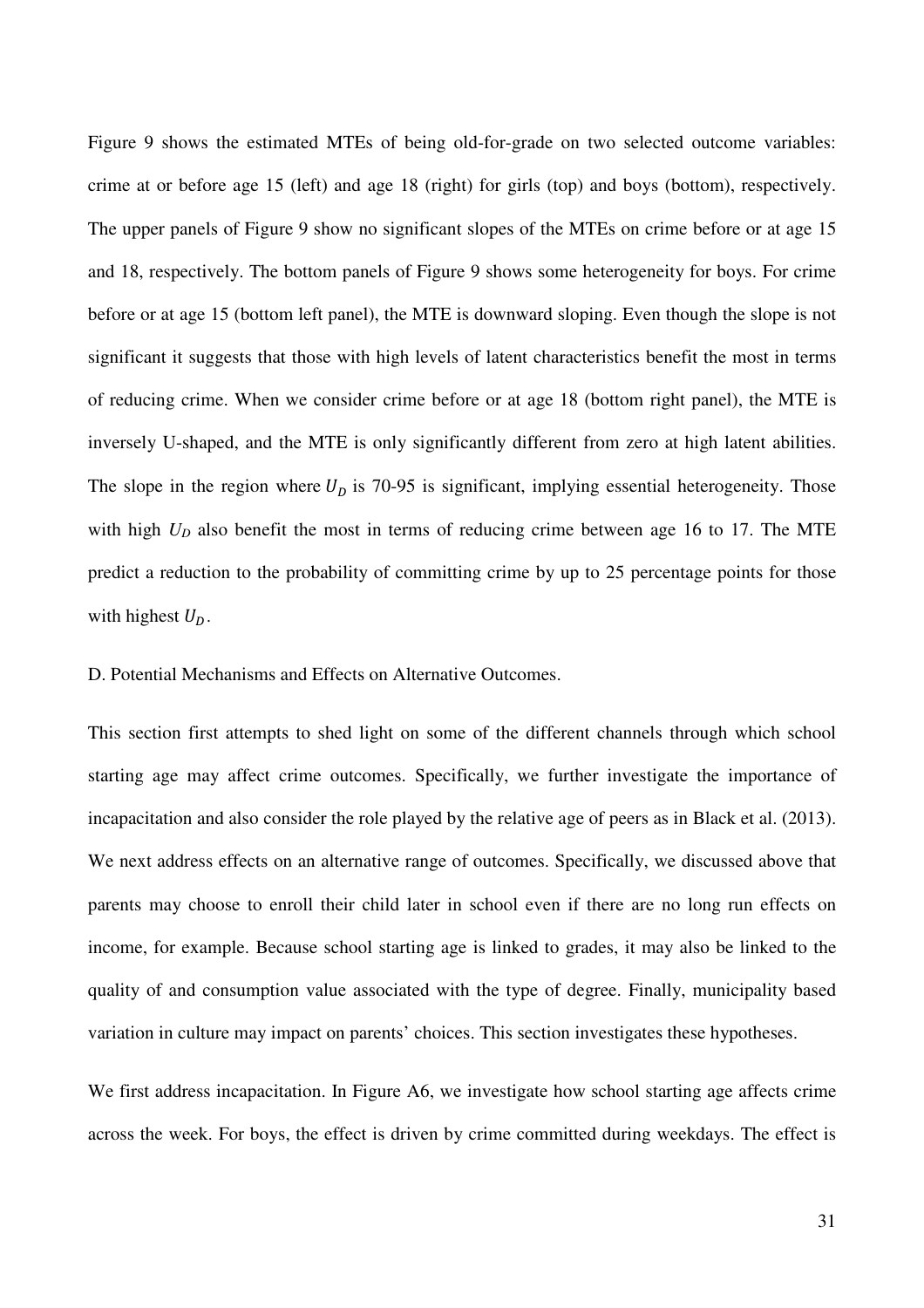statistically significant for most weekdays until age 19 or 20, while it is not to the same extent significant for Saturdays and Sundays. For girls, the effect during the weekdays is not statistically different from zero. One exception is Fridays, where the effect is borderline significant for 15-17 year-olds. We interpret these findings as supportive of incapacitation effect for boys throughout high school, which the age pattern of the main results already pointed at above. For girls the effects are smaller and the mechanism is more subtle: the effect is driven by violent crimes, crimes taking place on Fridays and the effect dies out around completion of compulsory school. Thus is appears that girls who are old-for-grade are less likely to be involved in this type of crime while they are still in school.

Table A9 analyzes the effect of the age of peers in line with Fredriksson and Öckert (2005) and Black et al. (2013). Formally, we include the average age of peers in one's school in  $8<sup>th</sup>$  grade as an additional control variable in our models of crime outcomes. To handle endogeneity of the average age of peers, we instrument with the predicted average age of peers *had everybody started on time*. <sup>24</sup> We see that the mean age of peers has no significant effect on crime outcomes and that the effect of own school starting age is completely unaffected by the inclusion of this extra control variable.<sup>25</sup> This is in line with the findings in the mentioned previous studies for Norway and Sweden.

We finally investigate other mechanisms that may explain why parents choose to postpone school start even when effects on children's primary long-term outcomes are moderate in size.

Table 4 shows the estimated effects of being old-for-grade on alternative outcomes such as grades and type of degree that may enhance the consumption value of school for children and parents. We

l

 $24$  We impute average age of peers for observations with fewer than 10 other children enrolled at the school in grade 8.

<sup>&</sup>lt;sup>25</sup> Compare the results presented in Table A6 to Table A9.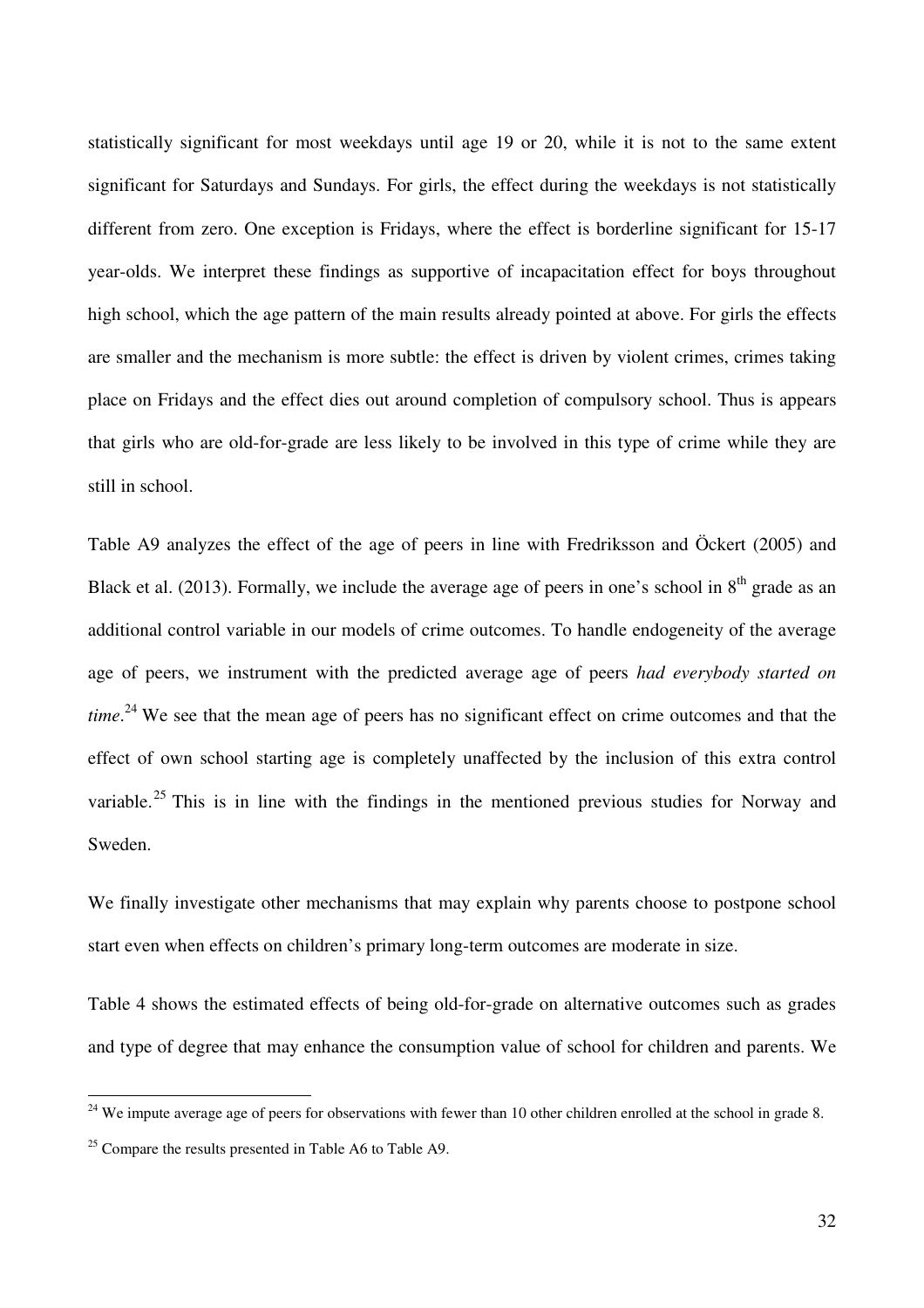find that the impact of school starting age on standardized math grades is statistically significant and large in magnitude.<sup>26</sup> This is in line with previous studies supporting large age-at-test effects (Crawford, Dearden and Meghir (2010) and Black, Devereux and Salvanes (2011)). If such grades make a difference for educational preferences or feasible choices, they may influence long term outcomes. Indeed we do see that girls are more likely to enroll in one of the selective and competitive Medical Schools, while boys tend to obtain a slightly longer education if they are oldfor-grade as a consequence of being born on the other side of the cut-off., Organization (or effort) grades are not affected for boys or girls.

To investigate the variation in the enforcement of the stipulated school starting age across municipalities we look at the distribution of predicted school starting age using a rich set of observable characteristics against the actual school starting age across municipalities. We find little relationship between the predicted and actual school starting pattern on municipal level. Moreover, in ten percent of all municipalities, less than 68% (49%) of all boys (girls) born +/-30 days from the cut-off are old-for-grade, while in another ten percent of all municipalities more than 84% (67%) are old-for-grade conditional of observables. This suggests that local school start culture and legal enforcement of the regulations may play a role for the parents' decision.

l

<sup>&</sup>lt;sup>26</sup> Danish grades are not affected (not shown). Figure A7 shows the corresponding MTEs. We find that the MTE for math and organization grades are constant for boys, while for girls we see a significant downward slope for effort grades (or organization). The girls with the lowest  $U_D$  experience around two standard deviations higher grades from being old-for-grade whereas the girls with the highest  $U_p$  are unaffected.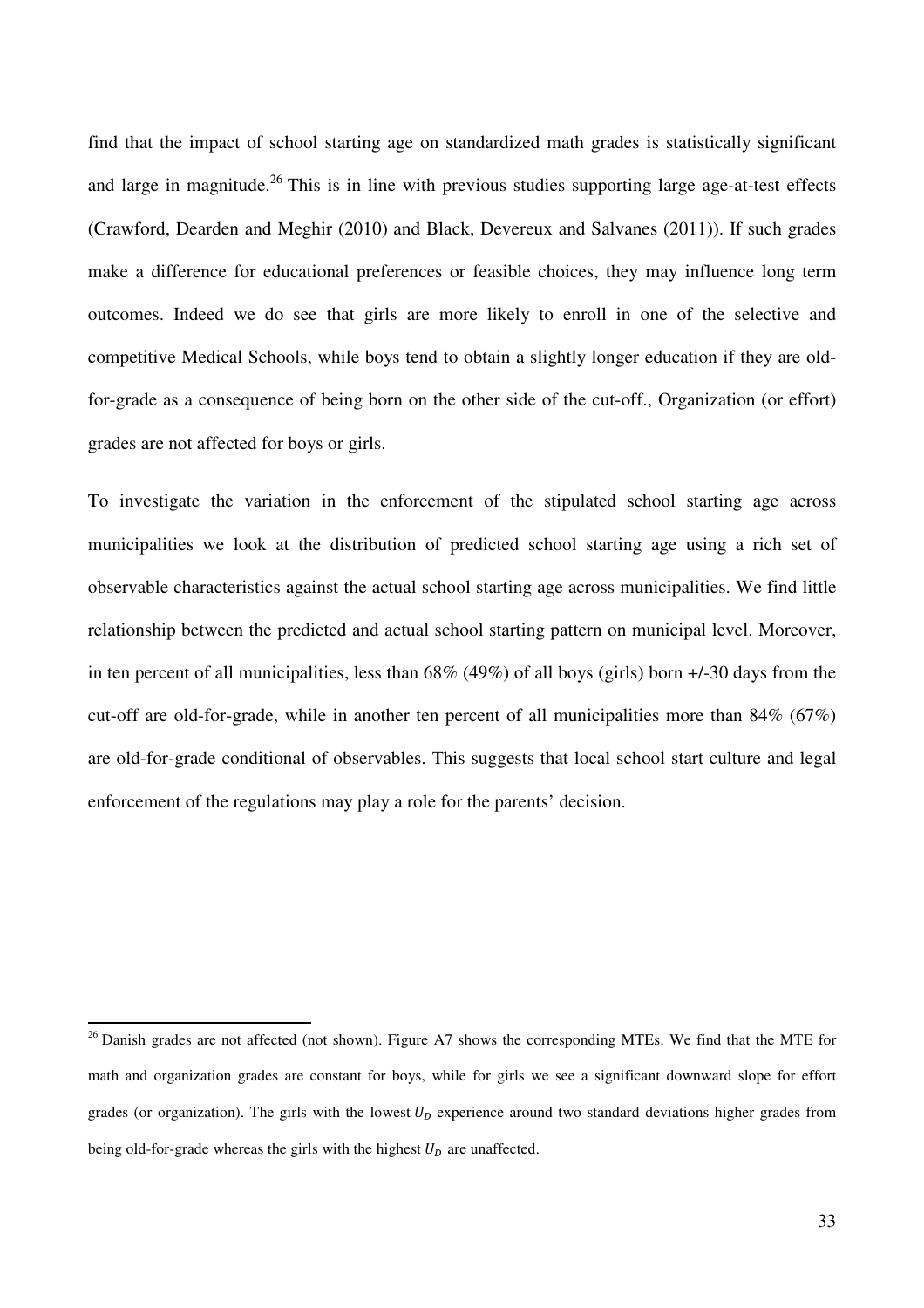#### TABLE 4

| Variable                                 |              | Girls       |             |              | <b>Boys</b> |             |
|------------------------------------------|--------------|-------------|-------------|--------------|-------------|-------------|
|                                          | <b>OLS</b>   | 2SLS        | 2SLS        | <b>OLS</b>   | 2SLS        | 2SLS        |
| Grades                                   |              |             |             |              |             |             |
| - Math                                   | $-0.101$ *** | $0.288$ *** | $0.283$ *** | $-0.070$ **  | $0.302$ *** | $0.275$ *** |
|                                          | 0.012        | 0.036       | 0.033       | 0.015        | 0.051       | 0.047       |
| - Effort                                 | $-0.143$ *** | 0.014       | 0.012       | $-0.106$ *** | 0.030       | 0.017       |
|                                          | 0.011        | 0.032       | 0.032       | 0.015        | 0.053       | 0.051       |
| # Observations                           | 27,909       | 27,909      | 27,909      | 27,974       | 27,974      | 27,974      |
| Years of schooling (by age 27)           | $-0.653$ *** | $-0.044$    | $-0.042$    | $-0.426$ *** | $0.234$ **  | 0.165       |
|                                          | 0.054        | 0.135       | 0.124       | 0.056        | 0.147       | 0.135       |
| # Observations                           | 11,045       | 11,045      | 11,045      | 11,273       | 11,273      | 11,273      |
| College enrollment                       |              |             |             |              |             |             |
| - Med School                             | $-0.011$ *** | $0.024$ *   | $0.025$ *   | $-0.008$ *** | 0.010       | 0.011       |
|                                          | 0.001        | 0.011       | 0.011       | 0.004        | 0.010       | 0.010       |
| - Law School                             | $-0.010$ *** | $-0.012$    | $-0.011$    | $-0.004$ *** | $-0.015$    | $-0.014$    |
|                                          | 0.002        | 0.124       | 0.012       | 0.001        | 0.011       | 0.011       |
| # Observations                           | 30,209       | 30,209      | 30,209      | 31,405       | 31,405      | 31,405      |
| Controls                                 |              |             |             |              |             |             |
| - Yearly cut-off FE, distance to cut-off | X            | X           | X           | X            | X           | X           |
| - Covariates                             |              |             | X           |              |             | X           |

# EFFECTS OF SCHOOL STARTING AGE ON OTHER OUTCOMES

Note: \* indicates p < 0.05, \*\* p < 0.01, and \*\*\* p < 0.001

#### **VI. Conclusion**

This paper uses Danish register-based data to investigate the effect of school starting age on crimeage profiles while using exogenous variation in school starting age generated by administrative rules. We find that a higher school starting age lowers the propensity to commit crime until age 20. In addition, boys experience a persistent reduction in the *number* of crimes committed. We show that crime at the extensive margin is largely driven by life events whereas crime at the intensive margin is a complex function of both age and life-course.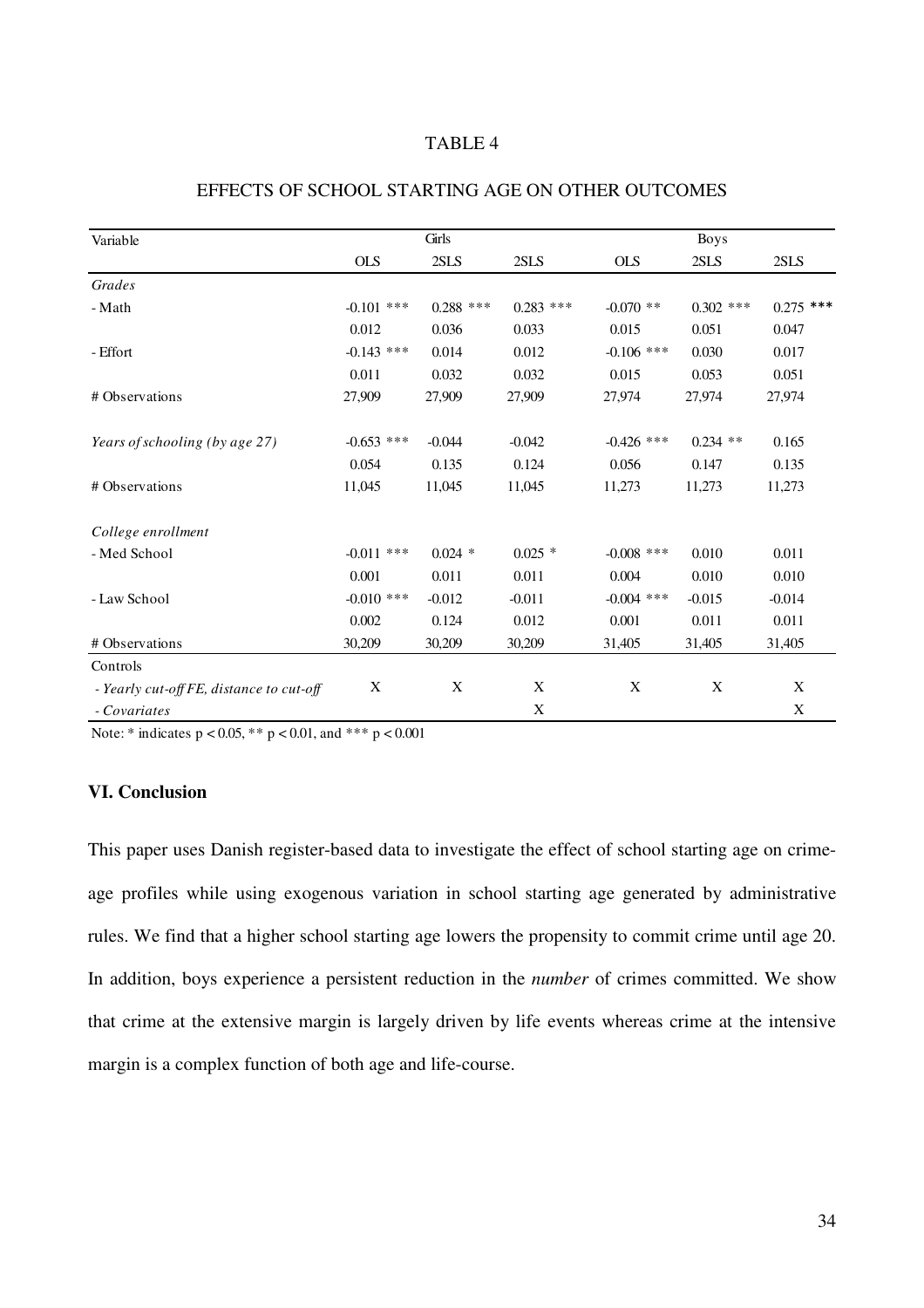Detailed studies of the age-profile of the effects indicate that the reductions to crime are likely to be caused by an incapacitating effect of schooling, as those who start school later graduate later. Although not directly testable, the pattern of results supports this hypothesis: Boys who are old-forgrade are less likely to be charged during the period until they turn 20 years, and this effect stems from crime (primarily property crime) taking place during the weekdays. Girls who are old-forgrade are less likely to be charged until they turn 18, and this effect stems from crime (mainly violent crimes) taking place on Fridays. For boys we find significant effects of school starting age on the accumulated number of crimes at or before a given age throughout the twenties. For girls the effects on accumulated crime measures die out which suggests that school starting age only influences the criminal debut.

For boys mainly property crime is reduced while for girls violent crime is reduced. Importantly, we find evidence of essential heterogeneity for boys but not for girls. We find that the boys who benefit the most from higher school starting age are those with high levels of latent abilities whereas those with low levels of latent ability are unaffected by school starting age. In contrast, for girls the effects are homogeneous across levels of latent ability. We also find that the effects are not caused by relative age of peers but by one's own school starting age.

Our results suggest that increasing school starting age could lower crime – more so for boys than for girls. Yet, our findings do not necessarily suggest that school starting age should be increased. Postponing school entrance is costly and we find that higher school starting age only reduces crime through incapacitation while boys with low level of latent ability - who often is the intended target group when discussing school starting age - are unaffected by higher school starting age. Scarce resources may in consequence be better spent if they are redirected from postponing school start to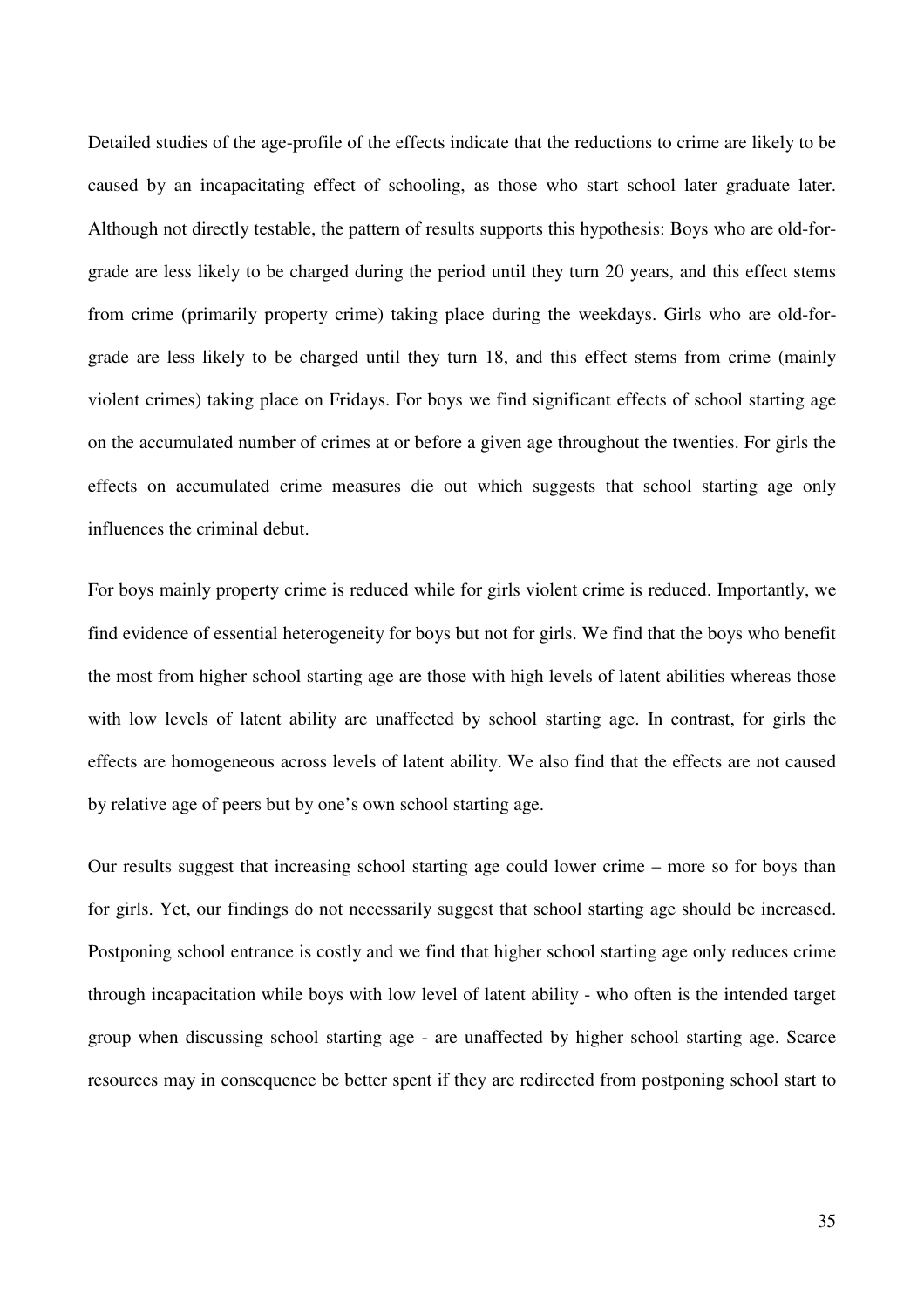other interventions, as there is ample evidence of the benefits of early childhood interventions on e.g. crime and education.

#### **Literature**

Abadie, A., (2003): Semiparametric instrumental variable estimation of treatment response models, *Journal of Econometrics*, 113(2), 231-263

Anderson, M. (forthcoming): In School and Out of Trouble? The Minimum Dropout Age and Juvenile Crime. Forthcoming in the *Review of Economics and Statistics.*

Bedard, K. and E. Dhuey (2006): The Persistence of Early Childhood Maturity: International Evidence of Long-Run Age Effects. *Quarterly Journal of Economics* 121 (4): 1437-1472.

Björklund, A. and R. Moffitt, (1987): The Estimation of Wage Gains and Welfare Gains in Selfselection *Review of Economics and Statistics*, 69(1), 42-49

Black, S. E., P. J. Devereux and K. G. Salvanes (2007): From the Cradle to the Labor Market? The Effect of Birth Weight on Adult Outcomes. *Quarterly Journal of Economics,* 122(1), 409-439.

Black, S. E., P. J. Devereux and K. G. Salvanes (2011): Too young to leave the nest? The effects of school starting age. *Review of Economics and Statistics* 93, 455-467.

Black, S. E., P. J. Devereux and K. G. Salvanes (2013): Under Pressure? The Effect of Peers on Outcomes of Young Adults. *Journal of Labor Economics* 31(1), 119-153.

Brinch, C., M. Mogstad and M. Wiswall (2014): Beyond LATE with a Discrete Instrument: Heterogeneity in the Quantity-Quality Interaction of Children. Manuscript.

Cook, P. J. and S. Kang (2014): Birthdays, schooling, and crime: New evidence on the dropout-crime nexus. Manuscript presented at ASSA 2014**.**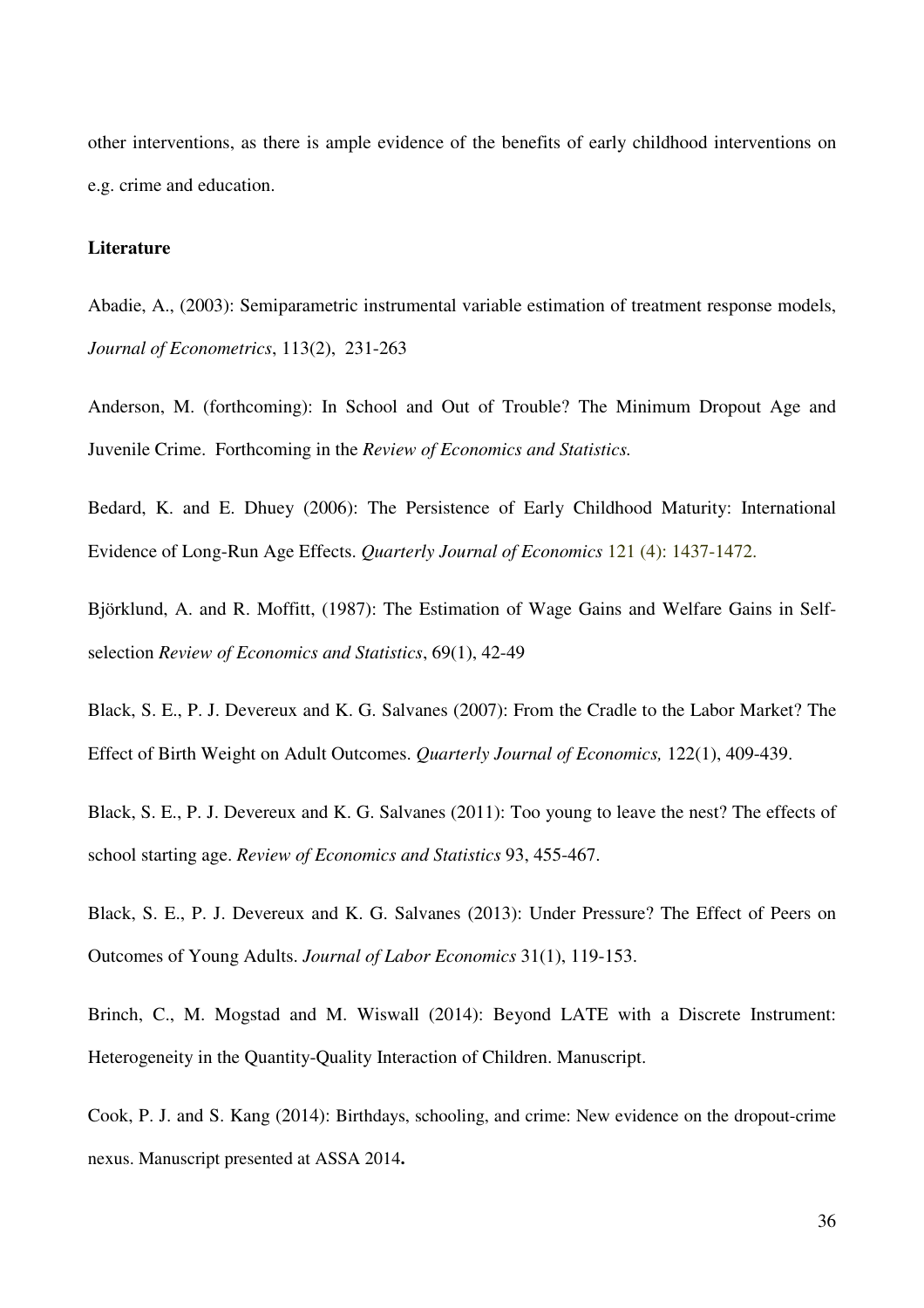Crawford, C., L. Dearden and C. Meghir (2010): When you are born matters: the impact of date of birth on educational outcomes in England. DoQSS WP 10-09.

Cunha, F., J. Heckman (2008): Formulating, Identifying and Estimating the Technology of Cognitive and Noncognitive Skill Formation. *Journal of Human Resources*, 43(4), 738-782

Dalsgaard, S., M. K. Humlum, H. S. Nielsen and M. Simonsen (2012): Relative standards in ADHD Diagnoses: The role of specialist behavior. *Economics Letters* 117, 663-665.

Elder, T. E. and D. Lubotsky (2009): Kindergarten Entrance Age and Children's Achievement Impacts of State Policies, Family Background, and Peers. *Journal of Human Resources* 44(3), 641- 683.

Elder, T. E., (2010): The importance of relative standards in ADHD diagnoses: Evidence based on exact birth dates. *Journal of Health Economics* 29, 641-656.

Evans, W. N., M. S. Morrill, and S. T. Parente (2010): Measuring excess medical diagnosis and treatment in survey data: the case of ADHD among school-age children. *Journal of Health Economics* 29, 657-673.

Fredriksson, P. and B. Öckert (2005): Is Early Learning Really More Productive? The Effect of School Starting Age on School and Labor Market Performance *IZA DP* #1659.

Gaviria, A., S. Raphael (2001): School Based Peer Effects and Juvenile Behavior. *Review of Economics and Statistics*, 83, 257-268.

Gottfredson, M. R., and T. Hirschi (1990): *A General Theory of Crime*. Stanford, CA: Stanford UP.

Heckman, J., S. Urzua and E. Vytlacil, (2006):. Understanding Instrumental Variables in Models with Essential Heterogeneity. *Review of Economics and Statistics*, 88(3), 389-432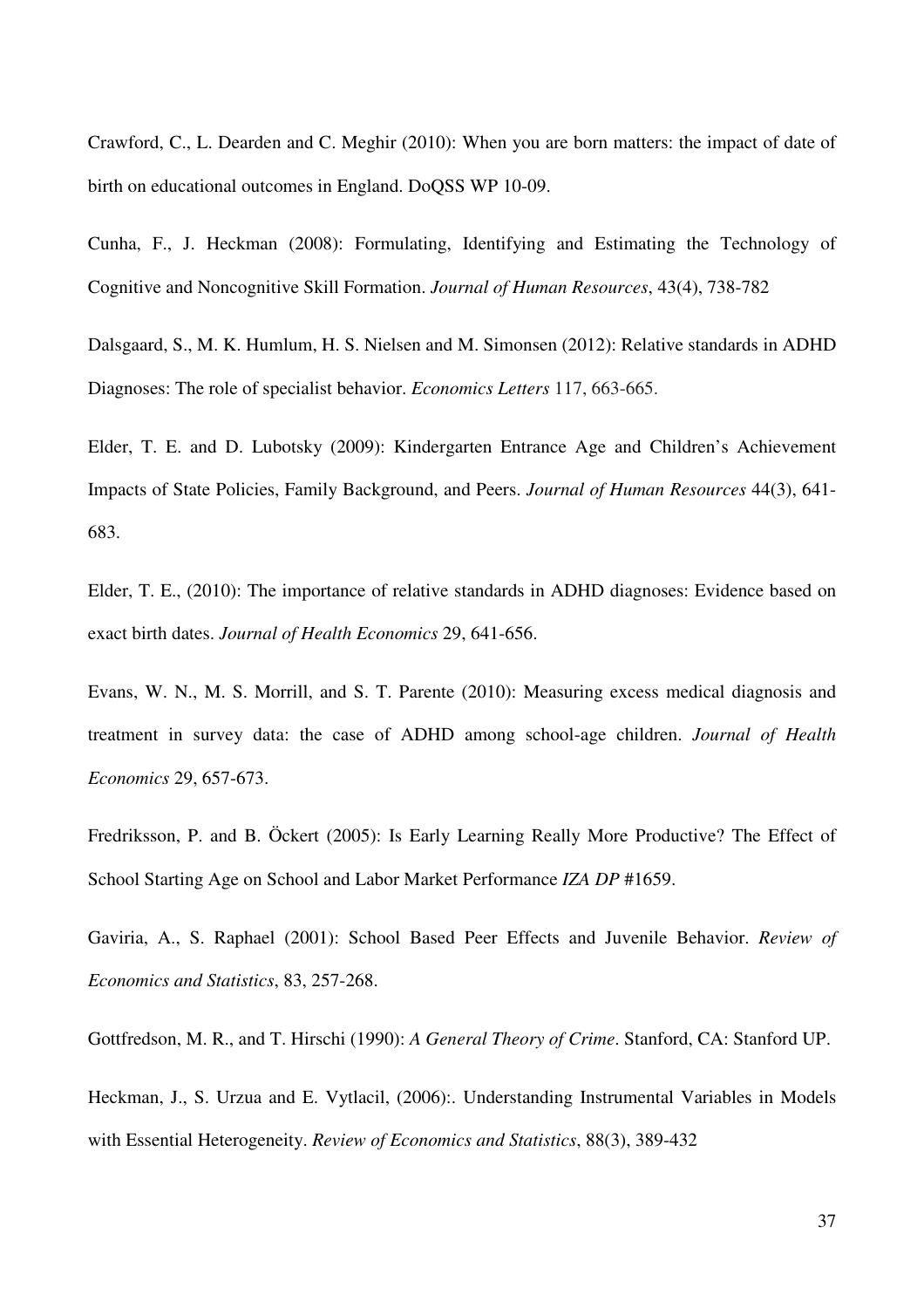Grogger, J. (1998): Market Wages and Youth Crime, *Journal of Labor Economics*, 16(4), 756-791.

Heckman, J., E. Vytlacil, (2005): Structural Equations, Treatment Effects, and Econometric Policy Evaluation. *Econometrica*, 73(3), 669-738.

Jacob, B. and L. Lefgren (2003): Are Idle Hands the Devil's Workshop? Incapacitation, Concentration, and Juvenile Crime. *American Economic Review* 93 (5), 1560-1577.

Lochner, L. (2011), Non-Production Benefits of Education: Crime, Health, and Good Citizenship. in Hanushek, Machin and Woessman, eds., Handbook of Economics of Education, vol.4. Elsevier

Luallen, J. (2006) School's Out...Forever: A Study of Juvenile Crime, At-Risk Youths and Teacher Strikes. *Journal of Urban Economics*, 59:75-103.

OECD (2009): *Society at a Glance 2009. OECD Social Indicators*. OECD, Paris, France.

Sacerdote, B. (2001): Peer Effects With Random Assignment: Results from Dartmouth Roommates. *Quarterly Journal of Economics*, 116, 681-704.

Sampson, R. J. and J. H. Laub (1995): *Crime in the Making: Pathways and Turning Points through Life*. Harvard UP.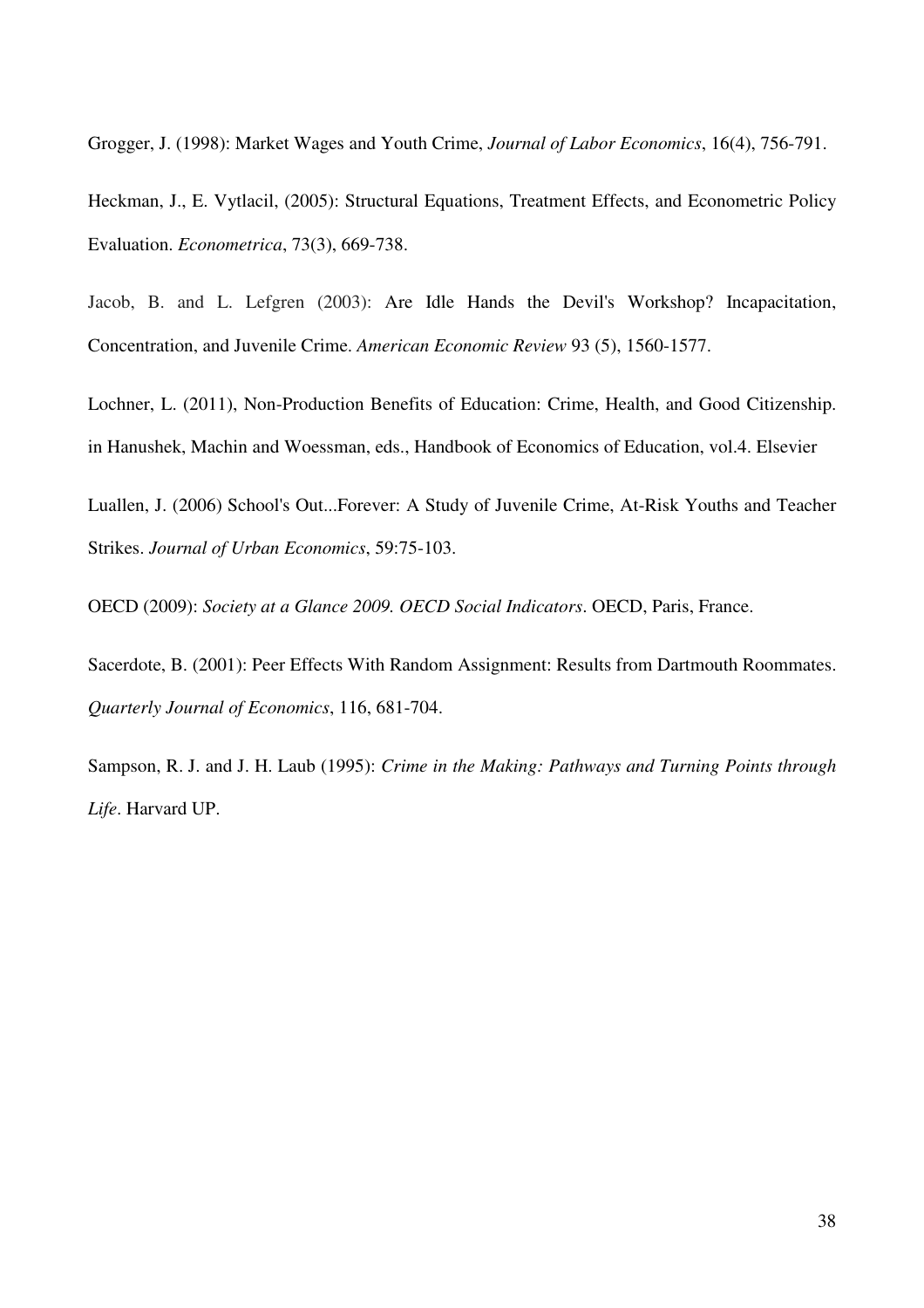# **Appendix A**

# TABLE A1

# FRACTION OF STUDENTS BEING RETAINED AT EACH GRADE LEVEL

| Grade level  | Fraction delayed/retained |
|--------------|---------------------------|
| Kindergarten | 0.136                     |
| 1st grade    | 0.014                     |
| 2nd grade    | 0.003                     |
| 3rd grade    | 0.004                     |
| 4th grade    | 0.003                     |
| 5th grade    | 0.003                     |
| 6th grade    | 0.003                     |
| 7th grade    | 0.002                     |
| 8th grade    | 0.003                     |
| 9th grade    | 0.005                     |

Note: Calculations based on grade levels from 2007 and onwards.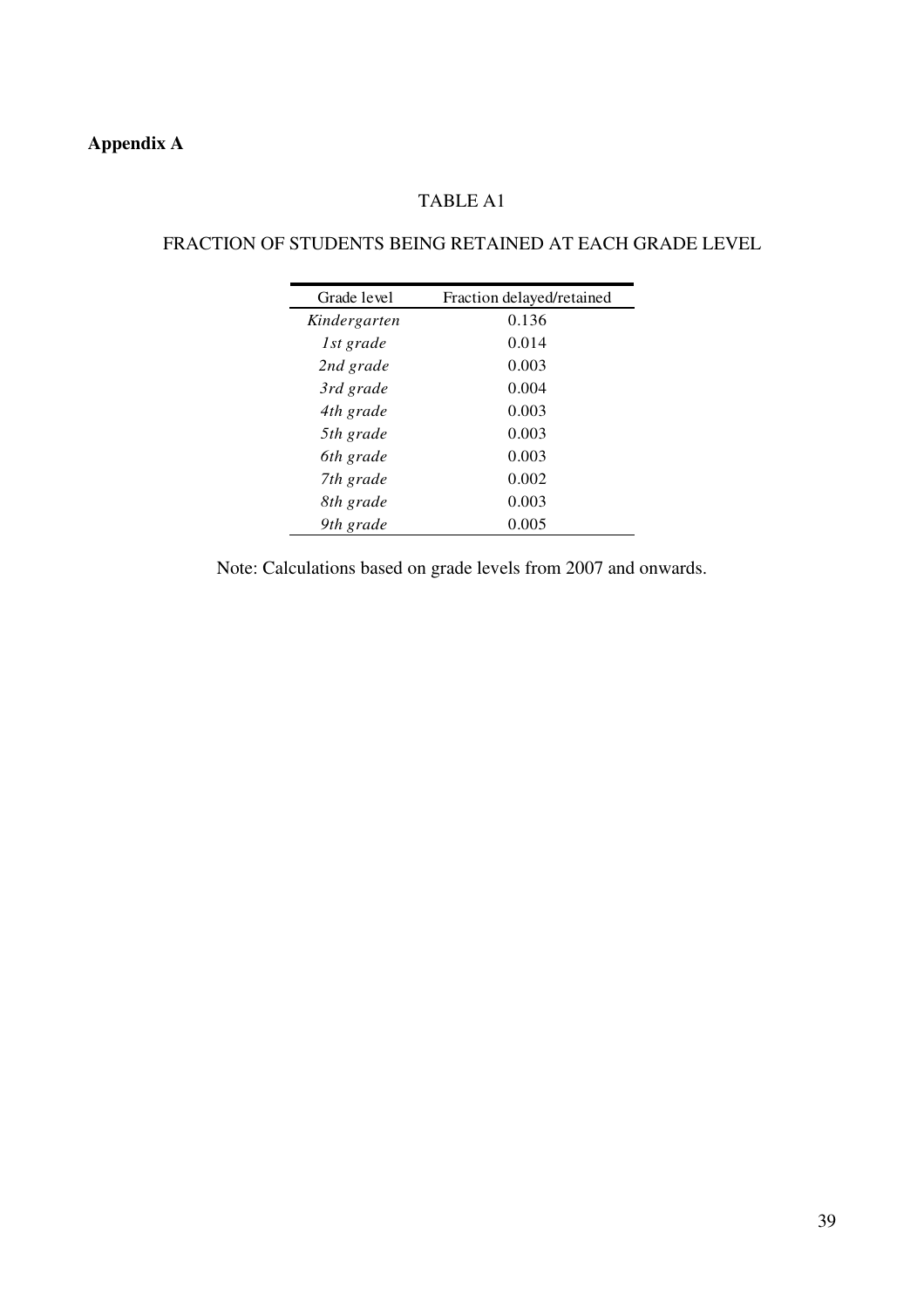| Variable                      |          | Girls   |            |          | <b>Boys</b> |             |
|-------------------------------|----------|---------|------------|----------|-------------|-------------|
|                               | December | January | Difference | December | January     | Difference  |
| <b>Immigrant</b>              | 0.043    | 0.037   | $0.006**$  | 0.042    | 0.034       | $0.008***$  |
|                               | 0.001    | 0.001   |            | 0.001    | 0.001       |             |
| Parents married/cohabiting    | 0.788    | 0.784   | 0.004      | 0.789    | 0.792       | $-0.003$    |
|                               | 0.003    | 0.003   |            | 0.003    | 0.003       |             |
| Apgar score=9                 | 0.181    | 0.184   | $-0.002$   | 0.187    | 0.184       | 0.004       |
|                               | 0.002    | 0.002   |            | 0.002    | 0.002       |             |
| $A$ pgar score=8              | 0.071    | 0.067   | 0.004      | 0.066    | 0.070       | $-0.004$    |
|                               | 0.002    | 0.002   |            | 0.002    | 0.002       |             |
| Apgar score lower             | 0.084    | 0.085   | $-0.001$   | 0.097    | 0.094       | 0.003       |
|                               | 0.002    | 0.002   |            | 0.002    | 0.002       |             |
| Birth weight, grams           | 3341     | 3358    | $-16.59**$ | 3466     | 3481        | $-15.02**$  |
|                               | 3.987    | 3.813   |            | 4.152    | 3.909       |             |
| Gestational length, weeks     | 39.564   | 39.543  | 0.021      | 39.482   | 39.464      | 0.019       |
|                               | 0.012    | 0.011   |            | 0.012    | 0.012       |             |
| Mother:                       |          |         |            |          |             |             |
| - Months of schooling         | 137.276  | 137.502 | $-0.226$   | 136.986  | 138.480     | $-1.494***$ |
|                               | 0.230    | 0.235   |            | 0.229    | 0.226       |             |
| - Completed HS or equvalent   | 0.287    | 0.230   | 0.057      | 0.290    | 0.302       | $-0.013**$  |
|                               | 0.003    | 0.003   |            | 0.003    | 0.003       |             |
| - Unemployed                  | 0.130    | 0.125   | 0.005      | 0.128    | 0.122       | $0.006*$    |
|                               | 0.002    | 0.002   |            | 0.002    | 0.002       |             |
| - Out of the labor force      | 0.104    | 0.111   | $-0.006*$  | 0.105    | 0.105       | 0.000       |
|                               | 0.002    | 0.002   |            | 0.002    | 0.002       |             |
| - Age at birth of first child | 24.819   | 24.886  | $-0.068$   | 24.851   | 24.990      | $-0.139***$ |
|                               | 0.027    | 0.027   |            | 0.026    | 0.026       |             |
| Father:                       |          |         |            |          |             |             |
| - Months of schooling         | 139.736  | 140.507 | $-0.771$   | 139.544  | 141.215     | $-1.671***$ |
|                               | 0.281    | 0.277   |            | 0.277    | 0.273       |             |
| - Completed HS or equvalent   | 0.191    | 0.190   | 0.002      | 0.195    | 0.204       | $-0.009*$   |
|                               | 0.003    | 0.003   |            | 0.002    | 0.003       |             |
| - Unemployed                  | 0.078    | 0.077   | $0.001\,$  | 0.076    | 0.073       | 0.004       |
|                               | 0.002    | 0.002   |            | 0.002    | 0.002       |             |
| - Out of the labor force      | 0.065    | 0.062   | 0.003      | 0.002    | 0.002       | 0.000       |
|                               | 0.002    | 0.002   |            | 0.064    | 0.001       |             |
| Number of observations        | 24279    | 24267   |            | 25157    | 25226       |             |

# SUMMARY STATISTICS OF THE SAMPLE

Note: \* indicates  $p < 0.05$ , \*\*  $p < 0.01$ , and \*\*\*  $p < 0.001$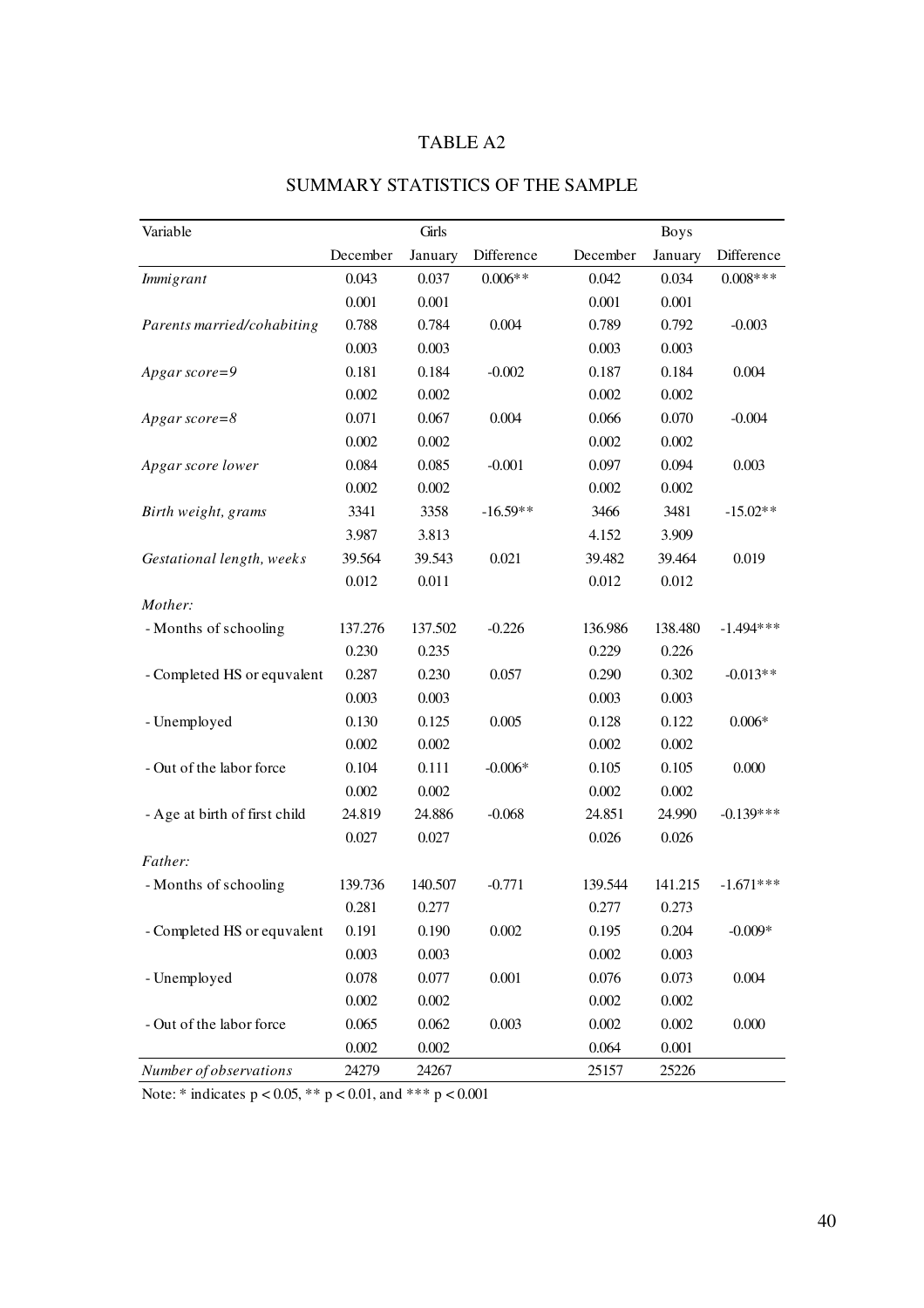| Any criminal charge $(0/1)$ |          |         | Girls      |             |          |         | <b>Boys</b> |             |
|-----------------------------|----------|---------|------------|-------------|----------|---------|-------------|-------------|
| at age:                     | December | January | Difference | <b>Nobs</b> | December | January | Difference  | <b>Nobs</b> |
| 15                          | 0.021    | 0.017   | 0.003      | 48,546      | 0.042    | 0.036   | 0.007       | 50,383      |
| 16                          | 0.016    | 0.015   | 0.001      | 48,546      | 0.058    | 0.051   | 0.007       | 50,383      |
| 17                          | 0.015    | 0.013   | 0.002      | 48,546      | 0.093    | 0.081   | 0.012       | 50,383      |
| 18                          | 0.014    | 0.013   | 0.001      | 48,546      | 0.095    | 0.084   | 0.010       | 50,383      |
| 19                          | 0.021    | 0.020   | 0.001      | 43.668      | 0.114    | 0.102   | 0.012       | 45,368      |
| 20                          | 0.021    | 0.022   | $-0.001$   | 39,037      | 0.117    | 0.108   | 0.009       | 40,606      |
| 21                          | 0.021    | 0.019   | 0.002      | 34,559      | 0.112    | 0.103   | 0.008       | 36,012      |
| 22                          | 0.022    | 0.020   | 0.001      | 30,209      | 0.105    | 0.097   | 0.008       | 31,405      |
| 23                          | 0.020    | 0.019   | 0.001      | 26,093      | 0.101    | 0.097   | 0.005       | 26,937      |
| 24                          | 0.020    | 0.018   | 0.003      | 22,125      | 0.093    | 0.092   | 0.002       | 22,781      |
| 25                          | 0.023    | 0.018   | 0.005      | 18,240      | 0.085    | 0.082   | 0.003       | 18,723      |
| 26                          | 0.019    | 0.016   | 0.002      | 14,630      | 0.081    | 0.077   | 0.004       | 14,949      |
| 27                          | 0.019    | 0.020   | $-0.001$   | 11,045      | 0.080    | 0.071   | 0.009       | 11,273      |

# MEANS OF OUTCOME VARIABLES ACROSS CUT-OFF

| Any criminal charge $(0/1)$ |          |         | Girls      |             |          |         | <b>Boys</b> |             |
|-----------------------------|----------|---------|------------|-------------|----------|---------|-------------|-------------|
| at or before age:           | December | January | Difference | <b>Nobs</b> | December | January | Difference  | <b>Nobs</b> |
| 15                          | 0.021    | 0.017   | 0.003      | 48,546      | 0.042    | 0.036   | 0.007       | 50,383      |
| 16                          | 0.035    | 0.030   | 0.004      | 48,546      | 0.086    | 0.076   | 0.010       | 50,383      |
| 17                          | 0.047    | 0.041   | 0.006      | 48,546      | 0.147    | 0.133   | 0.014       | 50,383      |
| 18                          | 0.057    | 0.051   | 0.006      | 48,546      | 0.196    | 0.181   | 0.015       | 50,383      |
| 19                          | 0.073    | 0.065   | 0.008      | 43,668      | 0.252    | 0.234   | 0.018       | 45,368      |
| 20                          | 0.086    | 0.081   | 0.005      | 39,037      | 0.298    | 0.282   | 0.017       | 40,606      |
| 21                          | 0.098    | 0.093   | 0.005      | 34,559      | 0.336    | 0.318   | 0.018       | 36,012      |
| 22                          | 0.109    | 0.104   | 0.005      | 30,209      | 0.368    | 0.348   | 0.020       | 31,405      |
| 23                          | 0.116    | 0.115   | 0.001      | 26,093      | 0.391    | 0.374   | 0.018       | 26,937      |
| 24                          | 0.125    | 0.123   | 0.003      | 22,125      | 0.410    | 0.395   | 0.016       | 22,781      |
| 25                          | 0.136    | 0.130   | 0.006      | 18,240      | 0.423    | 0.410   | 0.013       | 18,723      |
| 26                          | 0.140    | 0.136   | 0.004      | 14.630      | 0.433    | 0.424   | 0.009       | 14,949      |
| 27                          | 0.142    | 0.144   | $-0.001$   | 11,045      | 0.446    | 0.433   | 0.013       | 11,273      |

Note: Bold indicate that the difference is statistically significant at the 5%-significance level.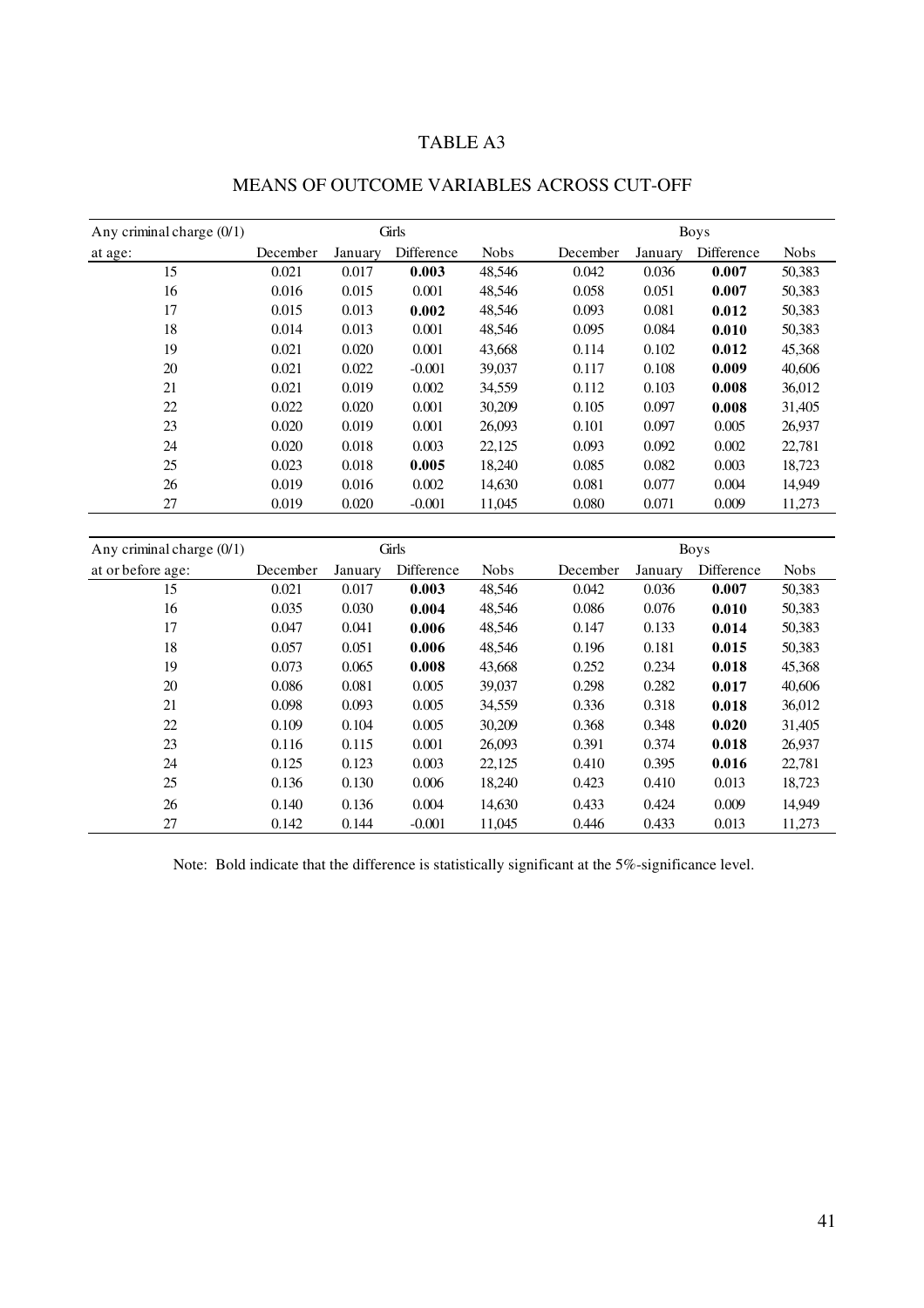| Variables                                | Girls       | <b>Boys</b> |
|------------------------------------------|-------------|-------------|
| Immigrant                                | $-0.07$ *** | $-0.10$ *** |
|                                          | $-5.62$     | $-9.00$     |
| Apgar score=9                            | 0.01        | 0.00        |
|                                          | 1.01        | $-0.73$     |
| Apgar score=8                            | 0.01        | 0.00        |
|                                          | 1.47        | $-0.34$     |
| Apgar score<8                            | $0.01 +$    | 0.00        |
|                                          | 1.70        | 0.63        |
| Birthweight (kg)                         | $-0.06$ *** | $-0.04$ *** |
|                                          | $-13.80$    | $-11.97$    |
| Gestational length                       | $-0.07$ *** | $-0.03$ *   |
|                                          | $-3.55$     | $-1.98$     |
| Gestational length sq (/100)             | $0.08$ **   | $0.04 +$    |
|                                          | 3.25        | 1.94        |
| Mother's months of schooling (/100)      | $0.07$ ***  | 0.06        |
|                                          | 3.40        | 3.29        |
| Mother's months of schooling sq (/10000) | $-0.05$ *** | $-0.04$ *** |
|                                          | $-5.75$     | $-4.42$     |
| Father's months of schooling (/100)      | $0.04 *$    | $0.04$ **   |
|                                          | 2.49        | 2.83        |
| Father's months of schooling sq (/10000) | $-0.02$ **  | $-0.02$ *   |
|                                          | $-3.11$     | $-2.45$     |
| Mother has completed high school         | $-0.02$ *** | 0.00        |
|                                          | $-3.72$     | $-0.41$     |
| Father has completed high school         | $-0.06$ *** | $-0.05$ *** |
|                                          | $-8.85$     | $-8.27$     |
| Mother was unemployed                    | $0.02$ **   | 0.00        |
|                                          | 2.65        | 0.86        |
| Mother was out of labor force            | 0.00        | $-0.03$ *** |
|                                          | $-0.45$     | $-4.70$     |
| Father was unemployed                    | $0.02$ ***  | 0.00        |
|                                          | 2.61        | 0.52        |
| Father was out of labor force            | 0.00        | 0.00        |
|                                          | $-0.26$     | $-0.04$     |
| Mother's age at first child(/100)        | 0.04        | $0.19$ ***  |
|                                          | 0.77        | 3.71        |
| Parrents were married                    | 0.00        | 0.01        |
|                                          | 0.82        | 1.23        |

# FIRST STAGE RESULTS (SUPPL. TO TABLE 2 IN MAIN TEXT)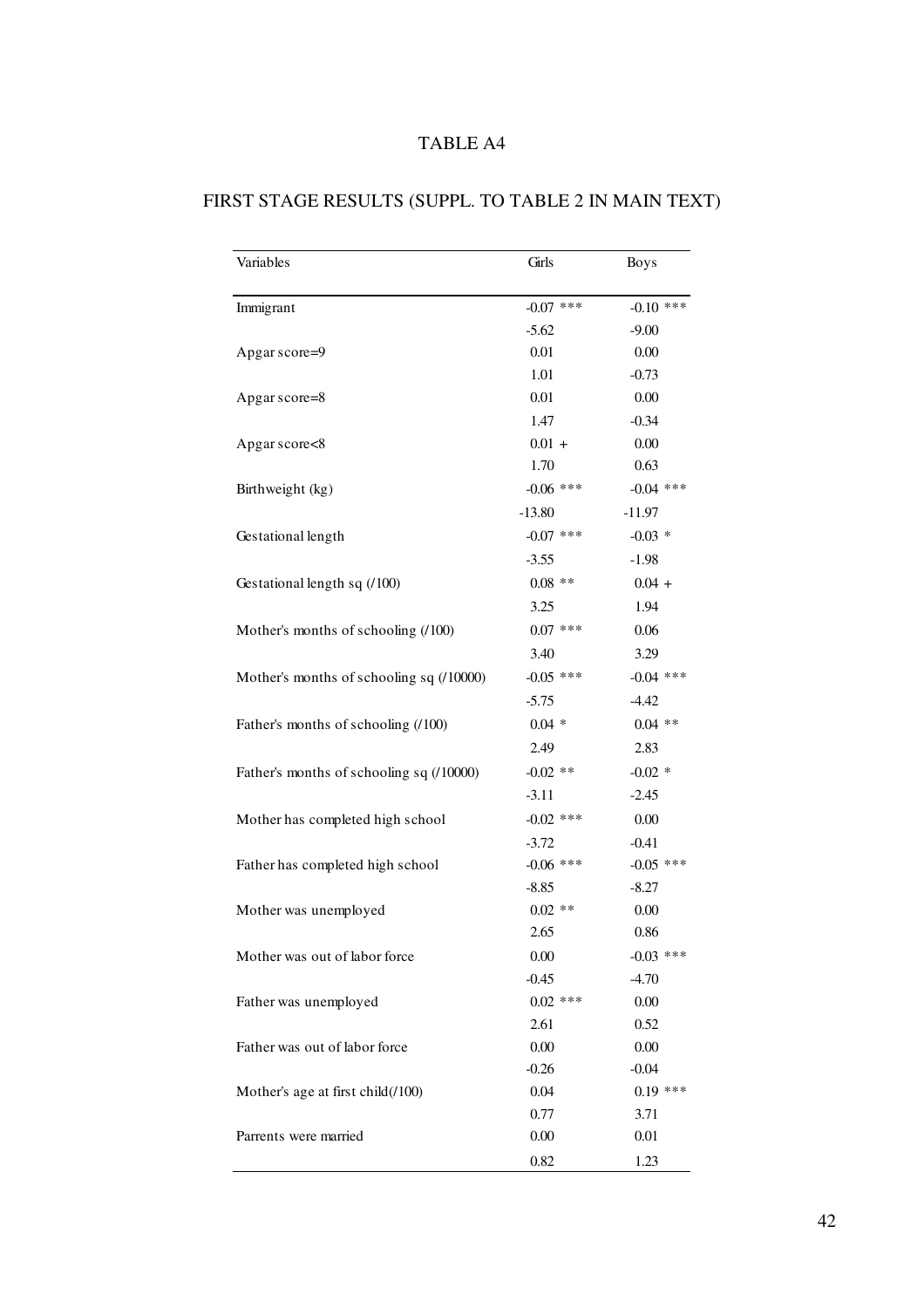| Variables              | Girls       | <b>Boys</b> |
|------------------------|-------------|-------------|
|                        |             |             |
| New year 1981-1982     | $-0.13$ *** | $-0.08$ *** |
|                        | $-9.28$     | $-6.16$     |
| New year 1982-1983     | $-0.09$ *** | $-0.06$ *** |
|                        | $-6.57$     | $-4.83$     |
| New year 1983-1984     | $-0.11$ *** | $-0.07$ *** |
|                        | $-7.39$     | $-5.71$     |
| New year 1984-1985     | $-0.12$ *** | $-0.07$ *** |
|                        | $-8.72$     | $-5.54$     |
| New year 1985-1986     | $-0.09$ *** | $-0.05$ *** |
|                        | $-6.65$     | $-4.42$     |
| New year 1986-1987     | $-0.07$ *** | $-0.04$ **  |
|                        | $-5.16$     | $-3.20$     |
| New year 1987-1988     | $-0.03$ *   | $-0.02$     |
|                        | $-2.32$     | $-1.64$     |
| New year 1988-1989     | $-0.03$ *   | 0.00        |
|                        | $-2.43$     | 0.21        |
| New year 1989-1990     | $-0.02$     | 0.00        |
|                        | $-1.15$     | 0.26        |
| New year 1991-1992     | 0.01        | 0.01        |
|                        | 0.77        | 0.97        |
| New year 1992-1993     | 0.00        | 0.01        |
|                        | $-0.14$     | 0.46        |
| Dec distance to cutoff | $0.00$ ***  | $0.00$ ***  |
|                        | $-14.97$    | $-17.35$    |
| Jan distance to cutoff | $0.00$ ***  | $0.00$ ***  |
|                        | 9.23        | 4.03        |
| Observations           | 48,546      | 50,383      |

# TABLE A4 (CONTINUED)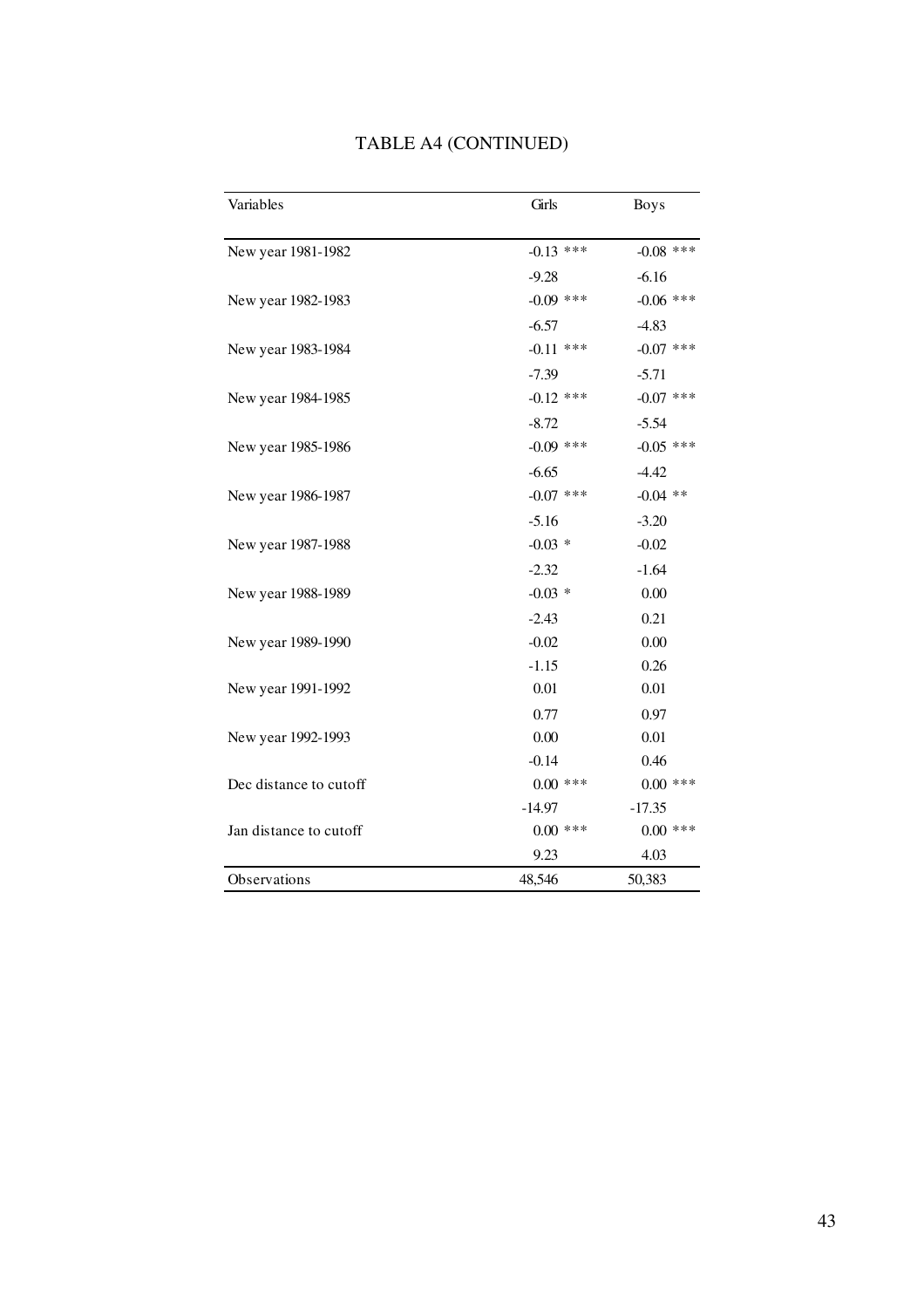| Sample selection                         | Girls       | <b>Boys</b> |
|------------------------------------------|-------------|-------------|
|                                          | December    | December    |
| Mother's educ. shorter than High School  | $-0.35$ *** | $-0.25$ *** |
|                                          | 64.65       | 51.85       |
| Mother's educ. at least High School      | $-0.38$ *** | $-0.27$ *** |
|                                          | 61.83       | 51.80       |
| Mother in labor force                    | $-0.37$ *** | $-0.27$ *** |
|                                          | 85.88       | 70.74       |
| Mother out of labor force                | $-0.31$ *** | $-0.23$ *** |
|                                          | 24.25       | 19.58       |
| Mothers age at first child $< 25$        | $-0.36$ *** | $-0.25$ *** |
|                                          | 58.88       | 48.55       |
| Mothers age at first child $\geq$ 25     | $-0.37$ *** | $-0.27$ *** |
|                                          | 66.97       | 54.75       |
| Parrents are married                     | $-0.32$ *** | $-0.23$ *** |
|                                          | 35.23       | 28.84       |
| Parrents are not married                 | $-0.38$ *** | $-0.27$ *** |
|                                          | 82.14       | 67.58       |
| Not immigrant or descendant              | $-0.37$ *** | $-0.26$ *** |
|                                          | 88.22       | 72.18       |
| Immigrant or descendant                  | $-0.28$ *** | $-0.26$ *** |
|                                          | 12.86       | 12.03       |
| Below median birth weight                | $-0.39$ *** | $-0.29$ *** |
|                                          | 64.04       | 58.86       |
| At or above median birth weight          | $-0.34$ *** | $-0.23$ *** |
|                                          | 62.25       | 44.25       |
| Controls                                 |             |             |
| - Yearly cut-off FE, distance to cut-off | X           | X           |
| - Covariates                             | $\mathbf X$ | X           |

# FIRST STAGE RESULTS FOR SUBPOPULATIONS

Note: For simplicity the table shows results for only 1 cutoff instrument and not year-by-year instruments. \* indicates  $p < 0.05$ , \*\*  $p < 0.01$ , and \*\*\*  $p < 0.001$ .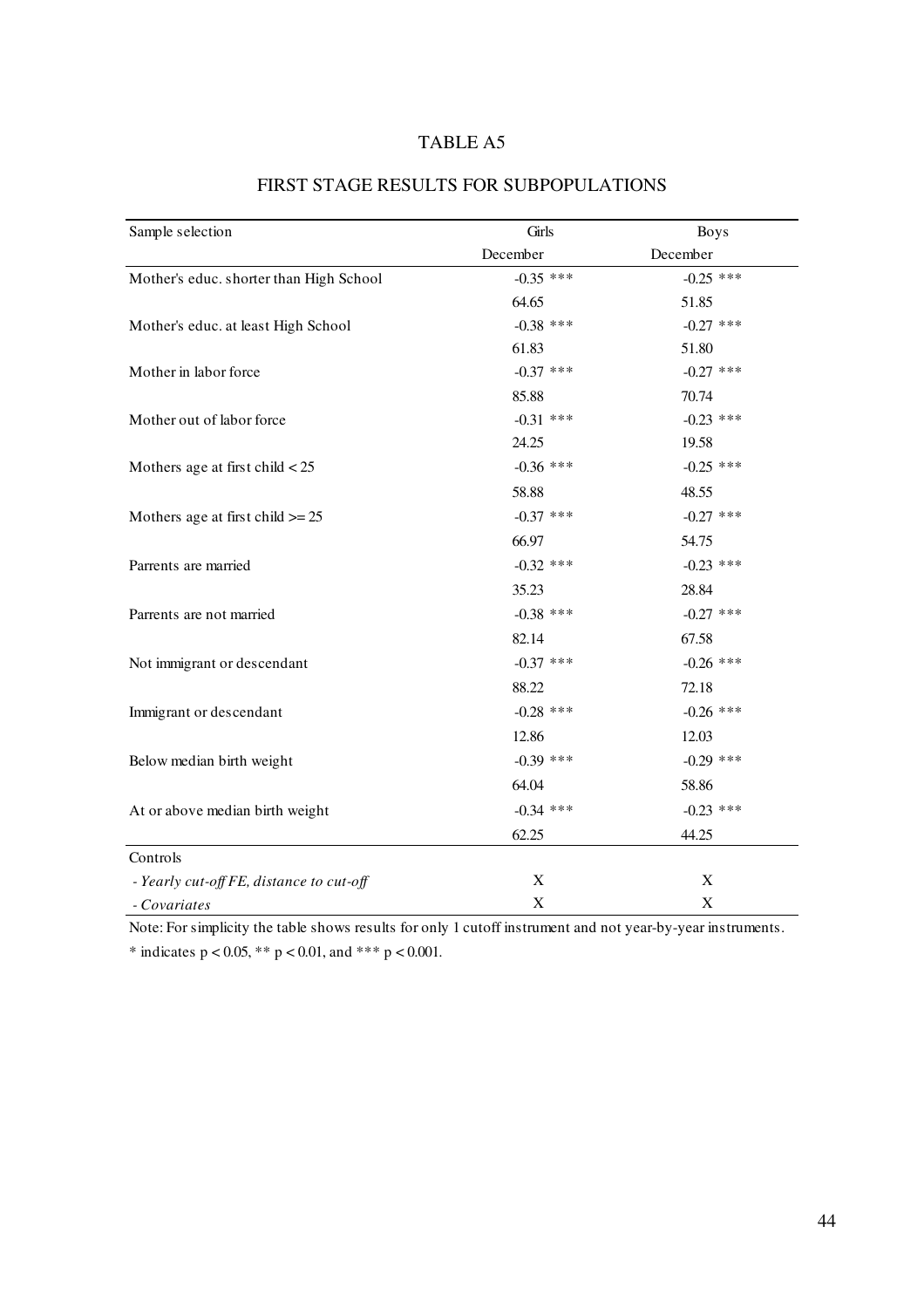# SELECTED DETAILED ESTIMATION RESULTS: CRIME AT OR BEFORE AGE X

| Outcome                                       |              | Girls       |             |             |                         | <b>Boys</b>        |                     |             |
|-----------------------------------------------|--------------|-------------|-------------|-------------|-------------------------|--------------------|---------------------|-------------|
| Any criminal charge $(0/1)$ at or before age: | <b>OLS</b>   | 2SLS        | 2SLS        | <b>Nobs</b> | <b>OLS</b>              | 2SLS               | 2SLS                | <b>Nobs</b> |
|                                               |              |             |             |             |                         |                    |                     |             |
| 15                                            | $-0.004$ *** | $-0.009$ *  | $-0.008$ *  | 48,546      | $-0.006$ **             | $-0.021$ ***       | $-0.015$ *          | 50,383      |
|                                               | 0.001        | 0.003       | 0.003       |             | 0.002                   | 0.006              | 0.006               |             |
| 16                                            | $-0.001$     | $-0.010*$   | $-0.010*$   | 48,546      | $-0.010$ ***            | $-0.033$ ***       | $-0.023$ *          | 50,383      |
|                                               | 0.002        | 0.004       | 0.004       |             | 0.003                   | 0.009              | 0.009               |             |
| 17                                            | 0.000        | $-0.015$ ** | $-0.014$ ** | 48,546      | $-0.005$                | $-0.049$ ***       | $-0.036$ **         | 50,383      |
|                                               | 0.002        | 0.005       | 0.005       |             | 0.004                   | 0.012              | 0.011               |             |
| 18                                            | 0.001        | $-0.016$ ** | $-0.015$ ** | 48,546      | 0.000                   | $-0.052$ ***       | $-0.037$ **         | 50,383      |
|                                               | 0.002        | 0.006       | 0.006       |             | 0.004                   | 0.013              | 0.013               |             |
| 19                                            | 0.002        | $-0.019$ ** | $-0.018$ ** | 43,668      | 0.004                   | $-0.062$ ***       | $-0.042$ **         | 45,368      |
|                                               | 0.002        | 0.007       | 0.007       |             | 0.005                   | 0.015              | 0.014               |             |
| 20                                            | 0.004        | $-0.011$    | $-0.010$    | 39,037      | 0.006                   | $-0.057$ ***       | $\ast$<br>$-0.036$  | 40,606      |
|                                               | 0.003        | 0.008       | 0.007       |             | 0.005                   | 0.016              | 0.016               |             |
| 21                                            | 0.002        | $-0.011$    | $-0.010$    | 34,559      | 0.010<br>$\overline{+}$ | $-0.059$ ***       | $-0,0387$<br>$\ast$ | 36,012      |
|                                               | 0.003        | 0.008       | 0.008       |             | 0.006                   | 0.017              | 0.017               |             |
| 22                                            | 0.003        | $-0.011$    | $-0.010$    | 30,209      | 0.012<br>$\ast$         | $-0.064$ ***       | $-0.042$<br>$\ast$  | 31,405      |
|                                               | 0.004        | 0.009       | 0.009       |             | 0.006                   | 0.019              | 0.018               |             |
| 23                                            | 0.006        | $-0.001$    | 0.000       | 26,093      | 0,0163<br>$\ast$        | $-0.055$ **        | $-0.034$<br>$+$     | 26,937      |
|                                               | 0.004        | 0.010       | 0.010       |             | 0.007                   | 0.020              | 0.019               |             |
| 24                                            | 0.006        | $-0.005$    | $-0.004$    | 22,125      | 0.015<br>$\ast$         | $-0.046$<br>$\ast$ | $-0.027$            | 22,781      |
|                                               | 0.004        | 0.012       | 0.011       |             | 0.007                   | 0.021              | 0.020               |             |
| 25                                            | 0.007        | $-0.014$    | $-0.012$    | 18,240      | 0.012                   | $-0.036$<br>$+$    | $-0.016$            | 18,723      |
|                                               | 0.005        | 0.013       | 0.013       |             | 0.008                   | 0.023              | 0.022               |             |
| 26                                            | 0.005        | $-0.010$    | $-0.009$    | 14,630      | 0.015<br>$\overline{+}$ | $-0.025$           | $-0.006$            | 14,949      |
|                                               | 0.006        | 0.015       | 0.014       |             | 0.009                   | 0.025              | 0.024               |             |
| 27                                            | 0.010        | 0.006       | 0.005       | 11,045      | 0.014                   | $-0.034$           | $-0.018$            | 11,273      |
|                                               | 0.007        | 0.017       | 0.017       |             | 0.010                   | 0.028              | 0.027               |             |
| Controls                                      |              |             |             |             |                         |                    |                     |             |
| - Yearly cut-off FE, distance to cut-off      | X            | X           | $\mathbf X$ |             | $\mathbf X$             | $\mathbf X$        | X                   |             |
| - Covariates                                  |              |             | $\mathbf X$ |             |                         |                    | X                   |             |

Note: \* indicates p < 0.05, \*\* p < 0.01, and \*\*\* p < 0.001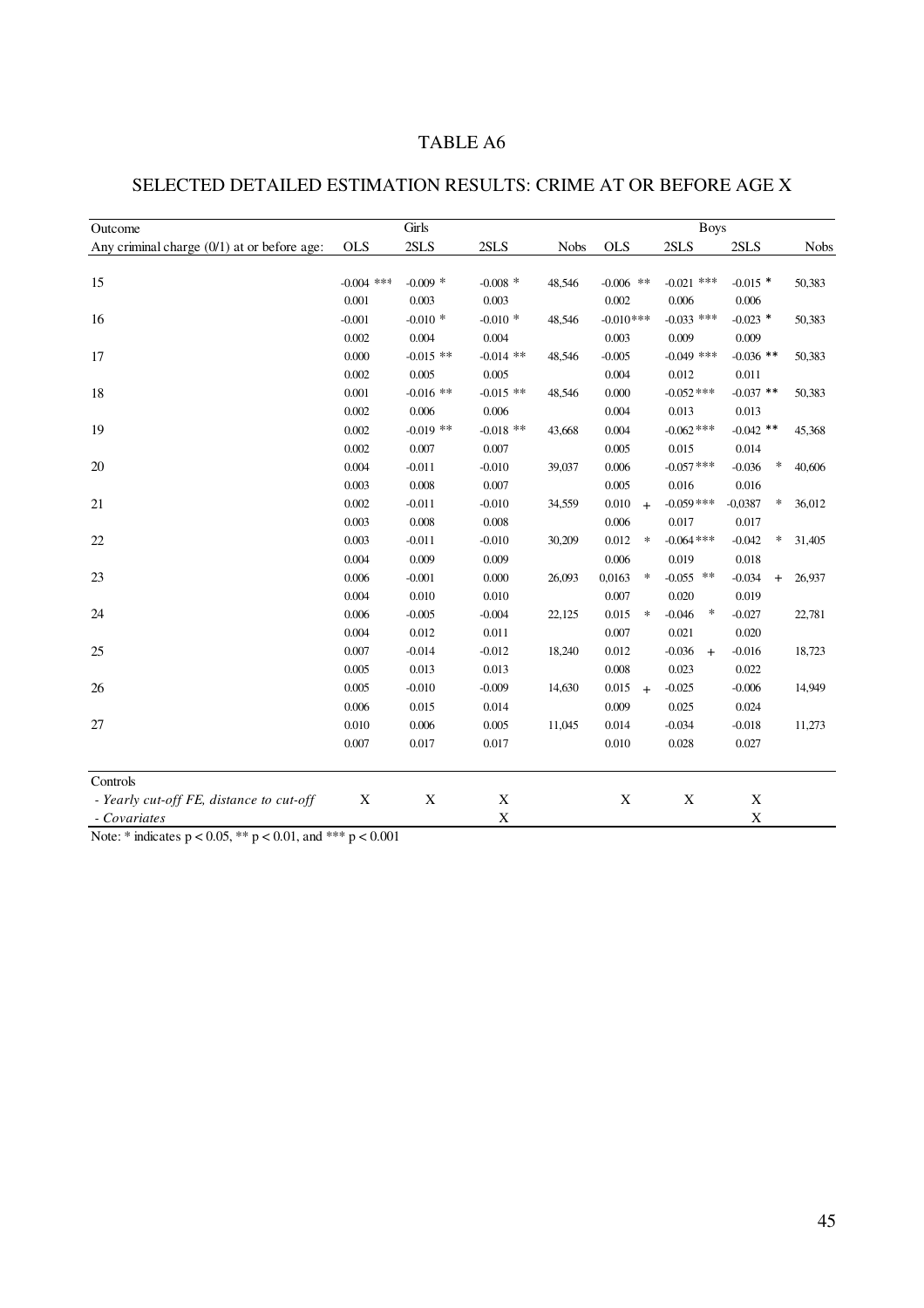| Outcome                                                | Girls        |            |            |             | <b>Boys</b> |              |             |             |
|--------------------------------------------------------|--------------|------------|------------|-------------|-------------|--------------|-------------|-------------|
| Any criminal charge $(0/1)$ at or before age: Violence |              | Property   | Other      | <b>Nobs</b> | Violence    | Property     | Other       | <b>Nobs</b> |
|                                                        |              |            |            |             |             |              |             |             |
| 15                                                     | $-0.001$     | $-0.006 +$ | $-0.001$   | 48,546      | 0.002       | $-0.013$ *   | $-0.006$ *  | 50,383      |
|                                                        | 0.001        | 0.003      | 0.001      |             | 0.002       | 0.006        | 0.003       |             |
| 16                                                     | $-0.003 +$   | $-0.005$   | $-0.003$ * | 48,546      | $-0.001$    | $-0.022$ **  | $-0.018$ ** | 50,383      |
|                                                        | 0.001        | 0.004      | 0.001      |             | 0.004       | 0.008        | 0.006       |             |
| 17                                                     | $-0.003 +$   | $-0.009 +$ | $-0.005$ * | 48,546      | $-0.009 +$  | $-0.033$ *** | $-0.027$ ** | 50,383      |
|                                                        | 0.002        | 0.005      | 0.002      |             | 0.005       | 0.009        | 0.009       |             |
| 18                                                     | $-0.006$ **  | $-0.007$   | $-0.005 +$ | 48,546      | $-0.013$ *  | $-0.035$ *** | $-0.031$ ** | 50,383      |
|                                                        | 0.002        | 0.005      | 0.003      |             | 0.006       | 0.010        | 0.011       |             |
| 19                                                     | $-0.008$ *** | $-0.010 +$ | $-0.003$   | 43,668      | $-0.016$ *  | $-0.043$ *** | $-0.032$ *  | 45,368      |
|                                                        | 0.002        | 0.006      | 0.004      |             | 0.007       | 0.011        | 0.013       |             |
| 20                                                     | $-0.008$ **  | $-0.011 +$ | 0.003      | 39,037      | $-0.017$ *  | $-0.037$ **  | $-0.032$ *  | 40,606      |
|                                                        | 0.003        | 0.006      | 0.005      |             | 0.008       | 0.012        | 0.014       |             |
| 21                                                     | $-0.008$ **  | $-0.009$   | 0.001      | 34,559      | $-0.010$    | $-0.039$ **  | $-0.034$ *  | 36,012      |
|                                                        | 0.003        | 0.006      | 0.006      |             | 0.009       | 0.012        | 0.016       |             |
| 22                                                     | $-0.006 +$   | $-0.009$   | $-0.002$   | 30,209      | $-0.012$    | $-0.046$ *** | $-0.036$ *  | 31,405      |
|                                                        | 0.003        | 0.007      | 0.007      |             | 0.010       | 0.013        | 0.017       |             |
| 23                                                     | $-0.004$     | $-0.005$   | 0.003      | 26,093      | $-0.010$    | $-0.045$ **  | $-0.029$    | 26,937      |
|                                                        | 0.003        | 0.007      | 0.008      |             | 0.010       | 0.014        | 0.018       |             |
| 24                                                     | $-0.004$     | 0.000      | $-0.005$   | 22,125      | $-0.008$    | $-0.049$ **  | $-0.025$    | 22,781      |
|                                                        | 0.004        | 0.008      | 0.009      |             | 0.011       | 0.015        | 0.020       |             |
| 25                                                     | $-0.004$     | $-0.002$   | $-0.013$   | 18,240      | $-0.009$    | $-0.052$ **  | $-0.019$    | 18,723      |
|                                                        | 0.004        | 0.009      | 0.011      |             | 0.012       | 0.016        | 0.021       |             |
| 26                                                     | $-0.007$     | $-0.006$   | $-0.003$   | 14,630      | $-0.010$    | $-0.047$ **  | $-0.001$    | 14,949      |
|                                                        | 0.005        | 0.010      | 0.012      |             | 0.013       | 0.018        | 0.024       |             |
| 27                                                     | $-0.004$     | 0.002      | 0.000      | 11,045      | 0.005       | $-0.047$ *   | $-0.017$    | 11,273      |
|                                                        | 0.005        | 0.011      | 0.014      |             | 0.015       | 0.020        | 0.026       |             |
| Controls                                               |              |            |            |             |             |              |             |             |
| - Yearly cut-off FE, distance to cut-off               | X            | X          | X          |             | X           | X            | X           |             |
| - Covariates                                           |              |            | X          |             |             |              | $\mathbf X$ |             |

# ESTIMATION RESULTS: TYPES OF CRIME

Note: \* indicates  $p < 0.05$ , \*\*  $p < 0.01$ , and \*\*\*  $p < 0.001$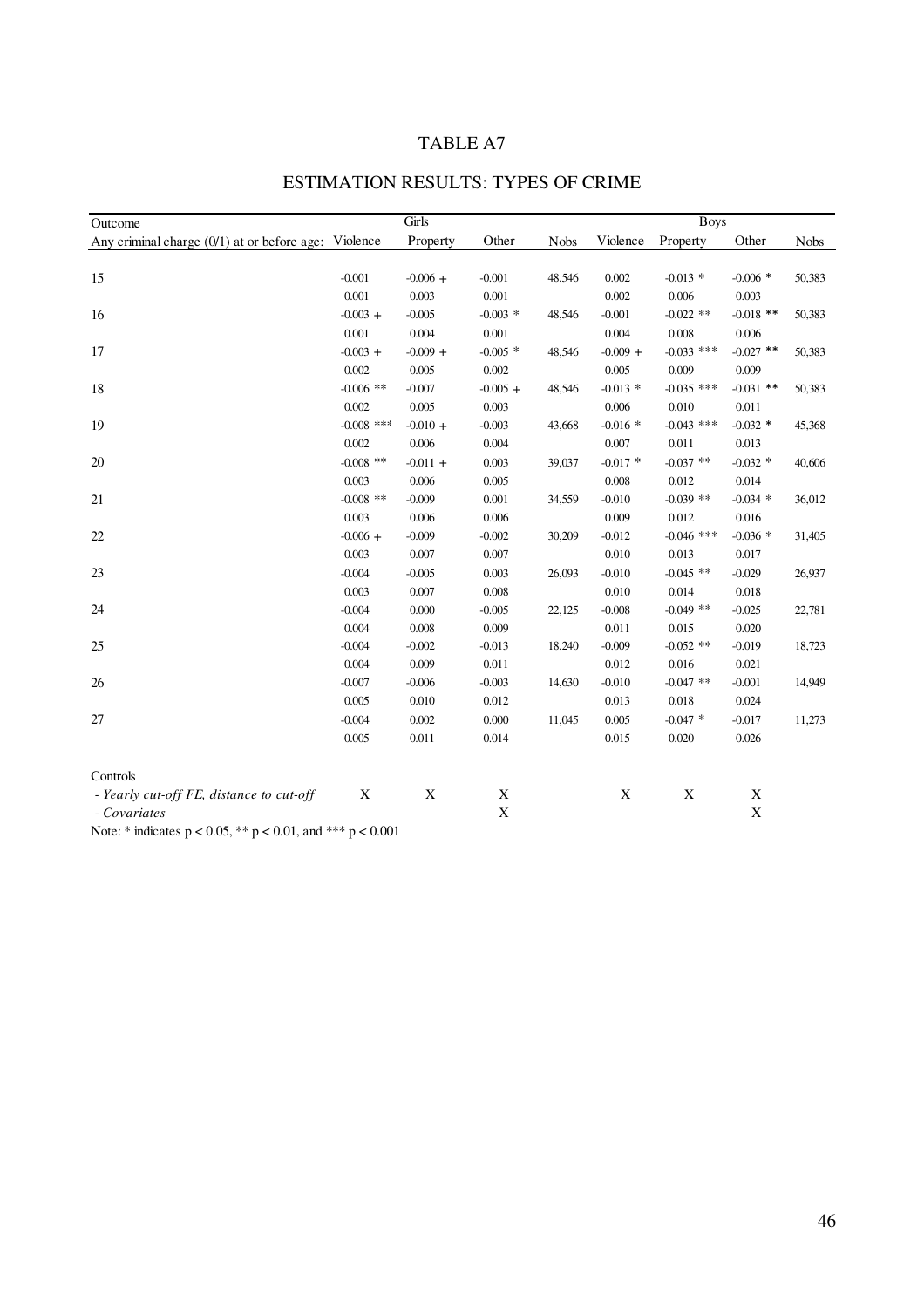|           | Girls                   |        |        |           | <b>Boys</b>             |        |        |           |  |
|-----------|-------------------------|--------|--------|-----------|-------------------------|--------|--------|-----------|--|
|           | Criminal charges at age |        |        |           | Criminal charges at age |        |        |           |  |
|           | 15                      | 16     | 17     | 18        | 15                      | 16     | 17     | 18        |  |
| All years |                         |        |        |           |                         |        |        |           |  |
| 1982      | ***                     | $\ast$ |        |           | ***                     |        |        |           |  |
| 1983      | ***                     |        | $+$    | $\ast$    | ***                     |        |        |           |  |
| 1984      | ***                     |        |        |           | ***                     |        |        |           |  |
| 1985      | $***$                   |        |        |           |                         |        |        |           |  |
| 1986      |                         |        |        |           |                         |        |        |           |  |
| 1987      |                         | $\ast$ |        |           | $\ddot{}$               | $**$   | $\ast$ | $\ddot{}$ |  |
| 1988      |                         |        |        |           |                         |        |        |           |  |
| 1989      |                         |        |        |           |                         |        |        |           |  |
| 1990      |                         |        |        |           |                         |        |        |           |  |
| 1991      |                         |        |        |           |                         |        | $+$    | $\ast$    |  |
| 1992      |                         | $+$    | $^{+}$ | $\ddot{}$ |                         |        |        | $+$       |  |
| 1993      |                         |        |        |           |                         | $\ast$ |        |           |  |

# TEST FOR EXTERNALVALIDITY OF LATE

Note: + indicates  $p < 0.10$ , \*  $p < 0.05$ , \*\*  $p < 0.01$ , and \*\*\*  $p < 0.001$ .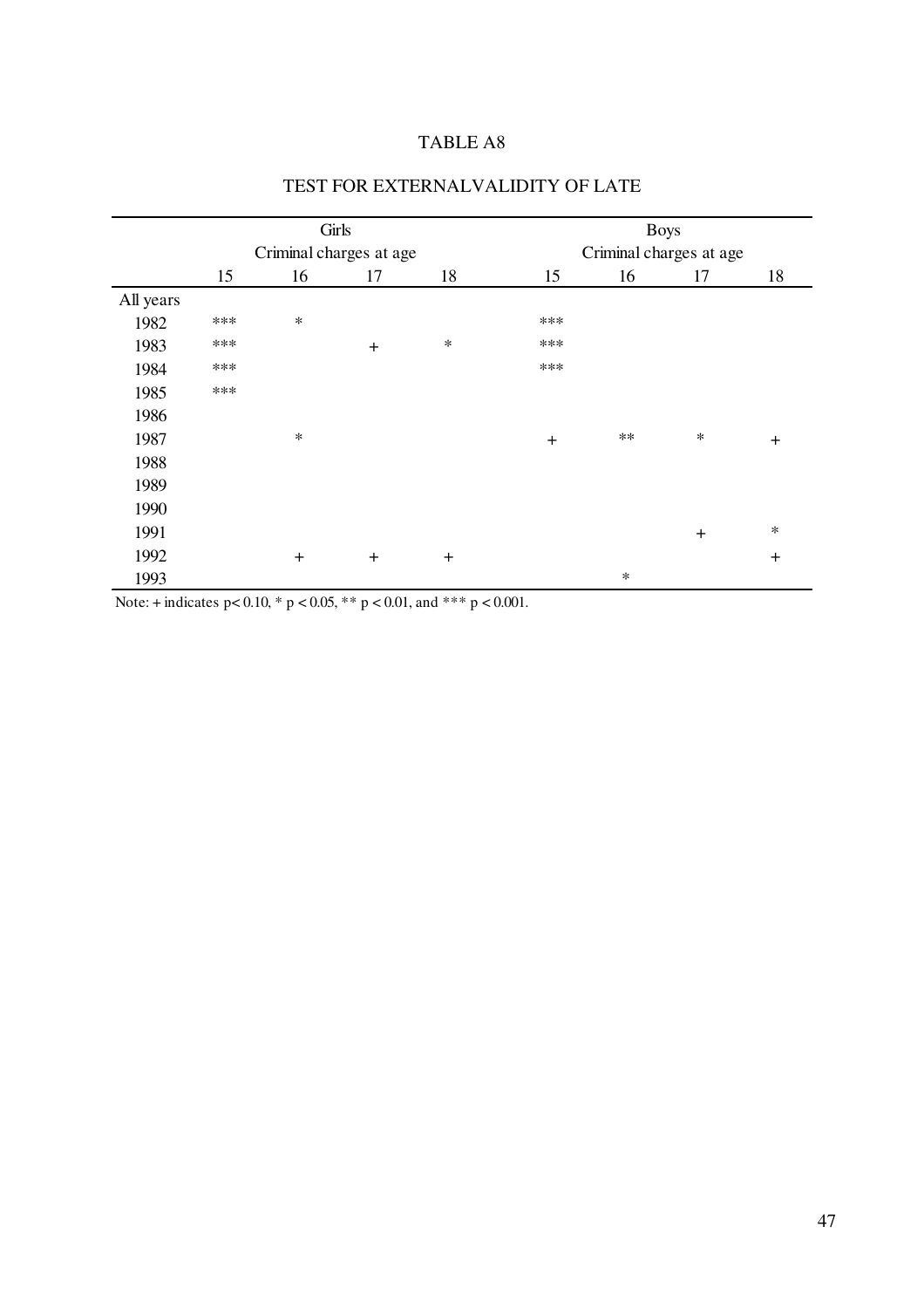|                                          |                  | Girls    |             | <b>Boys</b>   |            |             |  |
|------------------------------------------|------------------|----------|-------------|---------------|------------|-------------|--|
| Outcome                                  |                  |          |             |               |            |             |  |
| Criminal charges at or before age:       | Old-for-grade    | Peer age | <b>Nobs</b> | Old-for-grade | Peer age   | <b>Nobs</b> |  |
|                                          |                  |          |             |               |            |             |  |
| 15                                       | -0.008 $^{\ast}$ | 0.020    | 48,546      | $-0.016$ *    | 0.011      | 50,383      |  |
|                                          | 0.003            | 0.028    |             | 0.006         | 0.042      |             |  |
| 16                                       | $-0.010$ *       | $-0.020$ | 48,546      | $-0.023$ *    | 0.015      | 50,383      |  |
|                                          | 0.004            | 0.036    |             | 0.009         | 0.060      |             |  |
| 17                                       | $-0.014$ **      | $-0.003$ | 48,546      | $-0.035$ **   | $-0.031$   | 50,383      |  |
|                                          | 0.005            | 0.042    |             | 0.011         | 0.076      |             |  |
| 18                                       | $-0.015$ **      | 0.003    | 48,546      | $-0.038$ **   | 0.067      | 50,383      |  |
|                                          | 0.006            | 0.046    |             | 0.013         | 0.085      |             |  |
| 19                                       | $-0.017$ **      | $-0.045$ | 43,668      | $-0.044$ **   | 0.146      | 45,368      |  |
|                                          | 0.007            | 0.054    |             | 0.014         | 0.097      |             |  |
| 20                                       | $-0.010$         | $-0.044$ | 39,037      | $-0.038$ *    | 0.084      | 40,606      |  |
|                                          | 0.007            | 0.061    |             | 0.016         | 0.108      |             |  |
| 21                                       | $-0.009$         | $-0.084$ | 34,559      | $-0.040$ *    | 0.103      | 36,012      |  |
|                                          | 0.008            | 0.068    |             | 0.017         | 0.115      |             |  |
| 22                                       | $-0.009$         | $-0.083$ | 30,209      | $-0.043$ *    | 0.044      | 31,405      |  |
|                                          | 0.009            | 0.076    |             | 0.018         | 0.123      |             |  |
| $23\,$                                   | 0.001            | $-0.081$ | 26,093      | $-0.035 +$    | 0.037      | 26,937      |  |
|                                          | 0.010            | 0.083    |             | 0.019         | 0.130      |             |  |
| 24                                       | $-0.001$         | $-0.132$ | 22,125      | $-0.027$      | 0.003      | 22,781      |  |
|                                          | 0.012            | 0.094    |             | 0.021         | 0.138      |             |  |
| 25                                       | $-0.008$         | $-0.226$ | 18,240      | $-0.014$      | $-0.072$   | 18,723      |  |
|                                          | 0.013            | 0.102    |             | 0.022         | 0.150      |             |  |
| 26                                       | $-0.004$         | $-0.186$ | 14,630      | 0.005         | $-0.336$ * | 14,949      |  |
|                                          | 0.015            | 0.113    |             | 0.025         | 0.166      |             |  |
| 27                                       | 0.009            | $-0.119$ | 11,045      | $-0.006$      | $-0.323 +$ | 11,273      |  |
|                                          | 0.017            | 0.130    |             | 0.028         | 0.186      |             |  |
| Controls                                 |                  |          |             |               |            |             |  |
| - Yearly cut-off FE, distance to cut-off | $\mathbf X$      |          |             | $\mathbf X$   |            |             |  |
| - Covariates                             | $\mathbf X$      |          |             | $\mathbf X$   |            |             |  |

# ABSOLUTE AND RELATIVE EFFECTS OF SCHOOL STARTING AGE ON CRIME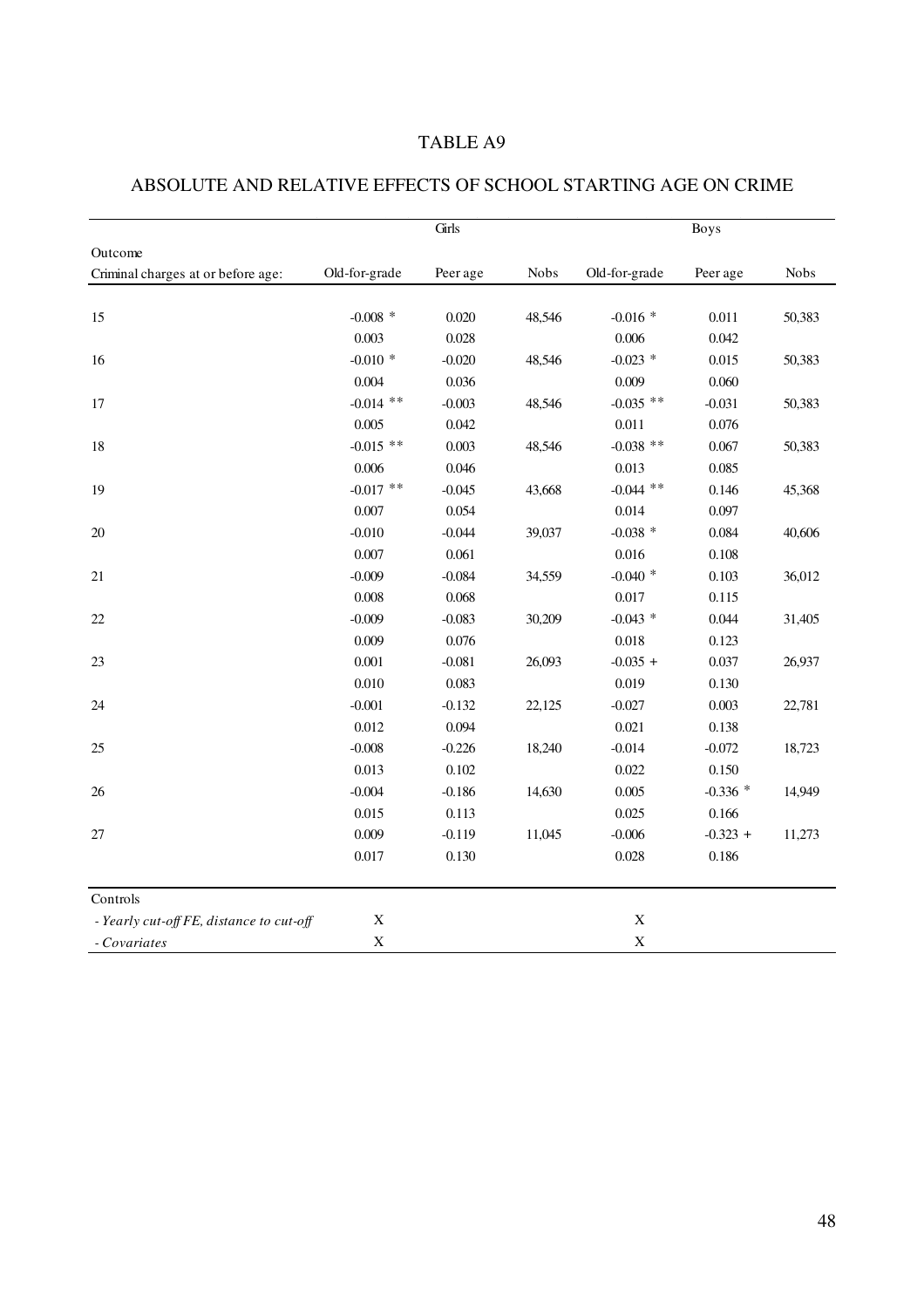



### CHANGES IN FRACTION OLD-FOR-GRADERS IN 2007 AROUND THE CUTOFF, GIRLS BEFORE SCHOOL START GRADE 1

Note: The dashed lines indicate 95% confidence intervals.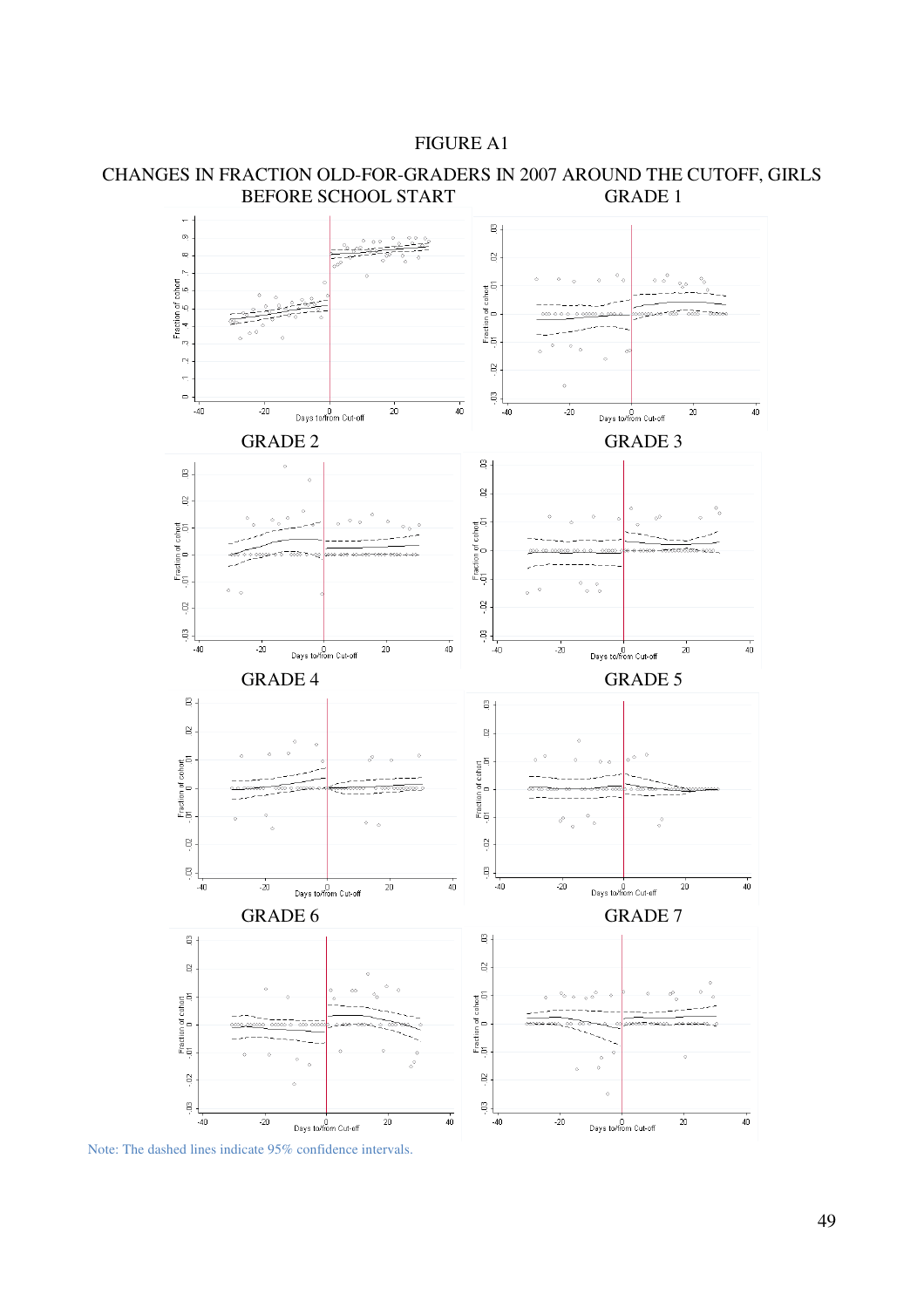#### FIGURE A2



# CHANGES IN FRACTION OLD-FOR-GRADERS IN 2007 AROUND THE CUTOFF,BOYS BEFORE SCHOOL START GRADE 1

Note: The dashed lines indicate 95% confidence intervals.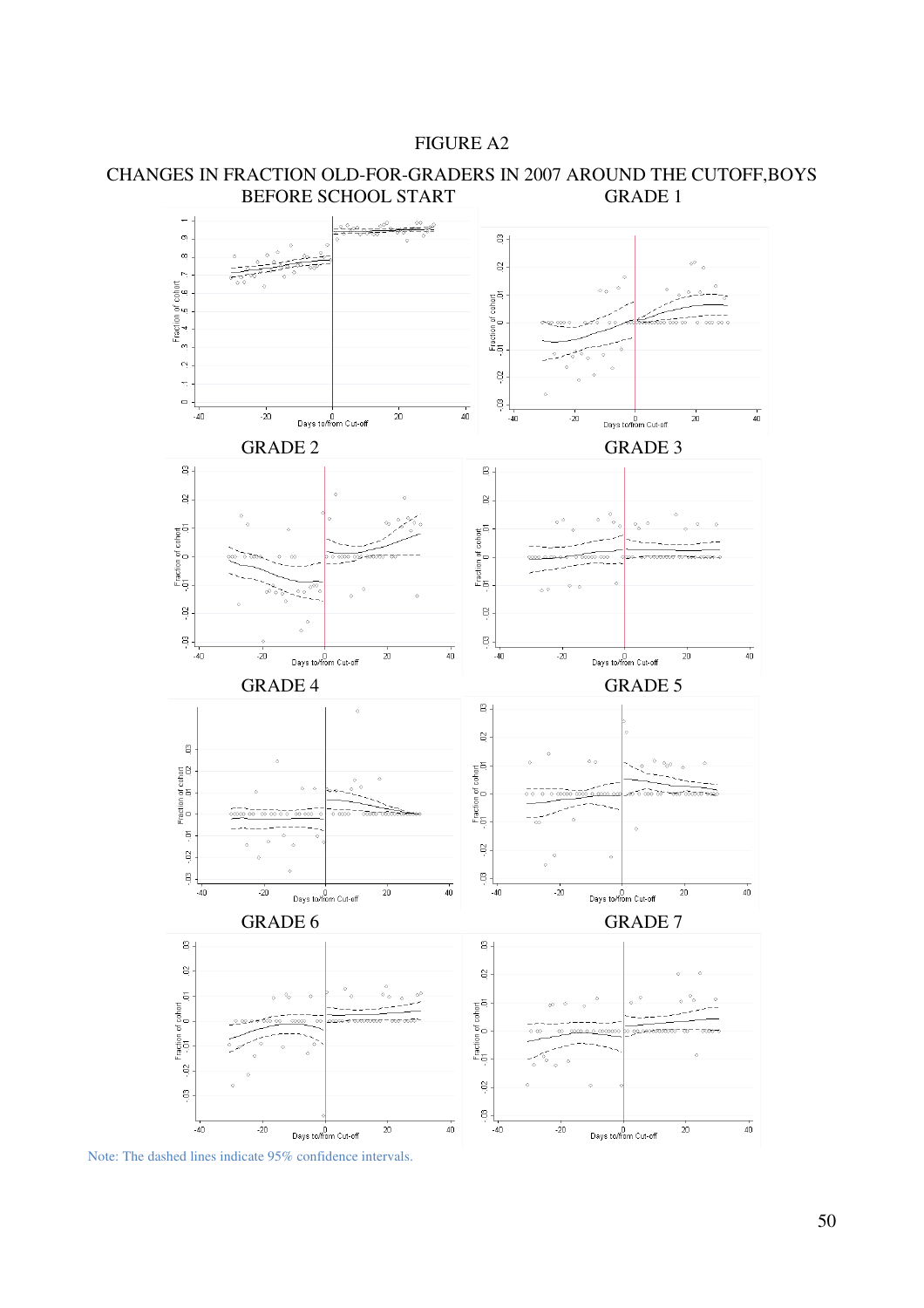





FIGURE A4

# AREA OF COMMON SUPPORT, GIRLS

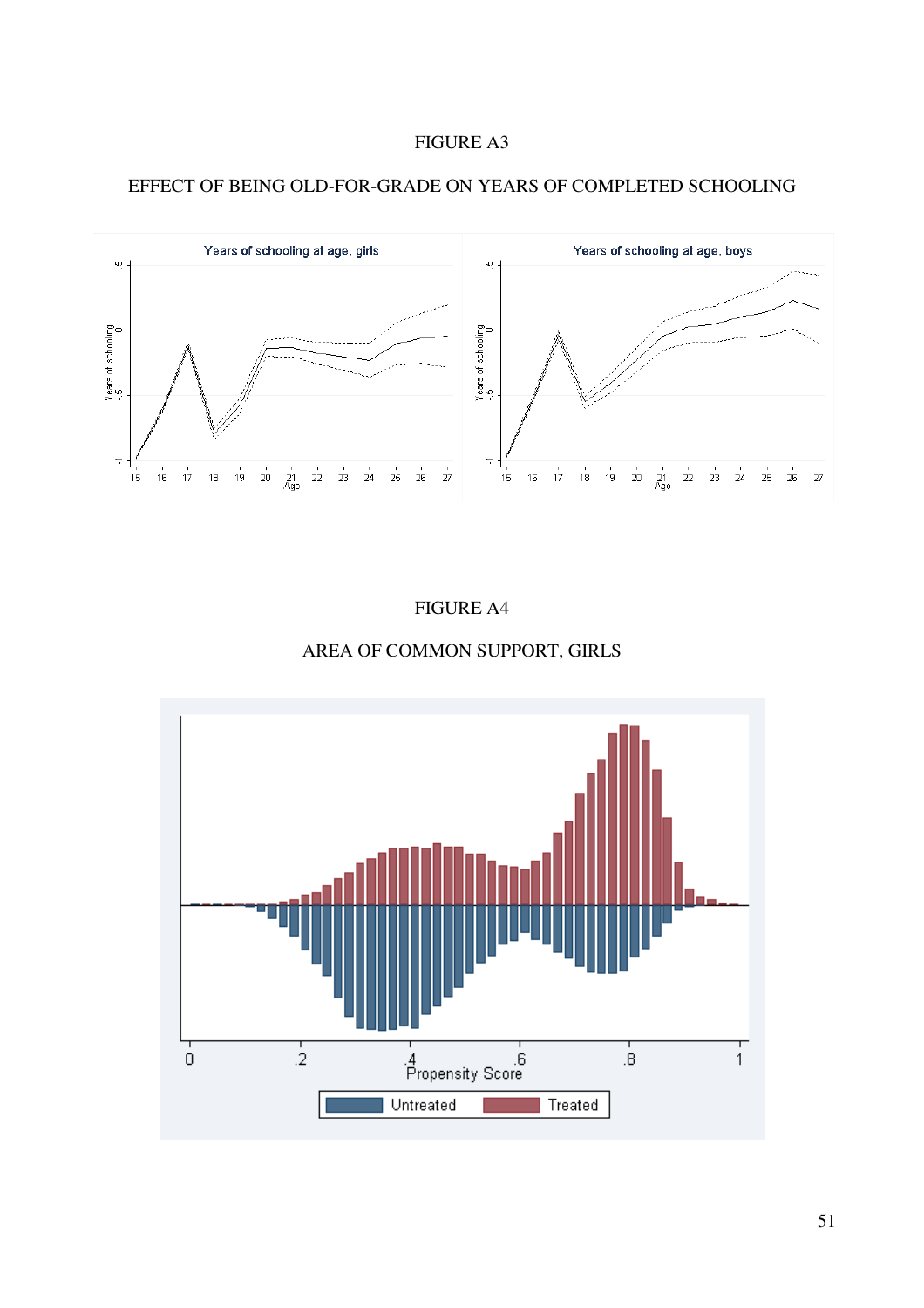# FIGURE A5

# AREA OF COMMON SUPPORT, BOYS

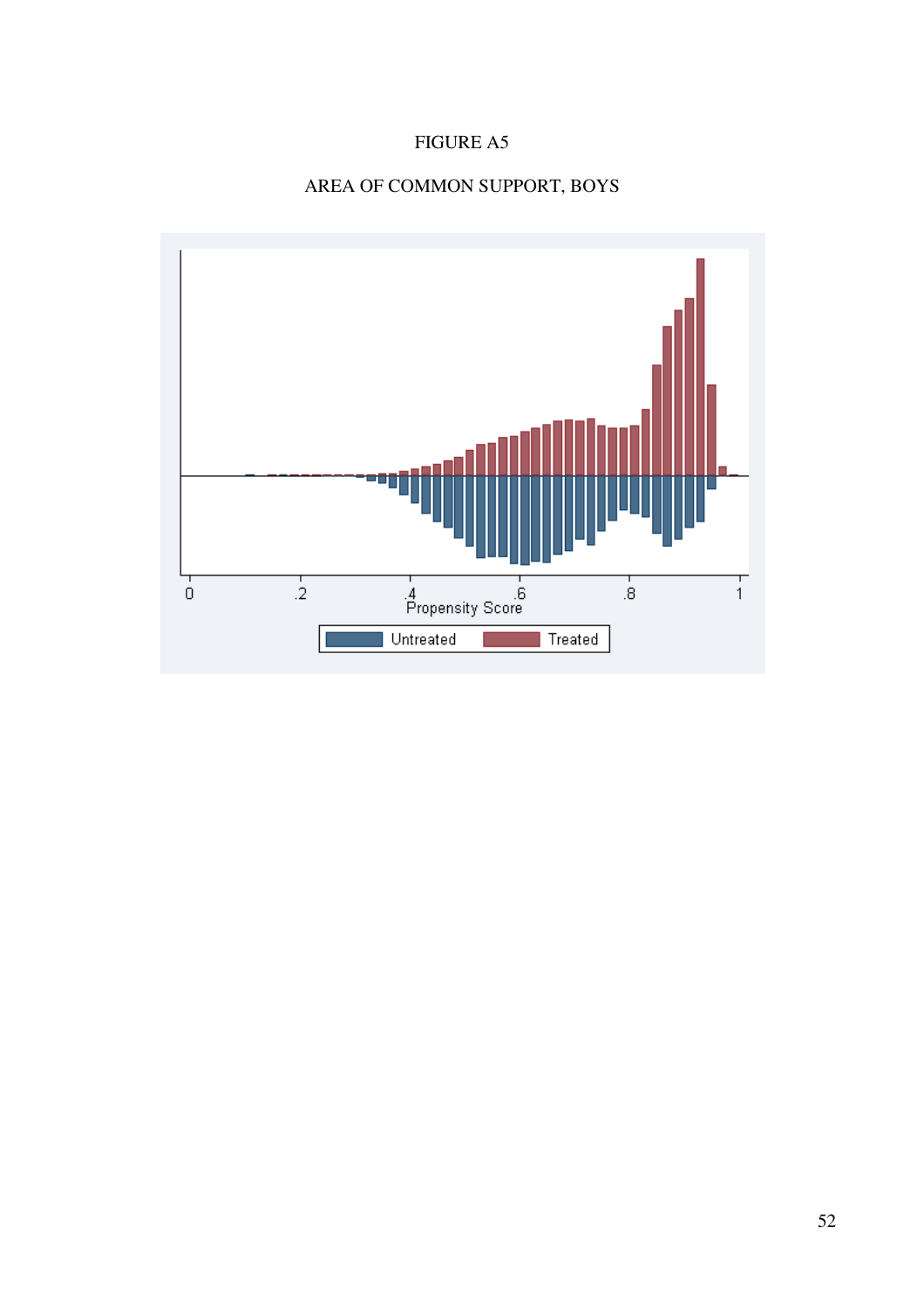

# ESTIMATION RESULTS: CRIME ACROSS THE WEEK

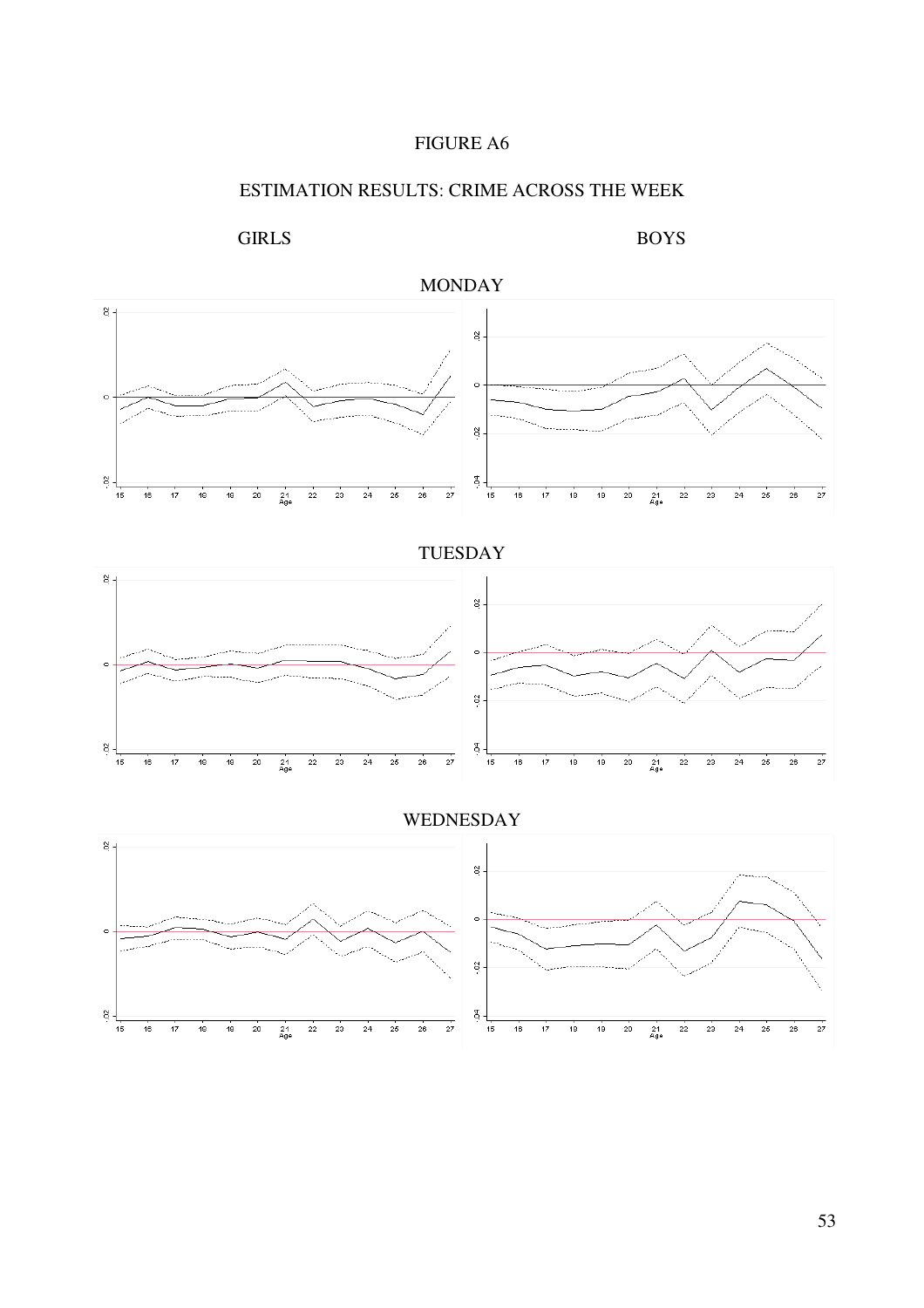

Note: The dashed lines indicate 95% confidence intervals.